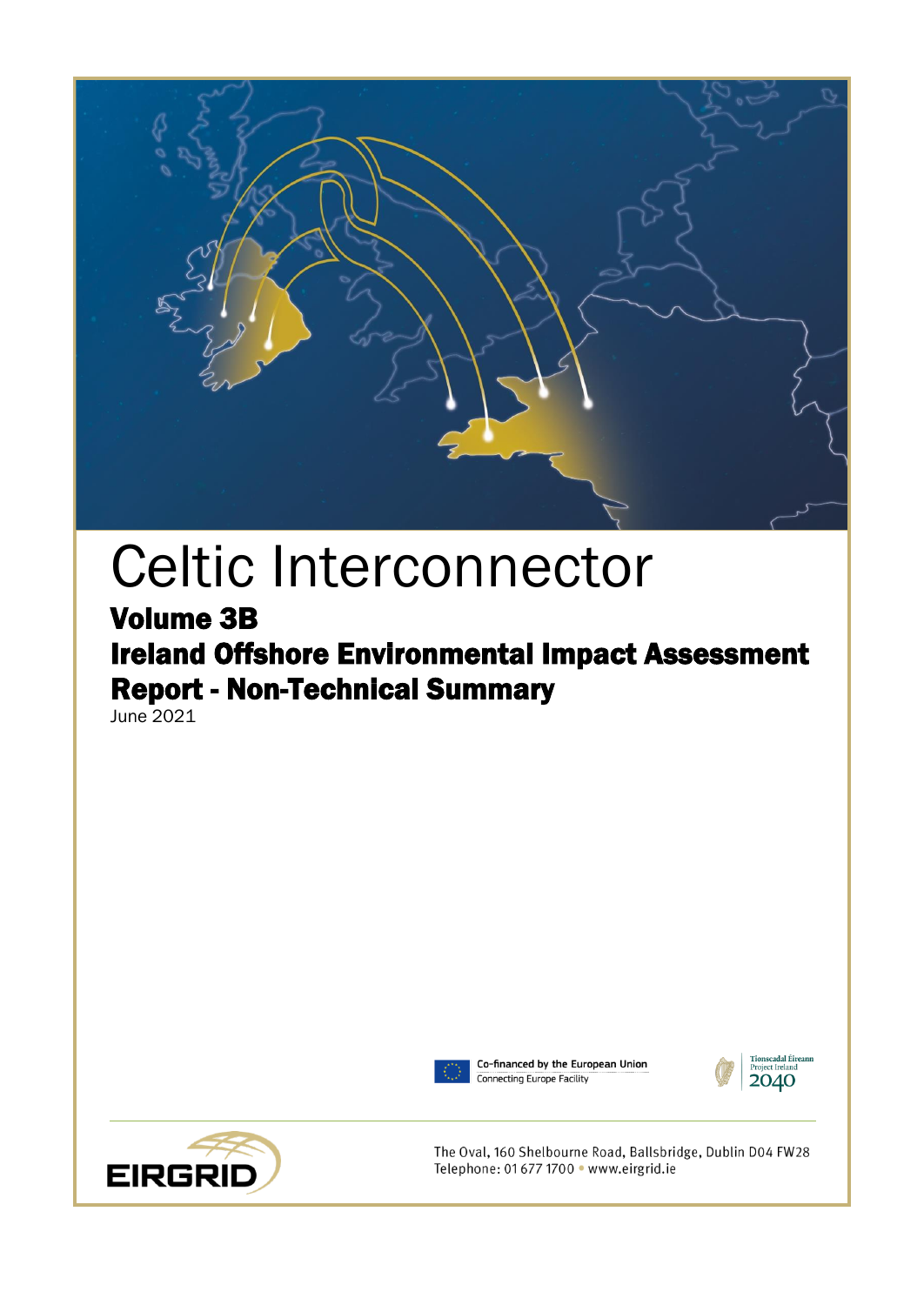#### **Report for**

EirGrid plc and Réseau de Transport d'Électricité

#### **Main contributors**

Claire McCormack Rob Rand Jennifer Wilson Alistair Billington

#### **Issued by**



................................................................................. Jennifer Wilson

#### **Approved by**

Abitanobilizat

Alistair Billington

#### **Wood**

Doc Ref. 43171-WOOD-XX-XX-RP-OM-0005\_B\_P02

.................................................................................

#### **Copyright and non-disclosure notice**

The contents and layout of this report are subject to copyright owned by Wood (© Wood Group UK Limited) save to the extent that copyright has been legally assigned by us to another party or is used by Wood under licence. To the extent that we own the copyright in this report, it may not be copied or used without our prior written agreement for any purpose other than the purpose indicated in this report. The methodology (if any) contained in this report is provided to you in confidence and must not be disclosed or copied to third parties without the prior written agreement of Wood. Disclosure of that information may constitute an actionable breach of confidence or may otherwise prejudice our commercial interests. Any third party who obtains access to this report by any means will, in any event, be subject to the Third Party Disclaimer set out below.

#### **Third party disclaimer**

Any disclosure of this report to a third party is subject to this disclaimer. The report was prepared by Wood at the instruction of, and for use by, our client named on the front of the report. It does not in any way constitute advice to any third party who is able to access it by any means. Wood excludes to the fullest extent lawfully permitted all liability whatsoever for any loss or damage howsoever arising from reliance on the contents of this report. We do not however exclude our liability (if any) for personal injury or death resulting from our negligence, for fraud or any other matter in relation to which we cannot legally exclude liability.

The sole responsibility of this publication lies with the author. The European Union is not responsible for any use that may be made of the information contained therein.

#### **Management systems**

This document has been produced by Wood Group UK Limited in full compliance with our management systems, which have been certified to ISO 9001, ISO 14001 and ISO 45001 by Lloyd's Register.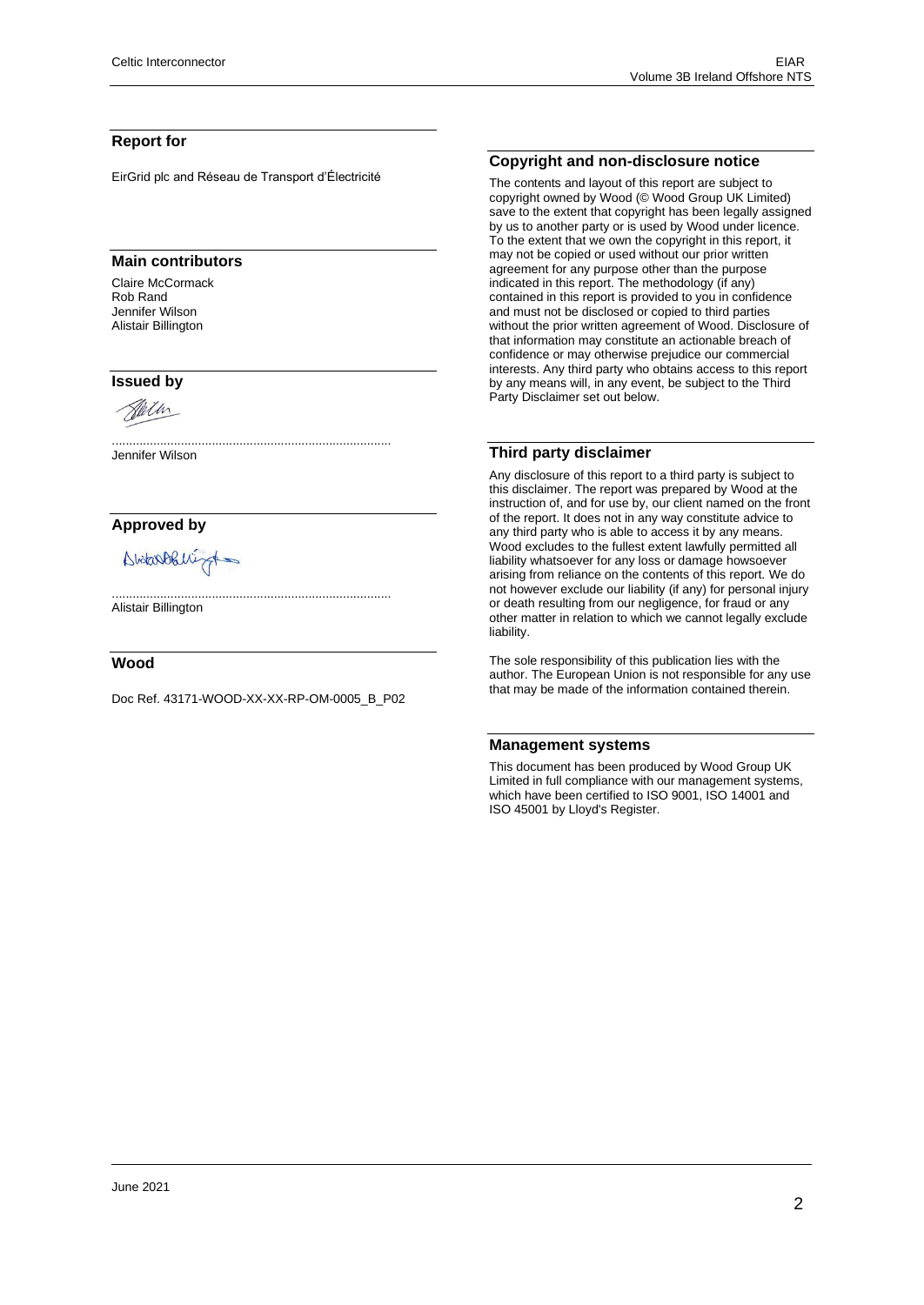|                | <b>Table of Contents</b>                                                      |  |  |  |  |
|----------------|-------------------------------------------------------------------------------|--|--|--|--|
| 1              |                                                                               |  |  |  |  |
|                | 1.1                                                                           |  |  |  |  |
| $\mathbf{2}$   | The need for the Proposed Development and the consideration of Alternatives 7 |  |  |  |  |
|                | 2.1                                                                           |  |  |  |  |
|                | 2.2                                                                           |  |  |  |  |
| 3              |                                                                               |  |  |  |  |
|                | 3.1                                                                           |  |  |  |  |
|                | 3.2                                                                           |  |  |  |  |
| 4              |                                                                               |  |  |  |  |
| 5              |                                                                               |  |  |  |  |
|                | 5.1                                                                           |  |  |  |  |
|                | 5.2                                                                           |  |  |  |  |
|                | 5.2.1                                                                         |  |  |  |  |
|                | 5.2.2                                                                         |  |  |  |  |
|                | 5.3                                                                           |  |  |  |  |
|                | 5.3.1                                                                         |  |  |  |  |
|                | 5.3.2                                                                         |  |  |  |  |
|                | 5.4                                                                           |  |  |  |  |
|                | 5.5                                                                           |  |  |  |  |
|                | 5.6                                                                           |  |  |  |  |
| 6              |                                                                               |  |  |  |  |
|                | 6.1                                                                           |  |  |  |  |
|                | 6.2                                                                           |  |  |  |  |
|                | 6.3                                                                           |  |  |  |  |
|                | 6.4                                                                           |  |  |  |  |
|                | 6.5                                                                           |  |  |  |  |
|                | 6.6                                                                           |  |  |  |  |
| $\overline{7}$ |                                                                               |  |  |  |  |
|                | 7.1                                                                           |  |  |  |  |
|                | 7.2                                                                           |  |  |  |  |
|                | 7.3                                                                           |  |  |  |  |
|                | 7.4                                                                           |  |  |  |  |
|                | 7.5                                                                           |  |  |  |  |
|                | 7.6                                                                           |  |  |  |  |
| 8              |                                                                               |  |  |  |  |
|                | 8.1                                                                           |  |  |  |  |
|                | 8.1.1                                                                         |  |  |  |  |
|                | 8.1.2                                                                         |  |  |  |  |
|                | 8.1.3                                                                         |  |  |  |  |
|                | 8.1.4                                                                         |  |  |  |  |
|                | 8.2                                                                           |  |  |  |  |
|                | 8.3                                                                           |  |  |  |  |
|                | 8.4                                                                           |  |  |  |  |
|                | 8.5                                                                           |  |  |  |  |
|                | 8.6                                                                           |  |  |  |  |
| 9              |                                                                               |  |  |  |  |
|                | 9.1                                                                           |  |  |  |  |
|                | 9.2                                                                           |  |  |  |  |
|                |                                                                               |  |  |  |  |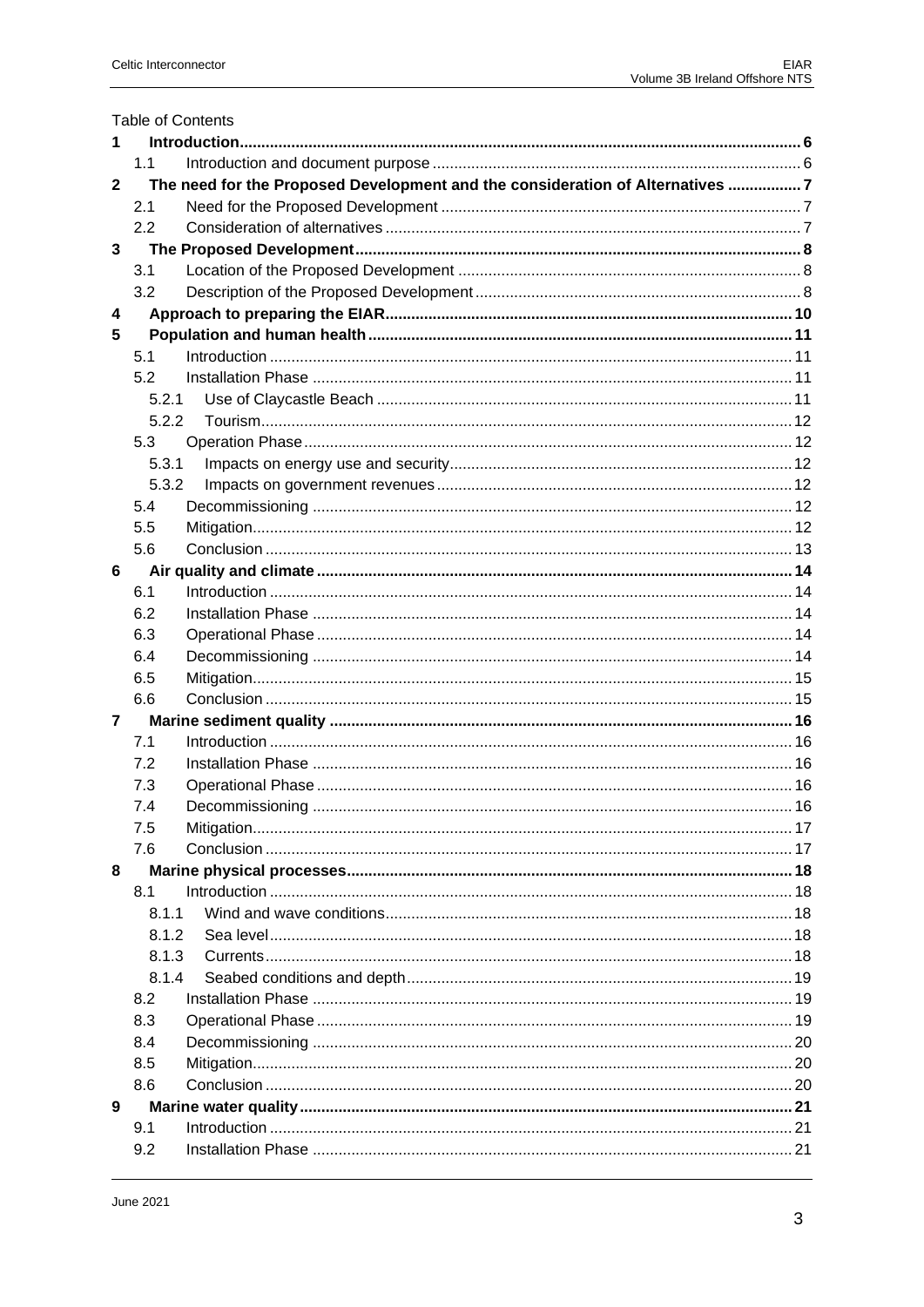| 9.3    |    |
|--------|----|
| 9.4    |    |
| 9.5    |    |
| 9.6    |    |
| 10     |    |
| 10.1   |    |
| 10.1.1 |    |
| 10.1.2 |    |
| 10.1.3 |    |
| 10.1.4 |    |
| 10.1.5 |    |
| 10.2   |    |
| 10.3   |    |
| 10.4   |    |
| 10.5   |    |
| 10.6   |    |
| 11     |    |
| 11.1   |    |
| 11.2   |    |
| 12     |    |
| 12.1   |    |
| 12.2   |    |
| 12.3   |    |
| 12.4   |    |
| 12.5   |    |
| 12.6   |    |
| 13     |    |
| 13.1   |    |
| 13.2   |    |
| 13.2.1 |    |
| 13.2.2 |    |
| 13.2.3 |    |
|        | 35 |
| 13.4   |    |
| 13.5   |    |
| 13.6   |    |
| 14     |    |
| 14.1   |    |
| 14.2   |    |
| 14.3   |    |
| 14.4   |    |
| 14.5   |    |
| 14.6   |    |
| 15     |    |
| 15.1   |    |
| 15.1.1 |    |
| 15.2   |    |
| 15.3   |    |
| 15.4   |    |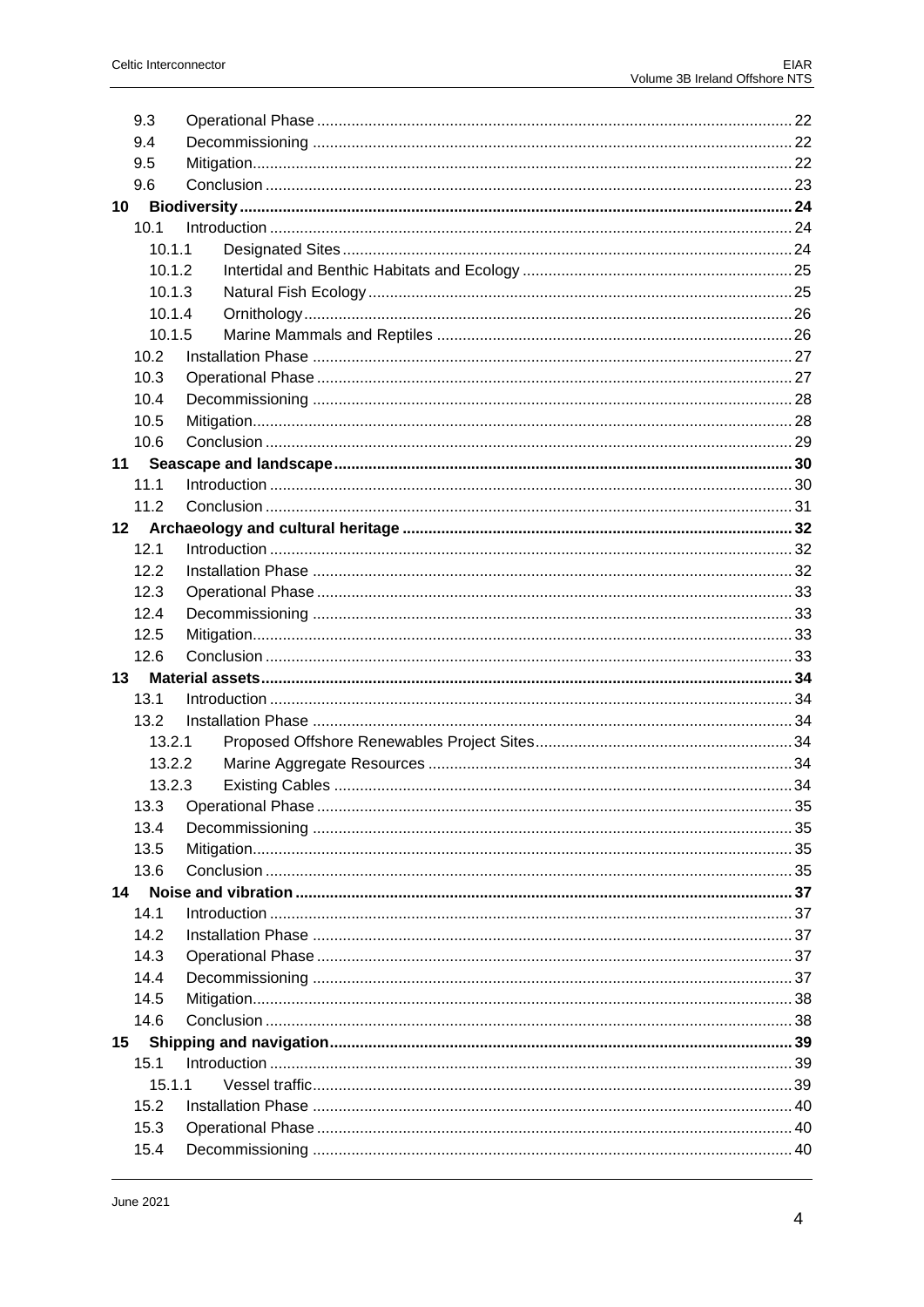|    | 15.5   |                                                                      |  |
|----|--------|----------------------------------------------------------------------|--|
|    | 15.6   |                                                                      |  |
|    |        |                                                                      |  |
|    | 16.1   |                                                                      |  |
|    | 16.2   |                                                                      |  |
|    | 16.2.1 |                                                                      |  |
|    | 16.2.2 | Displacement of Fishing Activity by Cable Installation Activities 42 |  |
|    | 16.3   |                                                                      |  |
|    | 16.3.1 |                                                                      |  |
|    | 16.3.2 | Disruption of Fishing Activity from Repairs / Maintenance Work43     |  |
|    | 16.4   |                                                                      |  |
|    | 16.5   |                                                                      |  |
|    | 16.6   |                                                                      |  |
| 17 |        |                                                                      |  |
|    | 17.1   |                                                                      |  |
|    | 17.2   |                                                                      |  |
|    | 17.3   |                                                                      |  |
|    | 17.4   |                                                                      |  |
|    | 17.5   |                                                                      |  |
|    | 17.6   |                                                                      |  |
|    |        |                                                                      |  |
|    | 18.1   |                                                                      |  |
|    | 18.2   |                                                                      |  |
|    | 18.2.1 |                                                                      |  |
|    | 18.2.2 |                                                                      |  |
|    | 18.3   |                                                                      |  |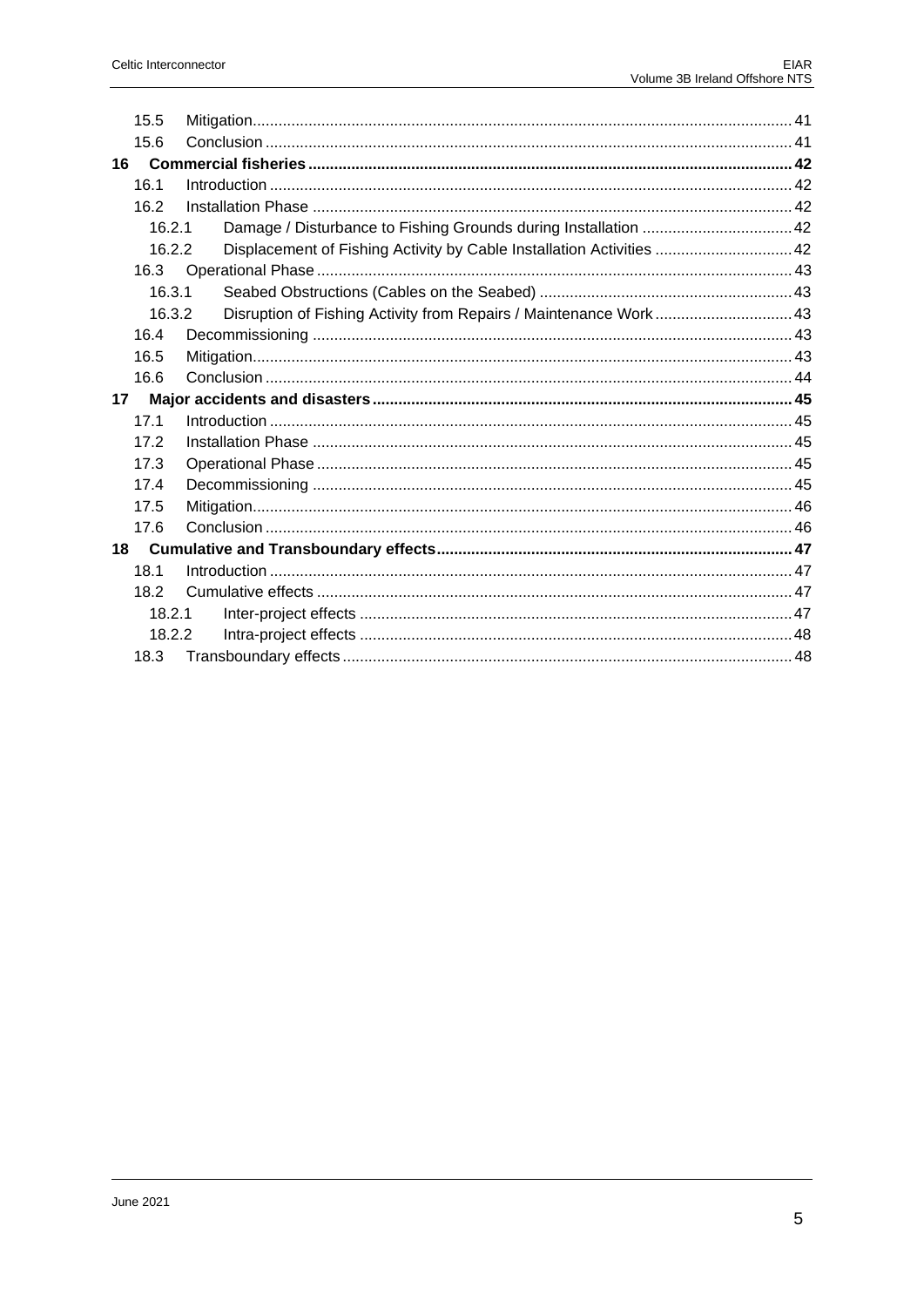## <span id="page-5-0"></span>**1 Introduction**

## <span id="page-5-1"></span>**1.1 Introduction and document purpose**

The Celtic Interconnect Project (the marine elements of which, within Irish waters, hereafter 'the Proposed Development') is a proposed electrical link between Ireland and France that will enable the import and export of electricity between the two countries. It will be the first direct energy link between Ireland and France and is being jointly developed by EirGrid plc (EirGrid) and Réseau de Transport d'Électricité (RTE) ('the Project Promoters'), and the Transmission System Operators (TSOs) in Ireland and France, respectively.

The connection will link the electricity substation located in Knockraha (in east Cork, Ireland) to the substation in La Martyre (in Brittany, France). Recognised as a Project of Common Interest (PCI) by the European Union (EU), the Celtic Interconnector Project responds to European challenges regarding energy transition and addresses climate change by facilitating progress towards a low-carbon electricity mix. It will contribute to more secure, more sustainable, and better priced electricity.

An Environmental Impact Assessment Report (EIAR) has been prepared covering the cable route through the Irish Territorial Waters and Irish EEZ to accompany an application for statutory approval to An Bord Pleanála (ABP), and a foreshore licence application to the Department of Housing, Planning and Local Government (DHPLG), for this element of the Celtic Interconnector Project.

This Non-Technical Summary (NTS) sets out a brief summary of the findings reported in full in the EIAR.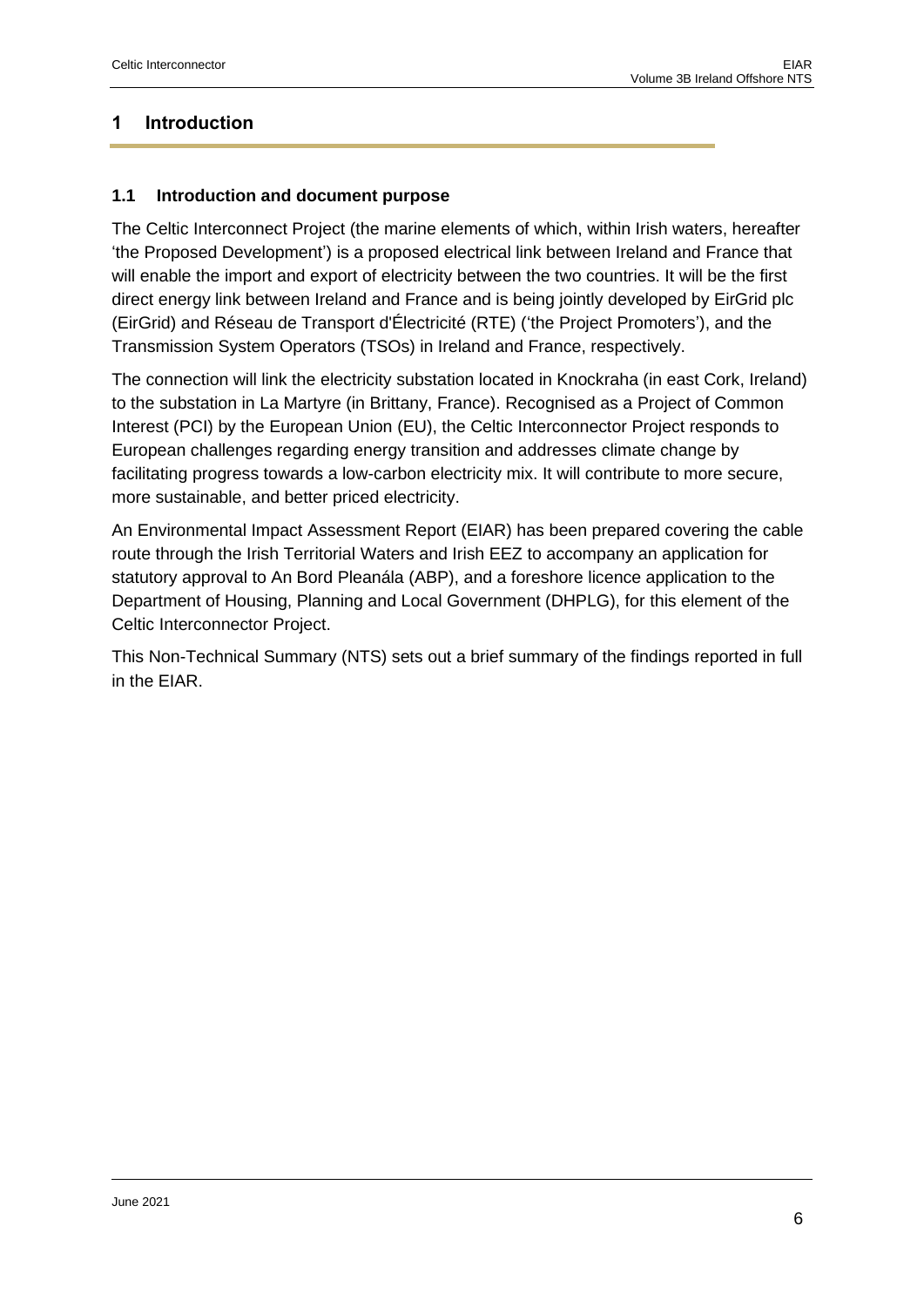## <span id="page-6-0"></span>**2 The need for the Proposed Development and the consideration of Alternatives**

## <span id="page-6-1"></span>**2.1 Need for the Proposed Development**

The overall Celtic Interconnector Project, with an estimated cost of €930M, is recognised as a PCI by the EU. In addition, it will:

- Support Europe's transition to the Energy Union;
- Increase competition in the electricity market by applying downward pressure on the cost of electricity to the benefit of consumers in Ireland, France, and Europe;
- Enhance the security of supply for both Irish and French electricity consumers;
- Support Europe's transition to a low carbon energy future by increasing the market available for renewable electricity and supporting the development of the renewable energy sector; and
- Provide Ireland's only energy connection to an EU Member State following the UK's departure from the EU.

## <span id="page-6-2"></span>**2.2 Consideration of alternatives**

There were initially five main Irish landfall options considered before Claycastle Beach was chosen. The landfalls were spaced along a 27km section of the east Cork coast. Geophysical and geotechnical marine surveys have been undertaken on all routes into the landfalls.

Claycastle emerged as the overall best performing option following an evaluation of route options for the following five constraint types – technical, environmental, deliverability, socioeconomic and economic.

Early desktop studies identified six main corridors for the cable route itself. These six route options were assessed in detail and then ranked based on a range of different factors such as environmental, technical, third-party, and commercial constraints. Overall, and although marginally greater in length, the best performing option, shown in Figure 3.1, was identified and went through detailed marine survey in 2014/2015.

See Volume 3D Part 2 EIAR for Ireland Offshore (Technical Chapters) - Chapter 7: Alternatives Considered for further information on alternatives considered.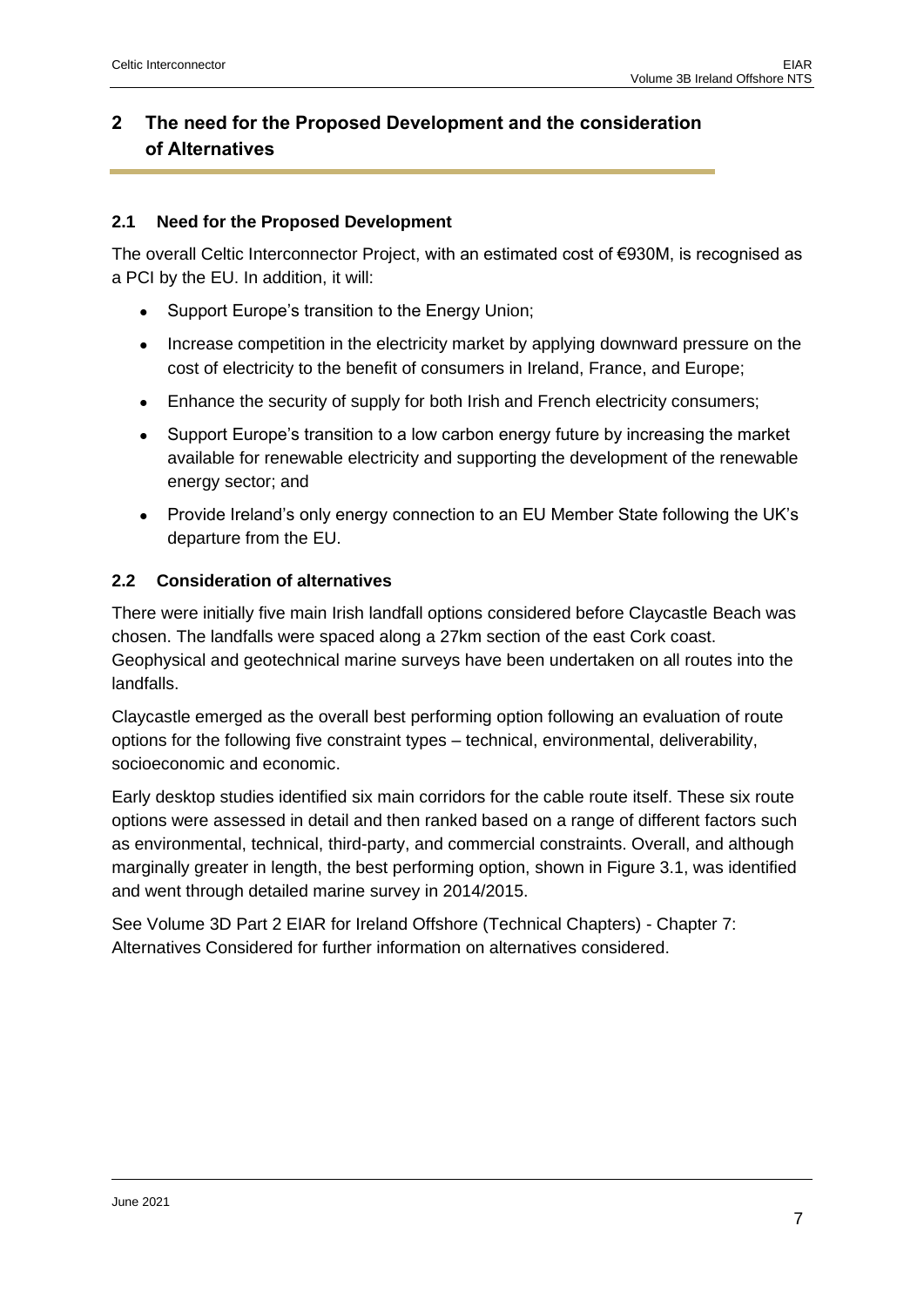## <span id="page-7-0"></span>**3 The Proposed Development**

#### <span id="page-7-1"></span>**3.1 Location of the Proposed Development**

An overview of the Celtic Interconnector cable route is shown in Figure 3.1. It presents the entire offshore element of the proposed route, from the Irish landfall point at Claycastle Beach, through Irish, UK and French waters, and beyond to the landfall point in France.

**Figure 3.1 Overview of the Celtic Interconnector Project across all jurisdictions**



## <span id="page-7-2"></span>**3.2 Description of the Proposed Development**

The Celtic Interconnector cable route is approximately 497 kilometres (km) long with 35km in Ireland's Territorial Waters, 116km in the Irish Exclusive Economic Zone (EEZ), 211km in the United Kingdom's (UK) EEZ, 87km in the French EEZ, and 48km in French Territorial Waters (all distances stated are approximate). The cable route does not enter the Territorial Waters of the UK.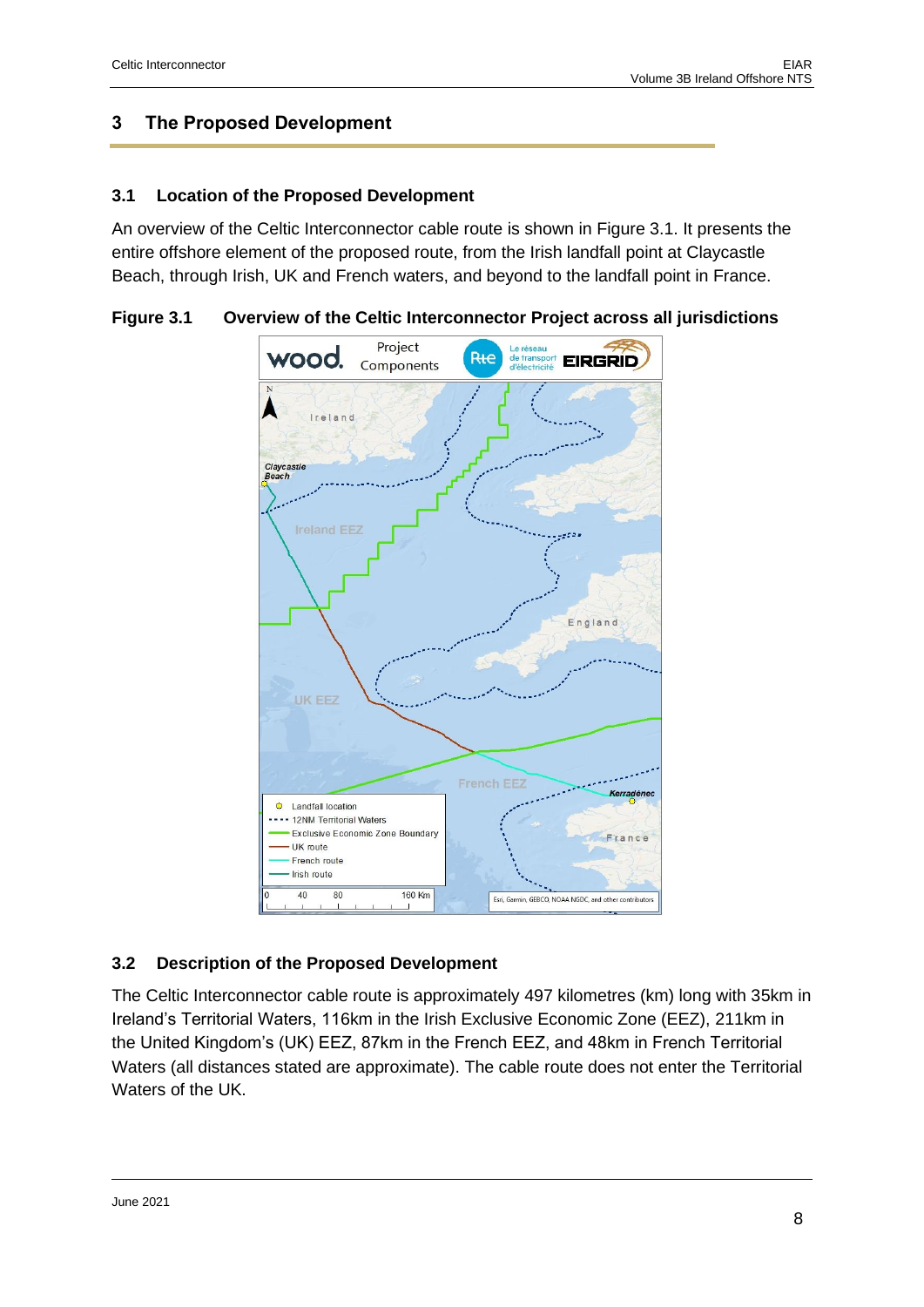An overview of the Celtic Interconnector Project is shown in Figure 3.1. It presents the entire offshore element of the proposed route, from the Irish landfall point at Claycastle Beach, through Irish, UK and French waters, and beyond to the landfall point in France.

The main elements of the interconnector consist of:

- A submarine circuit, approximately 497km in length placed on or ploughed / trenched into the seabed between France and Ireland;
- The cable route within the UK EEZ passes approximately 30km to the west of the Isles of Scilly and approximately 75km to the west of Land's End on the UK mainland;
- A landfall point where the submarine circuit comes onshore, in France and Ireland;
- A HVDC land circuit between the landfall point and a converter station, in France and Ireland;
- A converter station, to convert the electricity from HVDC to High Voltage Alternating Current (HVAC), which is used on the respective transmission grids in France and Ireland;
- A HVAC land circuit between the converter station and the connection point to the grid, in France and Ireland. This circuit is proposed using underground technology;
- A connection point to an existing substation on the transmission grid, in France and Ireland; and
- A fibre optic cable would also be laid along the entire route for operational control, communication and telemetry purposes.

The proposed Celtic Interconnector Project will require the installation of cable protection in specific sections of the route. This will be in places where the burial depth of the cable cannot be guaranteed due to the nature of the seabed, or where the cable must cross existing infrastructure. Once installed, the cable will transmit electricity using high voltage direct current (HVDC) technology between Ireland and France.

Volume 3D Part 2 EIAR for Ireland Offshore (Technical Chapters) - Chapter 5: Description of the Landfall and Chapter 6: Description of the Offshore Cable, for further information on the description of the Proposed Development.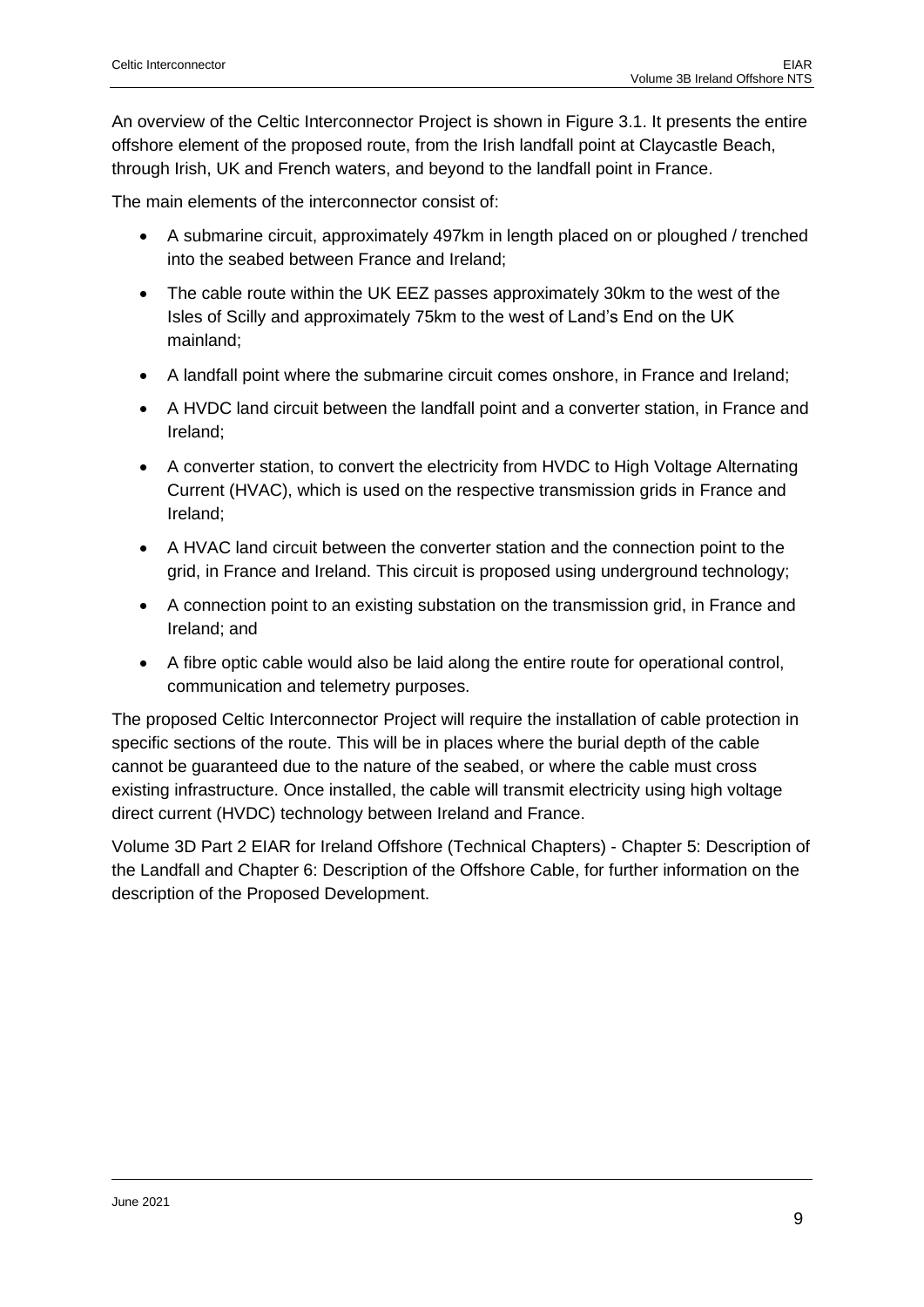## <span id="page-9-0"></span>**4 Approach to preparing the EIAR**

Environmental Impact Assessment (EIA) is a process to identify the likely significant effects of a project (in this case "the Proposed Development") on the environment. It should be systematic, analytical, impartial, consultative, and iterative allowing environmental issues to be addressed in the design of a Proposed Development.

The preparation of the EIAR is one of the key stages in the EIA process, as it brings together information about any significant environmental effects to inform the decision about whether the Proposed Development should be allowed to proceed.

The EIAR has been prepared to accompany an application for statutory approval to ABP, and a foreshore licence application to the Department of Housing, Planning and Local Government (DHPLG), for the Celtic Interconnector Project.

A Scoping Report was submitted to DHPLG on 15 October 2020 setting out the scope of the EIAR, including the environmental topics to be included, the baseline information, surveys, and technical assessments. All scoping consultation responses forwarded by the DHPLG Foreshore Unit were taken into account when producing the EIAR.

The EIAR brings together information about any likely significant environmental effects resulting from the Proposed Development. This Non-Technical Summary summarises its key findings. The topics addressed are discussed in Chapters 5 – 17.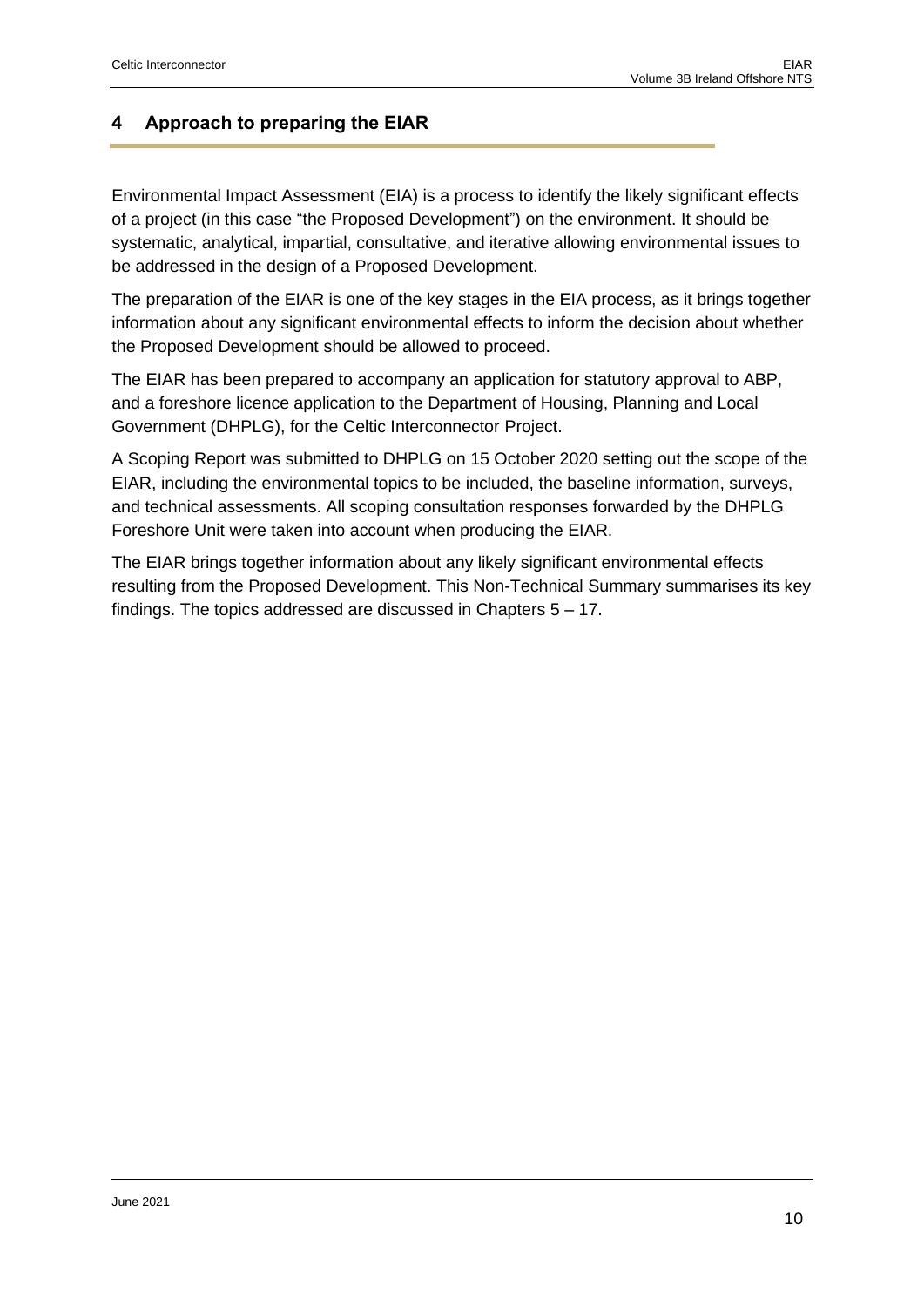## <span id="page-10-0"></span>**5 Population and human health**

#### <span id="page-10-1"></span>**5.1 Introduction**

This section summarises the likely significant effects of the Celtic Interconnector Project on Population and Human Health within the vicinity of the Proposed Development. The full assessment is described in Volume 3D Part 2 EIAR for Ireland Offshore (Technical Chapters) - Chapter 8: Population and human health.

A number of previous reports from EirGrid have been used to inform this assessment, as well as tourism surveys available from Fáilte Ireland, and supporting government data. Telephone contact was made with local business representatives to research the local use of Claycastle Beach and establish the extent of offshore uses that might be affected.

#### <span id="page-10-2"></span>**5.2 Installation Phase**

## <span id="page-10-3"></span>**5.2.1 Use of Claycastle Beach**

The Celtic Interconnector crosses Claycastle Beach, within easy walking distance of Youghal town centre. Claycastle Beach is one of three beaches near Youghal and is visited regularly by residents and visitors making use of the town's facilities and attractions.

Youghal has a population of 8,339 people and lies around halfway between the two major towns of the southern and south eastern coasts, Cork, population 119,230 and Waterford, population 53,504, the second and tenth largest towns in Ireland respectively according to the latest Census in 2016.

The estimates of numbers of people using the beach are informed by the estimates of overall tourist numbers to Youghall. Of these, accommodation capacity is most representative of peak levels and it indicates, using 2014 data, that up to 3,500 visitors might be staying at any one time in the town. In addition, there may be day-trippers, as well as residents who make use of the beach. This is almost certainly an under-estimate compared to current provision due to the implementation of improvements planned at the time.

The site works and use of construction equipment will reduce the width of the beach and for this reason alone, will have a negative impact on beach users. In addition, use of the car parking area will be required temporarily for transfer of construction equipment which will reduce parking capacity and access.

In addition, beach users who participate in water sports and angling may be more affected by parking curtailment, as it may affect transport of equipment to the beach. They are also affected by the parts of the Celtic Interconnector that extend offshore, which may limit access to parts of offshore areas and may, for example for windsurfers, affect the nature of the activity. Works will obstruct Claycastle Beach for around 10 weeks in winter and up to 4 weeks in summer, thus limiting access to launch small vessels such as personal watercraft, kites, and surf boards. Most of the restrictions will take place in winter months, outside the official bathing season, at a time of year when demand for access to the beach is at its lowest.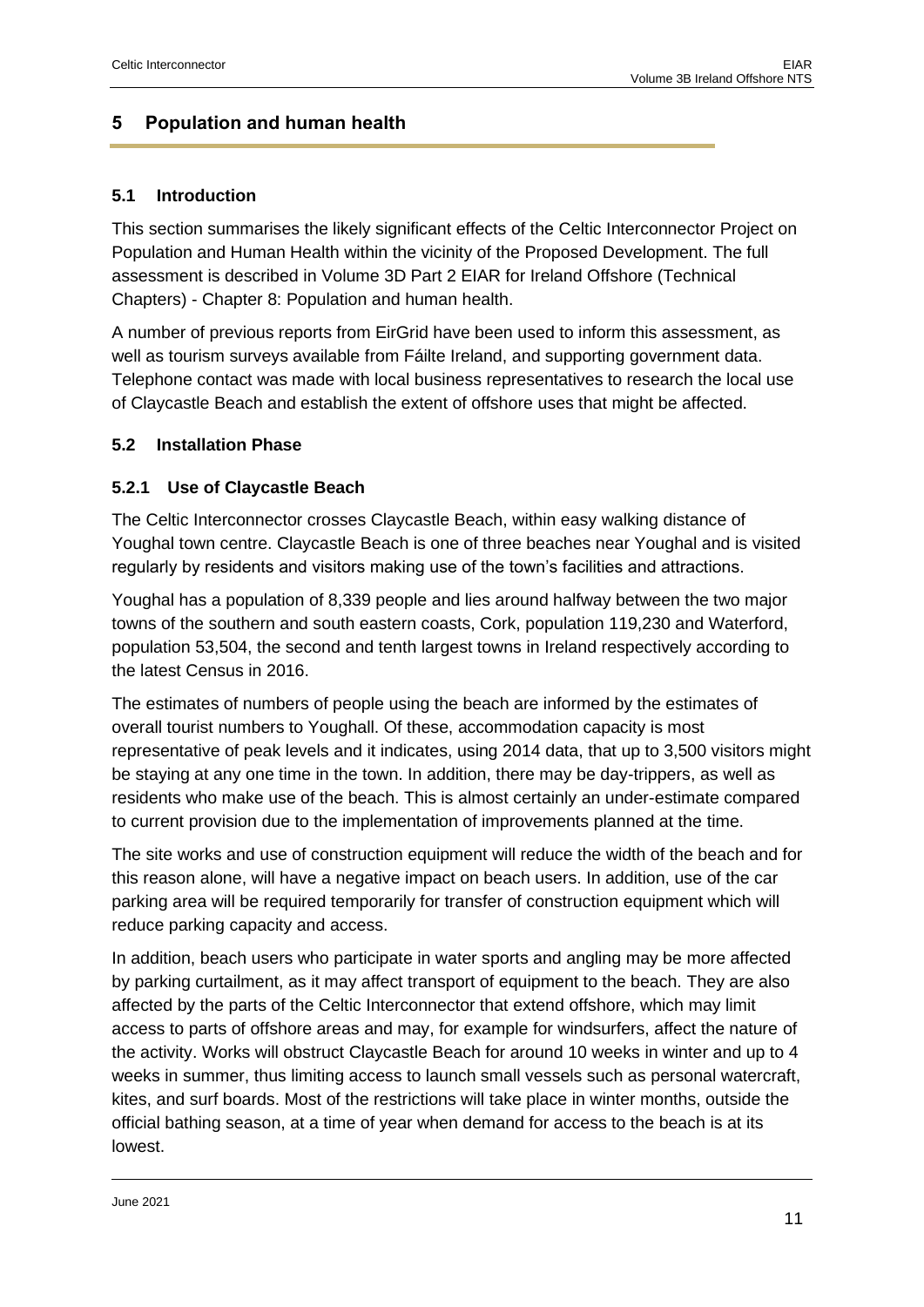## <span id="page-11-0"></span>**5.2.2 Tourism**

County Cork is one of the most visited regions of Ireland, and Youghal has significant presence as a tourist location within it.

The number of tourists visiting Youghal is estimated to be between 30,000 and 50,000 according to Faillte Ireland, the main agency for tourism statistics in Ireland.

The majority of tourists are not likely to see construction works and associated operations generally as an attraction. However, because a cable installation is a one-off event, any minor impacts are likely to be tolerated and installation of the Celtic Interconnector Project is also likely to generate interest from some tourists. Nevertheless, it is assumed the Celtic Interconnector Project will not be associated with additional marketing to deliberately attract tourists even if the effects on beach users would allow this safely. Even with good practice procedures for communications in place, tourists will be unlikely to hear of Celtic Interconnector Project in advance of a planned visit and so are unlikely to change their plans as a result. As a result, there will be no effects from changes in demand for the tourist industry supplying them.

## <span id="page-11-1"></span>**5.3 Operation Phase**

## <span id="page-11-2"></span>**5.3.1 Impacts on energy use and security**

The cable will provide increased energy security and enable access to a larger wider energy market. A part of these overall effects can be considered applicable to the section of cable covered by the scope of this assessment.

## <span id="page-11-3"></span>**5.3.2 Impacts on government revenues**

The operation of the cable will generate revenue and trade flows which are taxable. A part of these overall effects can be considered applicable to the section of cable covered by the scope of this assessment.

## <span id="page-11-4"></span>**5.4 Decommissioning**

The operational life of the equipment and apparatus of the Celtic Interconnector is expected to be 40 years. Thereafter, as presented within Volume 3D Part 1 – Introductory Chapters, it is assumed that the equipment will be decommissioned and replaced with new equipment.

Decommissioning impacts have been considered within the impact assessment, with such effects likely to be of a similar or lesser magnitude than those described and assessed for the construction of the Proposed Development.

## <span id="page-11-5"></span>**5.5 Mitigation**

The Celtic Interconnector Project is predicted to have a significant impact on beach users at Claycastle Beach since a proportion of the beach and parking areas will be inaccessible during construction works.

Construction activities are planned to take place over short periods, avoiding as far as possible the peak tourist season and to avoid specific events. The approach to design of the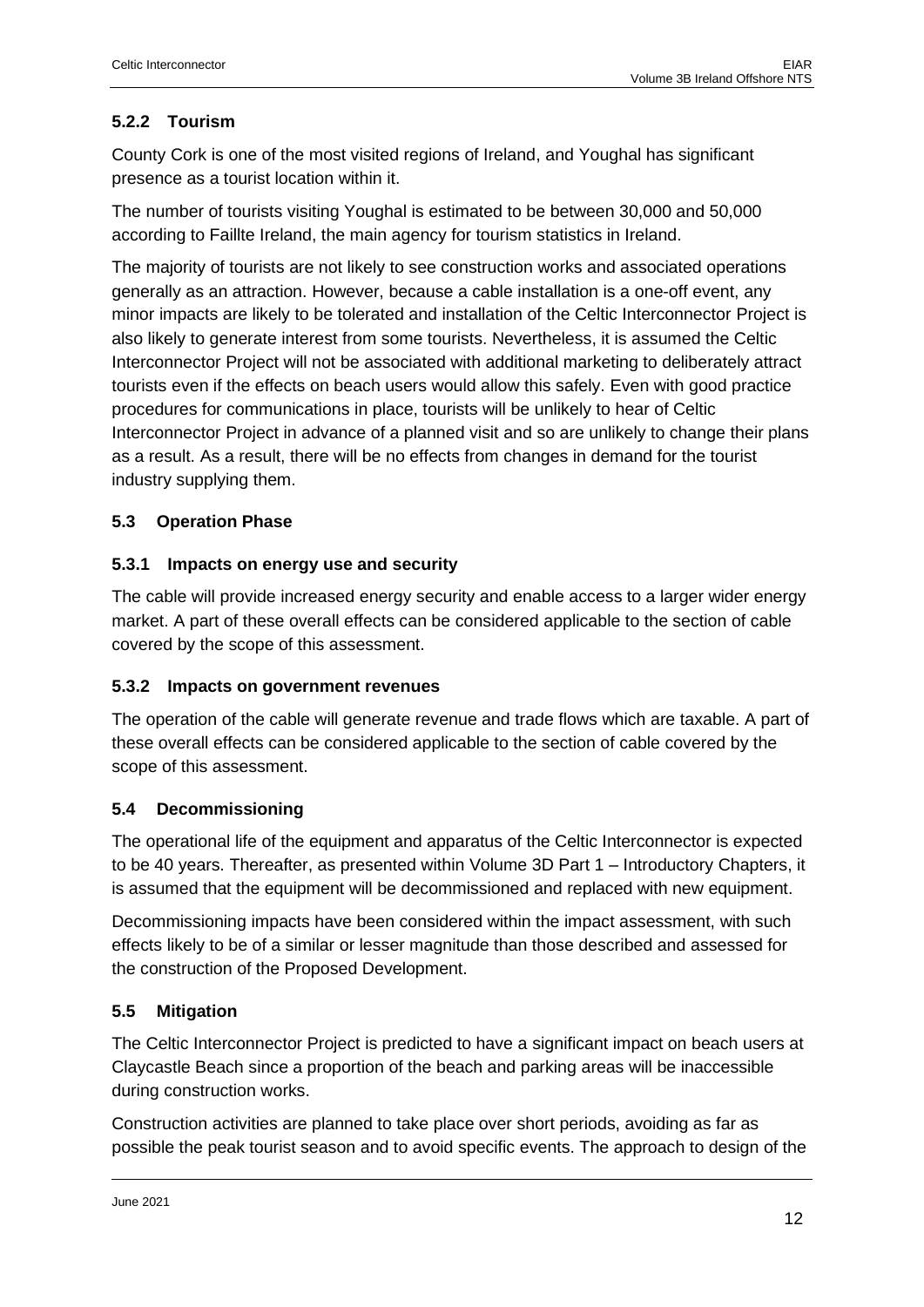construction plan includes flexibility to allow for circumstances such as the combination of a fixed date for an event, a weather window, and restrictions on vessel deployment schedules.

Public information will be provided about the works including: signage at and near the site; information at tourist information points; timely distribution of information to civic authorities and local organisations. There will be identification of and engagement with organisations assessed as likely to be particularly concerned or affected.

Regular physical monitoring of the site and additional monitoring of the construction site will be undertaken as appropriate before, during and after natural events, organised events (such as festivals) or other circumstances in which any aspect of works, barriers or associated safety equipment and procedures may be detrimentally affected. Further details can be found in Volume 3D Part 2 EIAR for Ireland Offshore (Technical Chapters) - Chapter 14: Shipping and Navigation.

## <span id="page-12-0"></span>**5.6 Conclusion**

Therefore, it is anticipated that the Celtic Interconnector Project will not have any significant effect on population and human health.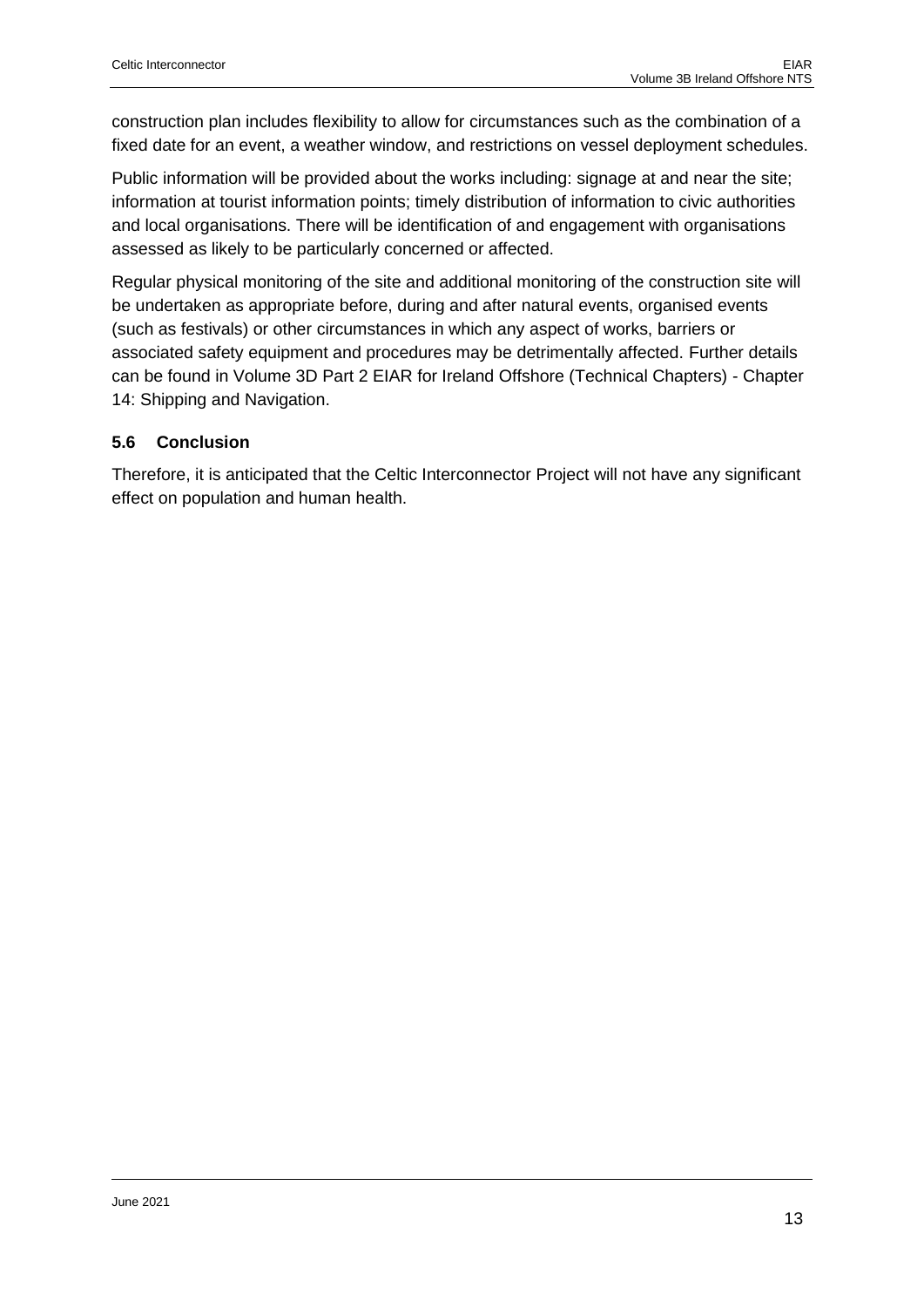## <span id="page-13-0"></span>**6 Air quality and climate**

## <span id="page-13-1"></span>**6.1 Introduction**

This section summarises the likely significant effects of the Proposed Development as a result of changes to regional air quality during operation and the impact of the greenhouse gas (GHG) emissions associated with the elements of the Proposed Development within Irish waters on the global climate. The full assessment is described in Volume 3D Part 2 EIAR for Ireland Offshore (Technical Chapters) - Chapter 9: Air quality and climate.

The Proposed Development could result in a net change in emissions from the power generation sector. Net changes in nitrogen oxides  $(NO<sub>x</sub>)$  and sulphur dioxide  $(SO<sub>2</sub>)$  have been assessed in terms of contribution to acid and nutrient deposition.

Provisional data for 2019 suggest Ireland's GHG emissions were 59.90 million tonnes carbon dioxide equivalent. GHG emissions from energy industries accounted for 15% of GHG emissions and have been reducing since 2016, primarily due to reduced use of coal and peat, and an increased use of natural gas and renewables in electricity generation.

## <span id="page-13-2"></span>**6.2 Installation Phase**

The materials used during installation of the Proposed Development, particularly the cable itself, will have an associated carbon footprint. In addition, pollutants will be emitted to air as a result of the movements of road vehicles and vessels, and the operation of ancillary equipment and machinery with combustion engines. These will be used for activities related to seabed preparation, cable laying, and the installation of cable protection and cable crossings. However, the short-term and temporary nature of the works has led to the conclusion that operations will have negligible emissions relative to regional emissions.

## <span id="page-13-3"></span>**6.3 Operational Phase**

During operation, it is predicted that the Proposed Development will lead to reduced GHG emissions. The Proposed Development will connect regions currently isolated from European energy markets, strengthen existing cross-border interconnections, and help integrate renewable energy sources. In this context, the Proposed Development will help to maintain security of supply while optimising the efficient use of energy resources.

The increased reliance on variable renewable energy sources means that weather will have a greater impact on the future energy system. In this context, the Proposed Development will help to maintain security of supply while optimising the efficient use of energy resources. As a result, the amount of power generated by combustion of fossil fuels will be reduced.

## <span id="page-13-4"></span>**6.4 Decommissioning**

The operational life of the equipment and apparatus of the Celtic Interconnector is expected to be 40 years. Thereafter, as presented within Volume 3D Part 1 – Introductory Chapters, it is assumed that the equipment will be decommissioned and replaced with new equipment.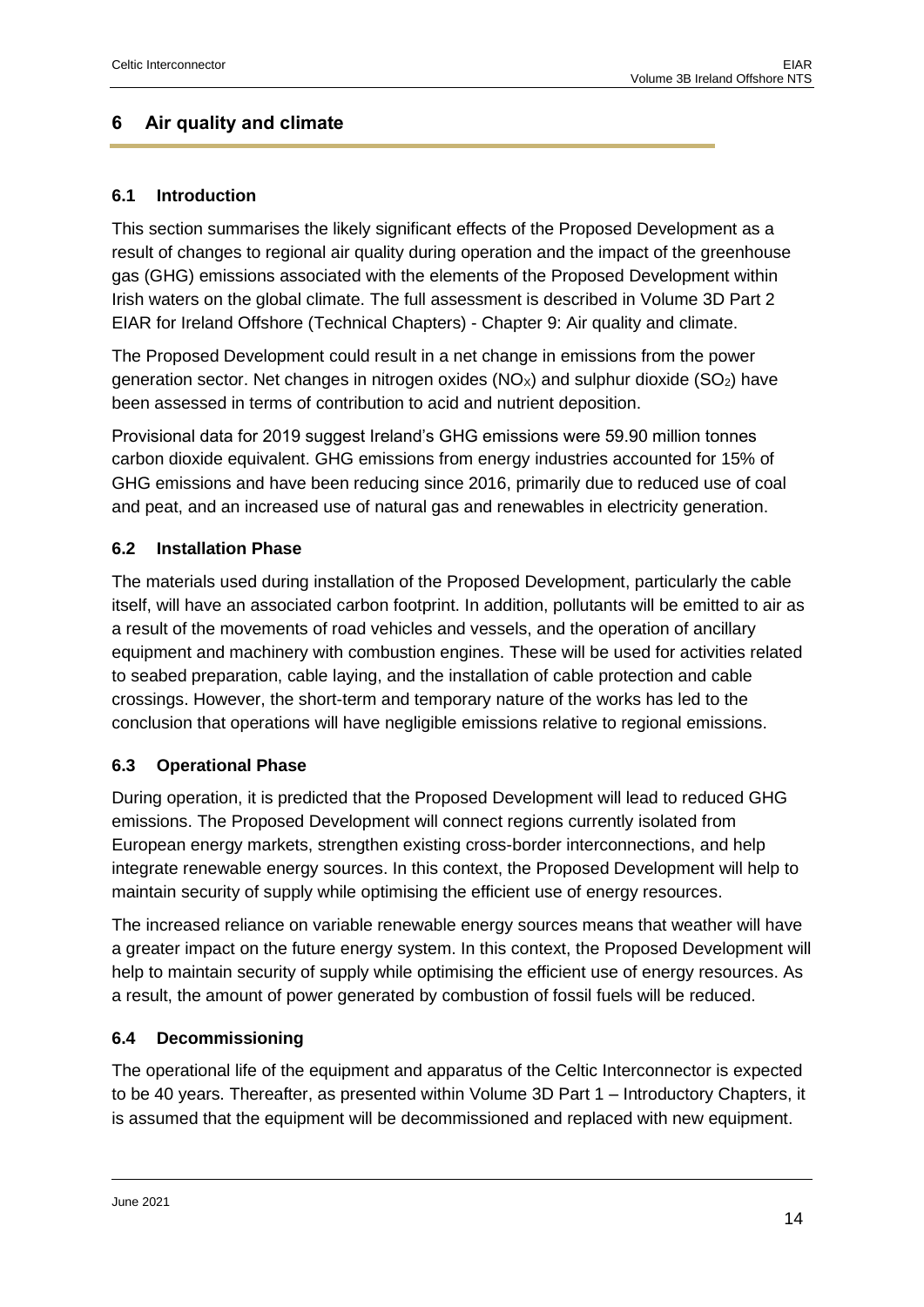Decommissioning impacts have been considered within the impact assessment, with such effects likely to be of a similar or lesser magnitude than those described and assessed for the construction of the Proposed Development.

## <span id="page-14-0"></span>**6.5 Mitigation**

As the Project as a whole will reduce emissions of  $NO<sub>x</sub>$ ,  $SO<sub>2</sub>$  and  $CO<sub>2</sub>e$ , no further mitigation is considered to be necessary.

## <span id="page-14-1"></span>**6.6 Conclusion**

The Proposed Development is assessed as having a beneficial effect on GHG emissions over its lifetime. Estimating the scale of that beneficial effect would require an assessment of the GHG emissions associated with the entire Celtic Interconnector Project, rather than just the UK EEZ element of it. However, given the low operational emissions, the estimations of onshore GHG and Irish offshore GHG emissions produced concurrently, and the operational lifespan of at least 40 years, it is clear that a net GHG benefit to the global climate would be apparent. From an air quality perspective, the temporary nature of the works means that emissions of pollutants are small compared to the wider region. Overall, is it is predicted that the Celtic Interconnector Project will not have a significant effect on air quality and climate.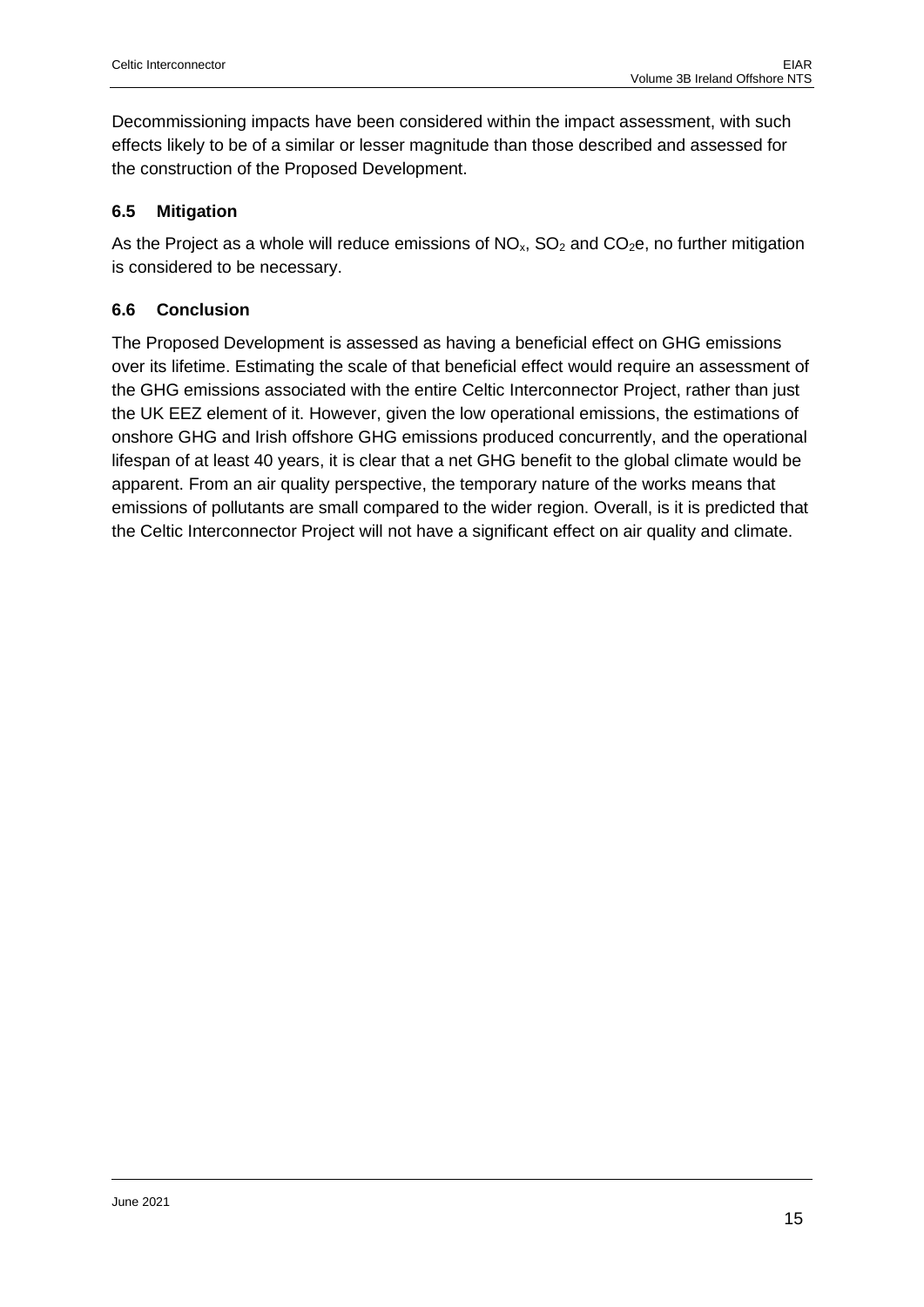## <span id="page-15-0"></span>**7 Marine sediment quality**

## <span id="page-15-1"></span>**7.1 Introduction**

This section provides a summary of the marine sediment quality present along and adjacent to the proposed Celtic Interconnector Project route and considers the potential significant impacts that the installation and operation of the Celtic Interconnector Project may have on marine sediment quality. The full assessment is described in Volume 3D Part 2 EIAR for Ireland Offshore (Technical Chapters) - Chapter 10: Marine Sediment Quality.

A desktop study and field surveys were carried out to inform this assessment, including collection of sediment chemistry samples, and marine and coastal surveys along the proposed cable route.

## <span id="page-15-2"></span>**7.2 Installation Phase**

During the installation phase of the Proposed Development, surficial sediments will be disturbed at both the landfall at Claycastle Beach and along the marine cable route. Disturbed seabed sediments will be resuspended into the water column and will then settle out again, which can have an effect, either positive or negative, on water quality, benthic habitats, and species.

Contamination arising from seabed disturbance is only a risk in heavily contaminated locations, which is not the situation in the case of the Celtic Interconnector Project's route. Sediment samples collected as part of cable route surveys indicate that neither Claycastle Beach nor the seabed along the cable route in Irish waters is contaminated. Sediments which are suspended due to cable burial are not expected to settle out more than 10km away from the installation area, with the majority (>90%) being deposited within 1km. The sediment is expected to settle out within a single tidal cycle.

## <span id="page-15-3"></span>**7.3 Operational Phase**

Once the cable and its associated infrastructure are installed and operating, it is anticipated that they will require minimal maintenance. For offshore components, the cable may need to be cut at the appropriate location and brought to the surface for repair before being put back into place on the seabed or replaced. Operational maintenance activities would typically comprise similar vessels, activities, and locations as the installation works.

Sediments are likely to be disturbed during cable maintenance activities, and effects are considered to be the same as for the installation phase.

## <span id="page-15-4"></span>**7.4 Decommissioning**

The operational life of the equipment and apparatus of the Celtic Interconnector is expected to be 40 years. Thereafter, as presented within Volume 3D Part 1 – Introductory Chapters, it is assumed that the equipment will be decommissioned and replaced with new equipment.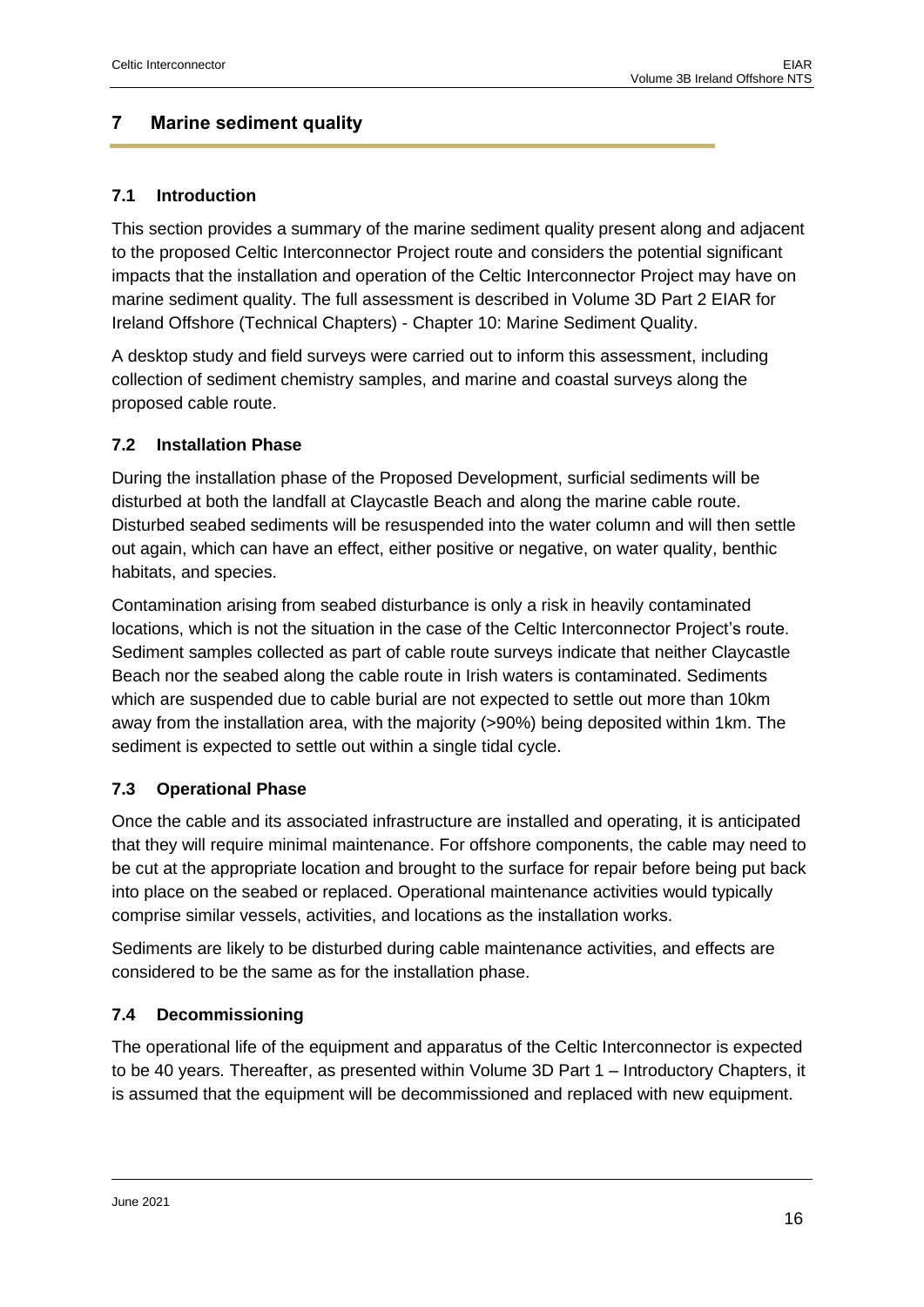Decommissioning impacts have been considered within the impact assessment, with such effects likely to be of a similar or lesser magnitude than those described and assessed for the construction of the Proposed Development.

## <span id="page-16-0"></span>**7.5 Mitigation**

Once the cable and its associated infrastructure are installed and operating, it is anticipated that they will require minimal maintenance. Throughout the Proposed Development's lifespan, periodic monitoring of the cable route will be undertaken; should such monitoring identify significant changes in the bathymetry or seabed features (i.e. sediment type) in the vicinity of the cable route, appropriate measures will be taken, including replacement or addition of further external cable protection, as necessary. Such works will include activities similar to initial installation of the cable or cable installation, using equipment and methods as presented within Chapter 6: Description of the offshore cable. Where this is required, potential effects will be of a similar type and magnitude as described and assessed above, during the construction phase.

## <span id="page-16-1"></span>**7.6 Conclusion**

The release of contaminants usually occurs within a localized area for a short period of time during the installation and should only be of concern near industrialised areas. Sediment samples collected as part of the cable route surveys in 2015 and 2018 indicate that neither Claycastle Beach nor the seabed along the cable route in Irish waters is contaminated.

Furthermore, the cable route does not pass through any designated / protected habitats or areas of particular environmental sensitivity (for example designated sites), therefore impacts on sediment quality is considered to be low. The area of seabed with potential to be affected by temporary disturbance is small within the wider setting of Irish waters. Effects because of disturbance to seabed sediments during the installation phase are therefore considered to be not significant.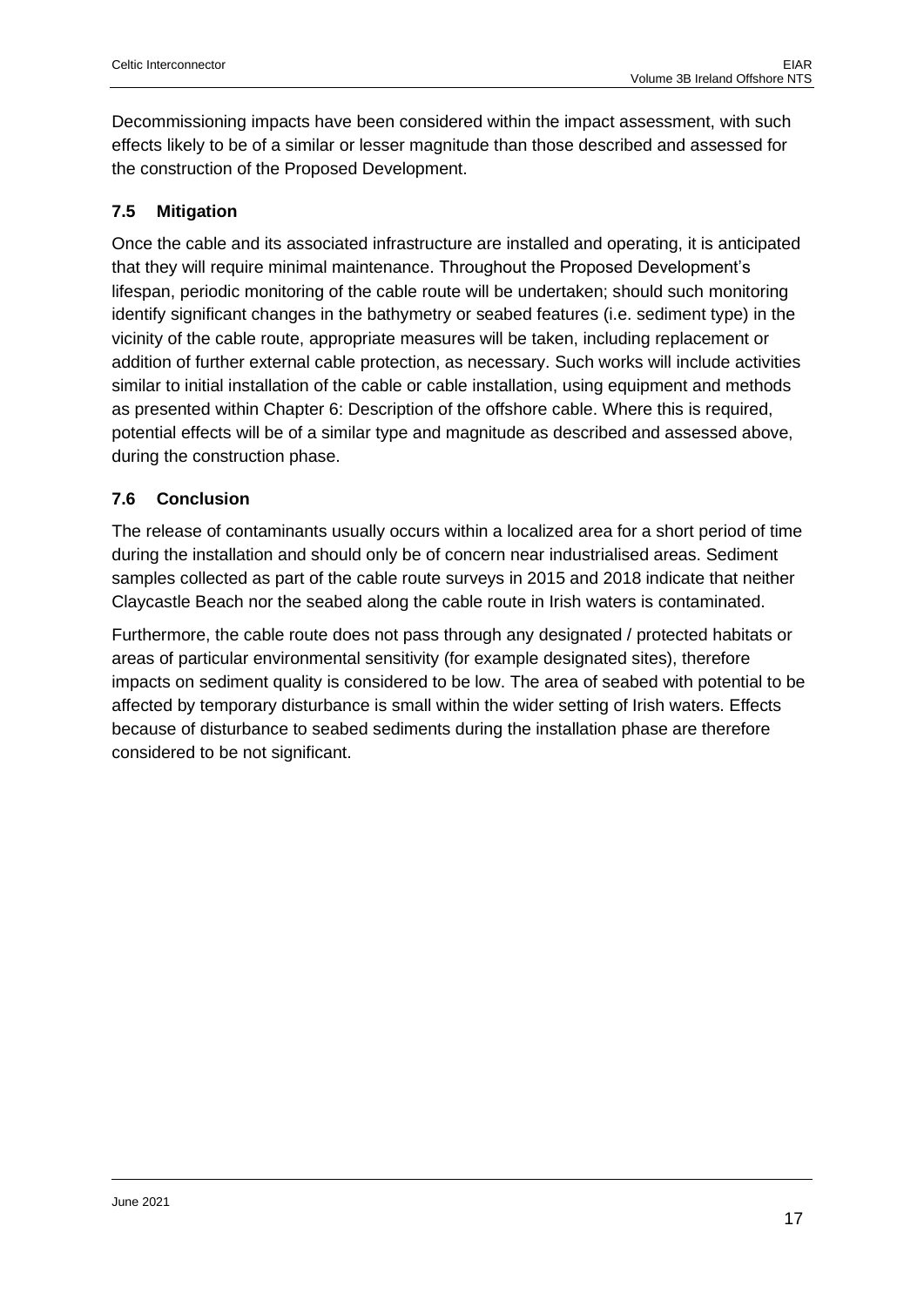## <span id="page-17-0"></span>**8 Marine physical processes**

## <span id="page-17-1"></span>**8.1 Introduction**

This section summarises the potential for effects to arise on physical coastal and sedimentary processes associated with the marine components of the Proposed Development, between the Irish High Water Mean (HWM) and EEZ boundary, and focusing on the immediate corridor area. The full assessment is described in Volume 3D Part 2 EIAR for Ireland Offshore (Technical Chapters) - Chapter 11: Marine Physical Processes.

The field of marine physical processes considers the natural cycle of tides, currents, wave climate and the resulting sediment transport regime. Installation and placement of structures on the seabed has the potential to influence the flow of water and the associated characteristics of waves and currents, thus potentially altering the sedimentary regime. In general, as water depths increase, the Proposed Development is outside the influence of localised changes in coastal activities that might affect physical processes at the seabed.

In addition to desktop assessments, a number of field surveys were completed along the length of the cable route in Irish coastal and offshore waters, covering a 500m wide corridor.

## <span id="page-17-2"></span>**8.1.1 Wind and wave conditions**

Spatial variations in wind and wave conditions were recorded along the length of the cable route, with an average wind velocity greater than 8m/s along most of the route. The wind strength weakens approximately 50-75km off the Irish coast, where the wind is less regular and affected by turbulence. Westerly and south-westerly winds are dominant along the length of the cable route. Maximum wind speeds (up to 31.1m/s in the nearshore zone) were recorded from December to February, with minimum speeds from June to August.

Due to the prevailing wind conditions, the main direction of the overall sea state has a westsouth-west incidence, with these winds tending to create higher wind sea waves than those towards the French coast. Maximum significant wave heights of up to 7m were recorded within the nearshore zone in Irish Territorial Waters.

## <span id="page-17-3"></span>**8.1.2 Sea level**

The highest positive storm surges (where tides and waves combine to push water onshore) occur during winter, with stronger winds blowing in from the south-west, and lowest negative storm surges (where water is pushed away from the shore) occur during spring, when winds from the north-east / east-north-east become stronger.

## <span id="page-17-4"></span>**8.1.3 Currents**

Tidal currents are stronger during the spring and autumn. At the Irish end of the cable route, where tides are weaker, the strong winter winds have a non-negligible impact on peak current speeds which contributes to a higher seasonal variability. In the northern half of the cable route, in the offshore zone, current velocities average less than 0.25m/s (approximately 0.5 miles/hr) and decrease inshore towards the Irish shoreline.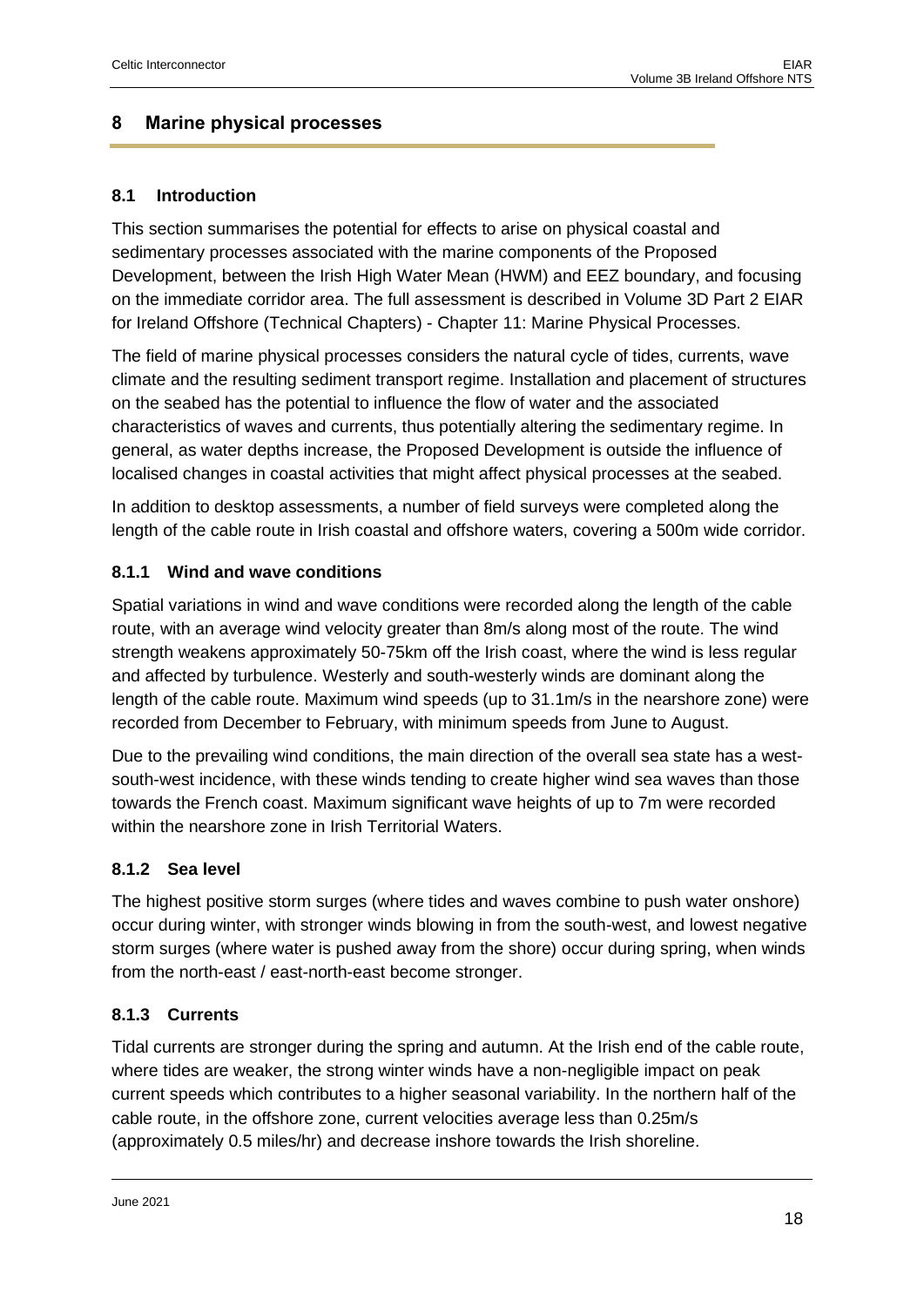## <span id="page-18-0"></span>**8.1.4 Seabed conditions and depth**

In general, the nature of the seabed sediment along the cable route is predominantly fine to coarse sands, with occasional gravel and pebbles, with the dominant sediment type represented by gravelly muddy sand. Where finer sediments are present in this area, due to the comparatively high energy environment (in particular in shallower waters), silts and clays may often remain suspended, being prevented from settling by tidal currents and wave action. Throughout the length of the Proposed Development, sediments form seabed features including mobile sand ripples and sand waves. Overall, in Irish waters, seabed sediments are sand dominated, with maximum levels of approximately 90% recorded at some sampling stations.

## <span id="page-18-1"></span>**8.2 Installation Phase**

Introduction of hard material into an area which is predominantly sedimentary has the potential to result in localised changes to hydrographic conditions, and associated sediment dynamics. As described above, the seabed along the route of the Celtic Interconnector Project exhibits a number of features, including mobile sand ripples and waves.

It is predicted that a level of scour may occur where external cable protection is installed. However, due to the purpose of the cable protection, its design will be as such to minimise this occurring, for example through the slope of the installed protection, minimising changes to micro-level water flows in the immediate vicinity. Further, due to the mobile nature of the seabed, should any temporary scouring occur, this is likely to be infilled in a short period of time. No environmentally sensitive habitats were recorded along the cable route, and low levels of scouring are anticipated. Effects on local sediment dynamics through the presence of external cable protection are therefore considered to be not significant.

Works at the landfall, at Claycastle Beach, and in the immediate intertidal area, have the potential to affect existing patterns of erosion / accretion within the coastal zone. However, as the purpose of works during installation is to ensure that the infrastructure is installed in a manner which is safe to both the surrounding environment and the cable itself, a key consideration is that the cable remains buried. Although there will be temporary disturbance of the sediment, restoration of the beach area will be undertaken, with the cable buried at a sufficient depth not to interact with surface sediments. On that basis, no significant changes to existing coastal processes are anticipated.

Throughout the majority of the route, the cable will be buried at a minimum depth of 1m below the seabed surface, and it is therefore predicted to have no significant effect on local bathymetry in terms of seabed features or overall water depth.

## <span id="page-18-2"></span>**8.3 Operational Phase**

The hydro-sedimentary study carried out for the Proposed Development assessed the potential for sediment mobility induced by currents and waves along the cable route. In Irish waters, wave-induced sediment mobility occurs close to the shore, in depths of up to 20m, decreasing as water depth increases to 60m, beyond which waves have no influence on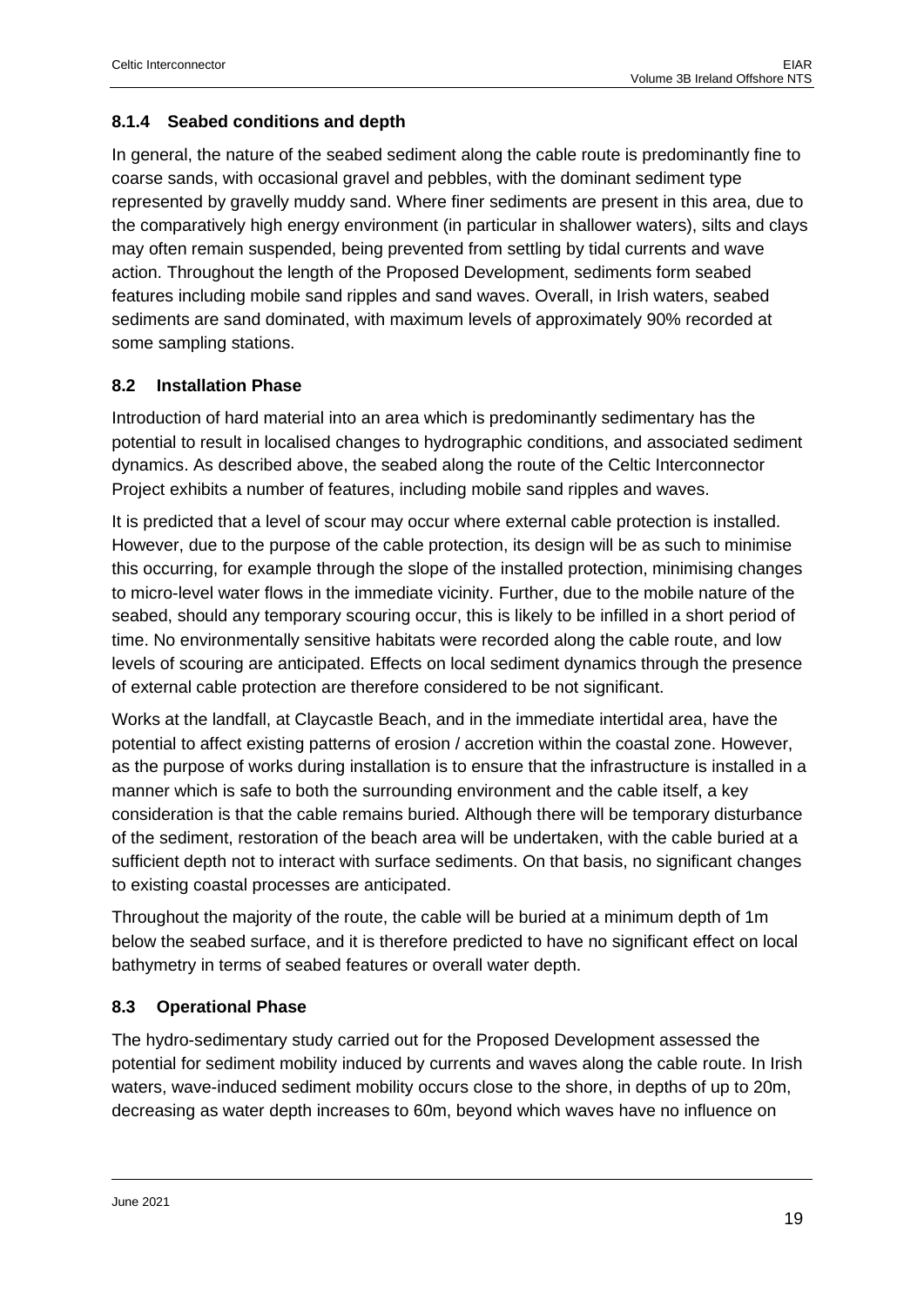surficial sediments. In the offshore zone, the sediment thickness with the potential to be affected by wave- or current-induced mobility is generally less than 1m.

In Irish waters, the seabed depth drops away steeply in the first 20km of the proposed cable route, with the majority of the Celtic Interconnector Project cable being located in waters with a water depth of 60m plus, reaching maximum depths of over 100m.

## <span id="page-19-0"></span>**8.4 Decommissioning**

The operational life of the equipment and apparatus of the Celtic Interconnector is expected to be 40 years. Thereafter, as presented within Volume 3D Part 1 – Introductory Chapters, it is assumed that the equipment will be decommissioned and replaced with new equipment.

Decommissioning impacts have been considered within the impact assessment, with such effects likely to be of a similar or lesser magnitude than those described and assessed for the construction of the Proposed Development.

## <span id="page-19-1"></span>**8.5 Mitigation**

During the pre-construction engineering and design phase for the Celtic Interconnector Project, detailed sub-bottom profiling and accompanying analysis of the seabed along the route of the Proposed Development will be undertaken. From this, the most appropriate installation techniques will be established, as determined by seabed type; this selection shall indirectly minimise sediment disturbance.

Where external rock protection is required, this will be designed according to seabed type, again, minimising sediment and seabed disturbance.

Where the need for external rock protection is identified, this will be designed according to the receiving environment, based on seabed type, and the need to reduce seabed disturbance. Throughout the Proposed Development's lifespan, periodic monitoring of the route will be undertaken; should such monitoring identify significant changes in the bathymetry or seabed features in the vicinity of the cable route, appropriate measures will be taken, including replacement or addition of further external cable protection, as necessary.

## <span id="page-19-2"></span>**8.6 Conclusion**

Due to the mitigation described above, no significant effects on marine physical processes are predicted to arise from the Celtic Interconnector Project.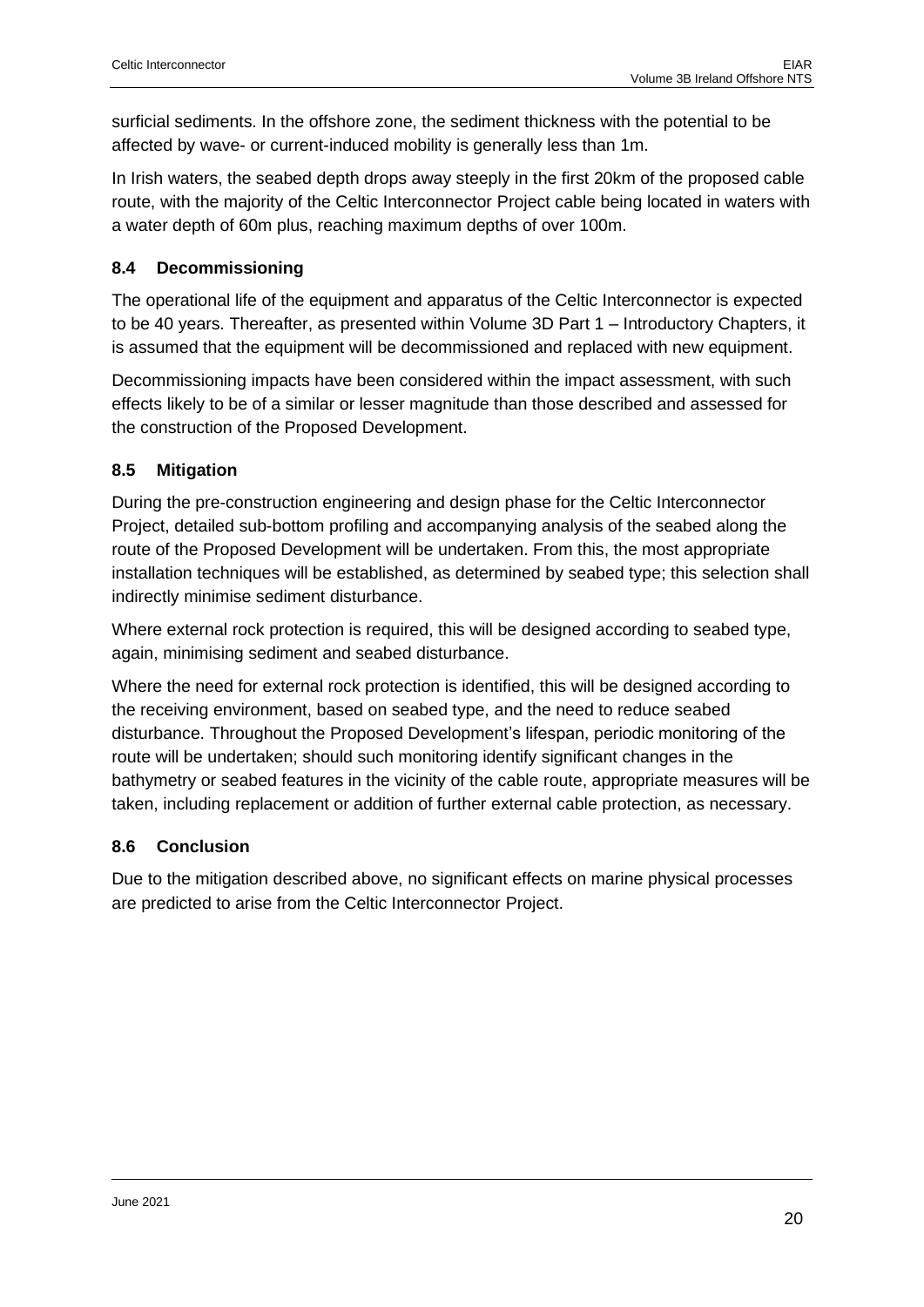## <span id="page-20-0"></span>**9 Marine water quality**

## <span id="page-20-1"></span>**9.1 Introduction**

This section provides a summary of the marine water quality likely to be present along and adjacent to the route of the Proposed Development and considers the potential significant impacts that the installation and operation of the Celtic Interconnector Project may have on marine water quality. The full assessment is described in Volume 3D Part 2 EIAR for Ireland Offshore (Technical Chapters) - Chapter 12: Marine Water Quality.

With the exception of bathing and shellfish water areas, concentrations of contaminants in marine waters are not routinely measured under existing monitoring programmes, and no water samples were taken as part of the route survey. Baseline information regarding marine water quality in the water column along the Proposed Development route has therefore been drawn from existing sources.

The Irish landfall will be at Claycastle Beach near Youghal, County Cork. There is a designated bathing water area here ('Youghal, Claycastle'). Claycastle Beach is an approximately 500m long gently sloping sandy beach that holds Blue Flag Bathing Water Status, which demonstrates that the beach complies with the 'excellent' standard outlined in the Bathing Water Directive. The bathing water quality at Claycastle Beach was classified as 'excellent' in 2019.

## <span id="page-20-2"></span>**9.2 Installation Phase**

Water quality has the capacity to be affected through release of contaminants held in marine and coastal sediments when those sediments are disturbed. While water chemistry data is not available from the route surveys, detailed geophysical, geotechnical, and benthic surveys were undertaken in Irish Territorial Waters and in the Irish EEZ along the proposed cable route, with this information, in particular on sediment quality, used to inform this assessment.

During preparatory works, activities likely to cause disturbance of the seabed include boulder removal and sandwave sweeping. During construction works, pre-lay grapnel runs, construction of infrastructure crossings, cable lay, and cable burial all are likely to cause seabed disturbance. However, sediments settle out of the water column relatively quickly and there is no significant contamination within the sediments that may cause impacts when disturbed and so there will be no significant effects.

The presence of installation vessels during marine construction works and surveys will marginally increase the risk of a pollution incident, which has the potential to negatively impact marine water quality. The running aground of a vessel or a collision could lead to a fuel spill. In addition, cleaning fluids, oils, and hydraulic fluids used onboard cable laying vessels could be spilled overboard or unintentionally discharged. However, a pollution incident would only occur in case of an accident and is therefore considered an unlikely effect, and is not significant.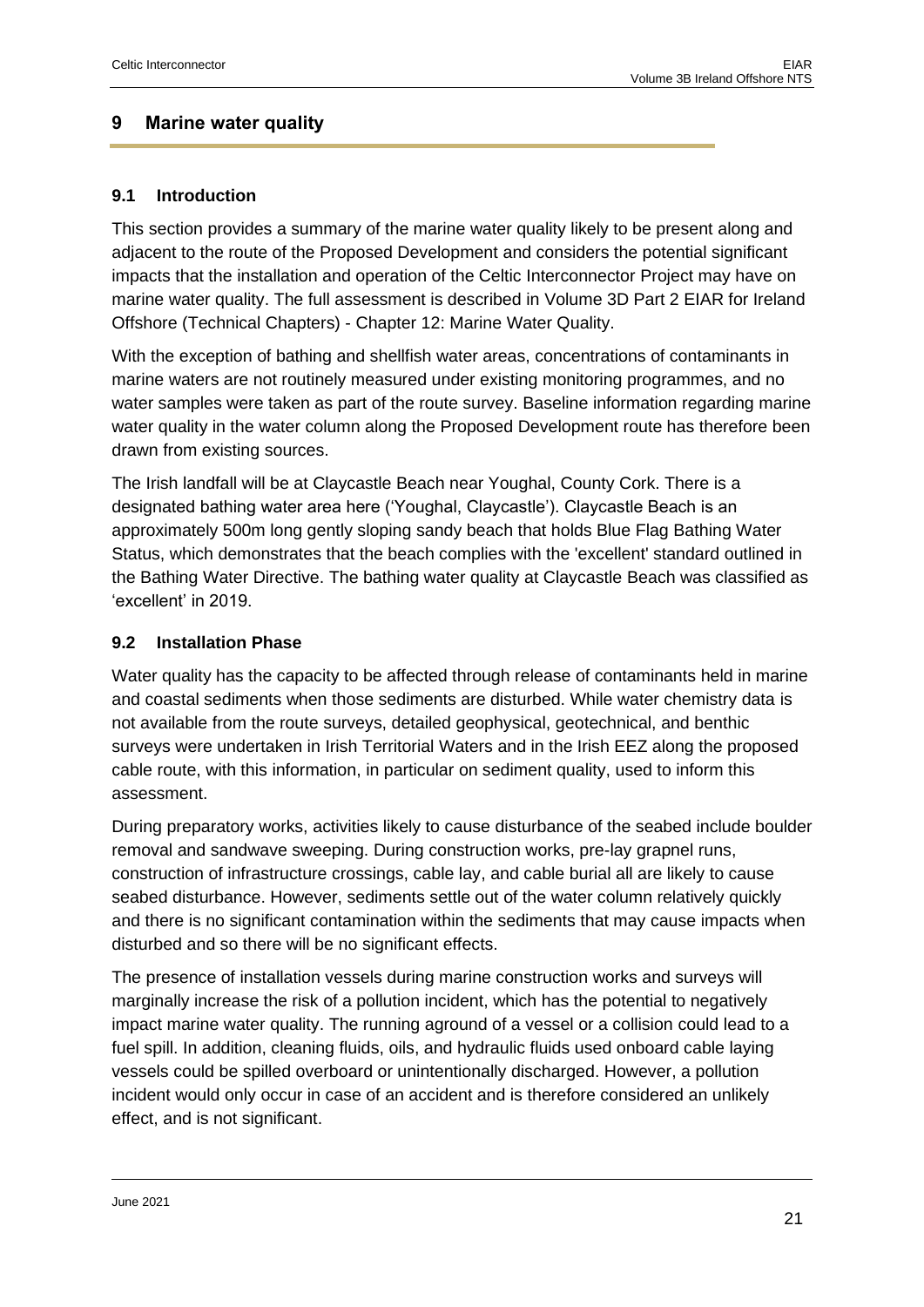## <span id="page-21-0"></span>**9.3 Operational Phase**

Use of vessels during maintenance works has the potential to impact marine water quality via the release of hazardous substances through loss of chemicals / fuels. The marine environment is highly sensitive to hydrocarbon and chemical spills, which can have major ecological effects. However, as outlined above, a pollution event would only occur in case of accident, and is therefore considered an unlikely effect, and is not significant.

Sediments are likely to be disturbed during cable maintenance activities, and effects are considered to be the same as for the installation phase.

Contamination arising from seabed disturbance is only a risk in heavily contaminated locations (OSPAR, 2009). Sediment samples collected as part of cable route surveys indicate that neither Claycastle Beach nor the seabed along the cable route in Irish waters is contaminated. Sediments which are suspended due to cable burial are not expected to settle out more than 10km away from the installation area, with the majority (>90%) being deposited within 1km. The sediment is expected to settle out within a single tidal cycle.

## <span id="page-21-1"></span>**9.4 Decommissioning**

The operational life of the equipment and apparatus of the Celtic Interconnector is expected to be 40 years. Thereafter, as presented within Volume 3D Part 1 – Introductory Chapters, it is assumed that the equipment will be decommissioned and replaced with new equipment.

Decommissioning impacts have been considered within the impact assessment, with such effects likely to be of a similar or lesser magnitude than those described and assessed for the construction of the Proposed Development.

## <span id="page-21-2"></span>**9.5 Mitigation**

In line with guidelines outlined in BERR (2008) and OSPAR (2012), the cable route has been designed to avoid European designated sites (ie Special Areas of Conservation (SACs), Special Protection Areas (SPAs), and candidate sites) and thus minimise any potential effects to areas of conservation importance.

During the pre-construction engineering and design phase for the Celtic Interconnector Project, a confirmatory analysis of the seabed along the route of the Proposed Development will be undertaken. From this, the most appropriate installation techniques will be established, as determined by seabed type, and by doing so, minimising sediment disturbance and hence effects on marine water quality. In addition, where external cable protection is required, this will be designed according to seabed type, again, minimizing sediment and seabed disturbance. Minimising seabed disturbance will minimise the potential resuspension of contaminants from seabed sediments to the water column.

Vessels used for installation will be compliant with MARPOL regulations (the International Convention for the Prevention of Pollution at Sea, initially adopted in 1973). These regulations cover the prevention of pollution from accidents and routine operations in the marine environment. In addition, mitigation measures will be taken to minimise the risk of collision between installation vessels and other vessels. All vessels will have shipboard oil pollution emergency plans (SOPEP) in operation; such plans may highlight measures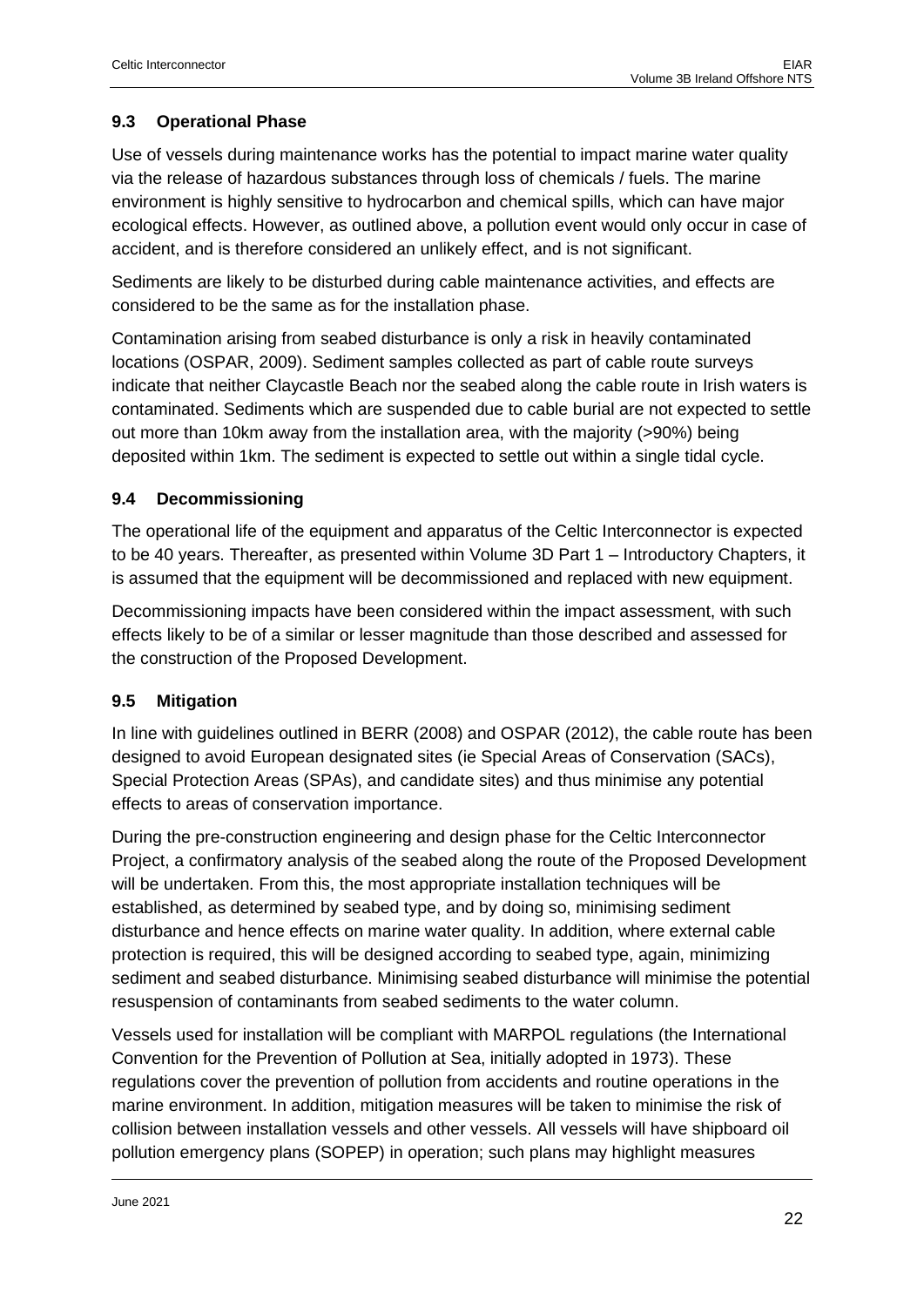including an action plan for when any spillages occur, drawings of fuel lines, and the location of the SOPEP box, containing anti-pollution / cleaning equipment.

## <span id="page-22-0"></span>**9.6 Conclusion**

There is the potential for marine water quality to be impacted by any activity which causes disturbance of the seabed along the route through release of contaminants held in surficial sediments. However, changes in marine water quality arising from seabed disturbance is only a risk in heavily contaminated locations. Sediment samples collected as part of cable route surveys in 2015 and 2018 indicate that neither Claycastle Beach nor the seabed along the cable route in Irish waters is contaminated.

The cable route does not pass through any habitats or areas of environmental sensitivity, therefore receptor value for water quality is considered to be low. Any elevation in suspended sediment concentrations once installation works are complete will be temporary, with levels expected to return to baseline within a single spring-neap tidal cycle.

Therefore, the Celtic Interconnector Project is predicted to have no significant effect on marine water quality.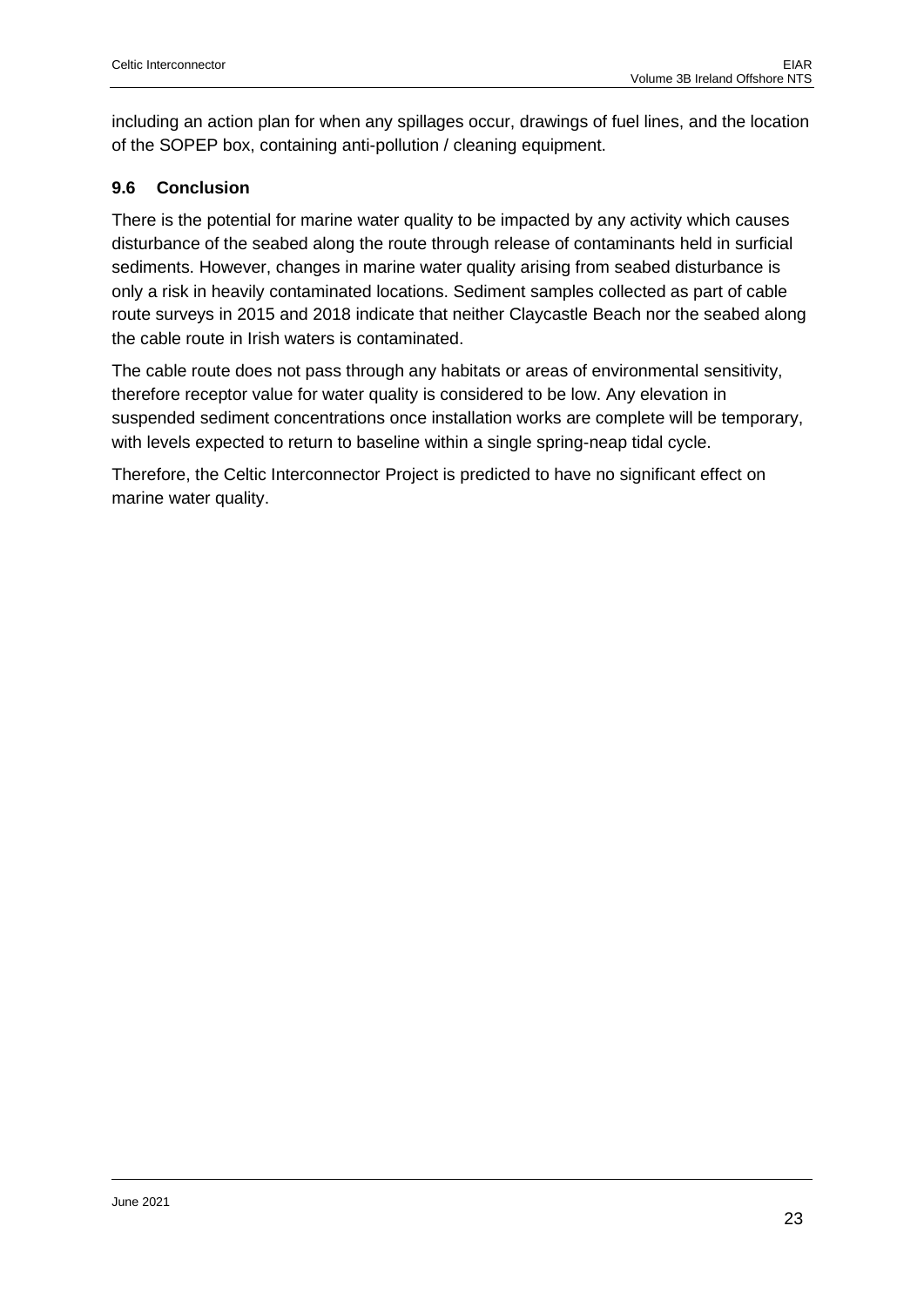## <span id="page-23-0"></span>**10 Biodiversity**

## <span id="page-23-1"></span>**10.1 Introduction**

This section summarises the likely significant effects of the Proposed Development with respect to biodiversity, including intertidal and benthic habitats and ecology, natural fish ecology, ornithology, marine mammals, and reptiles. The full assessment is described in Volume 3D Part 2 EIAR for Ireland Offshore (Technical Chapters) - Chapter 13: Biodiversity.

Data on benthic habitats and fauna was gathered along the route of the Celtic Interconnector Project in two campaigns carried out in 2015 and 2018 respectively. Ornithological surveys of the intertidal and nearshore environments have been carried out at the landfall location at Claycastle Beach. Marine mammal observers (MMOs) were operational onboard the 2014 and 2017 geophysical survey vessels, with their records used to inform the EIAR. A deskstudy has also been undertaken to inform the assessment presented within this section.

## <span id="page-23-2"></span>**10.1.1 Designated Sites**

A number of European sites support mobile species which could interact with the landfall of the Celtic Interconnector Project have been identified and are presented in Figure 10.1. These comprise Special Areas of Conservation (SAC) for habitats and non-bird qualifying features, and Special Protection Areas (SPA) for bird species. Key effects considered on the sites depend on the potential 'pathways' which may exist between the Proposed Development, activities associated with it, and the sites / their qualifying features, but may include direct effects, disturbance, or indirect effects on predator species due to effects on their prey.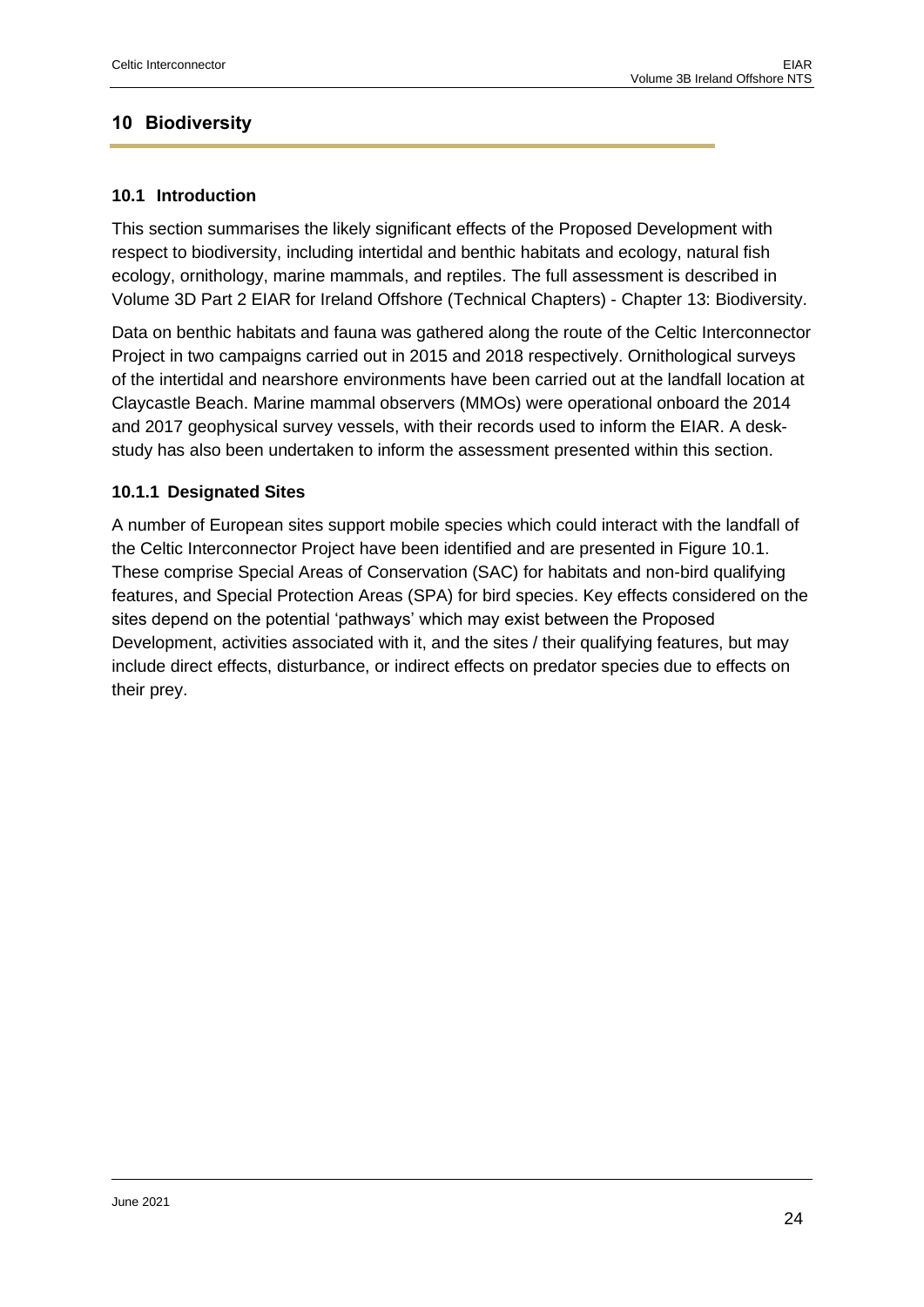

**Figure 10.1 Coastal European Designated Sites within the Study Area**

## <span id="page-24-0"></span>**10.1.2 Intertidal and Benthic Habitats and Ecology**

A number of intertidal, benthic, and other coastal habitats have been identified at Claycastle Beach including areas of littoral rock, littoral sand and muddy sand, coastal dunes and sandy shores and coastal shingle.

The sediment type observed during surveys within the Irish Territorial Waters and Irish EEZ showed substrate was variable, ranging from areas of soft rippled sand to large rocks and cobbles.

Along the cable route on the approach to Claycastle Beach, the benthic community is characterised by the presence of a range of species groups including marine worms, shelled species, such as mussels, sponges, and starfish. These form elements of marine and coastal foodwebs, providing prey species for fish populations, and subsequently birds and marine mammals. No protected or invasive species were recorded.

## <span id="page-24-1"></span>**10.1.3 Natural Fish Ecology**

A total of 24 fish species were recorded in the lower estuary around Youghal, ranging from freshwater species, e.g., dace (*Leuciscus leuciscus*), to fully marine species, e.g. cod (*Gadus morhua*). A number of migratory species such as Atlantic salmon (*Salmo salar*), sea tout (*Salmo trutta*), eel (*Anguilla anguilla*) and smelt (*Osmerus eperlanus*), were also recorded. The most commonly occurring species in the lower estuary were common goby which were recorded at 11 sites throughout the estuary and flounder, recorded at eight sites.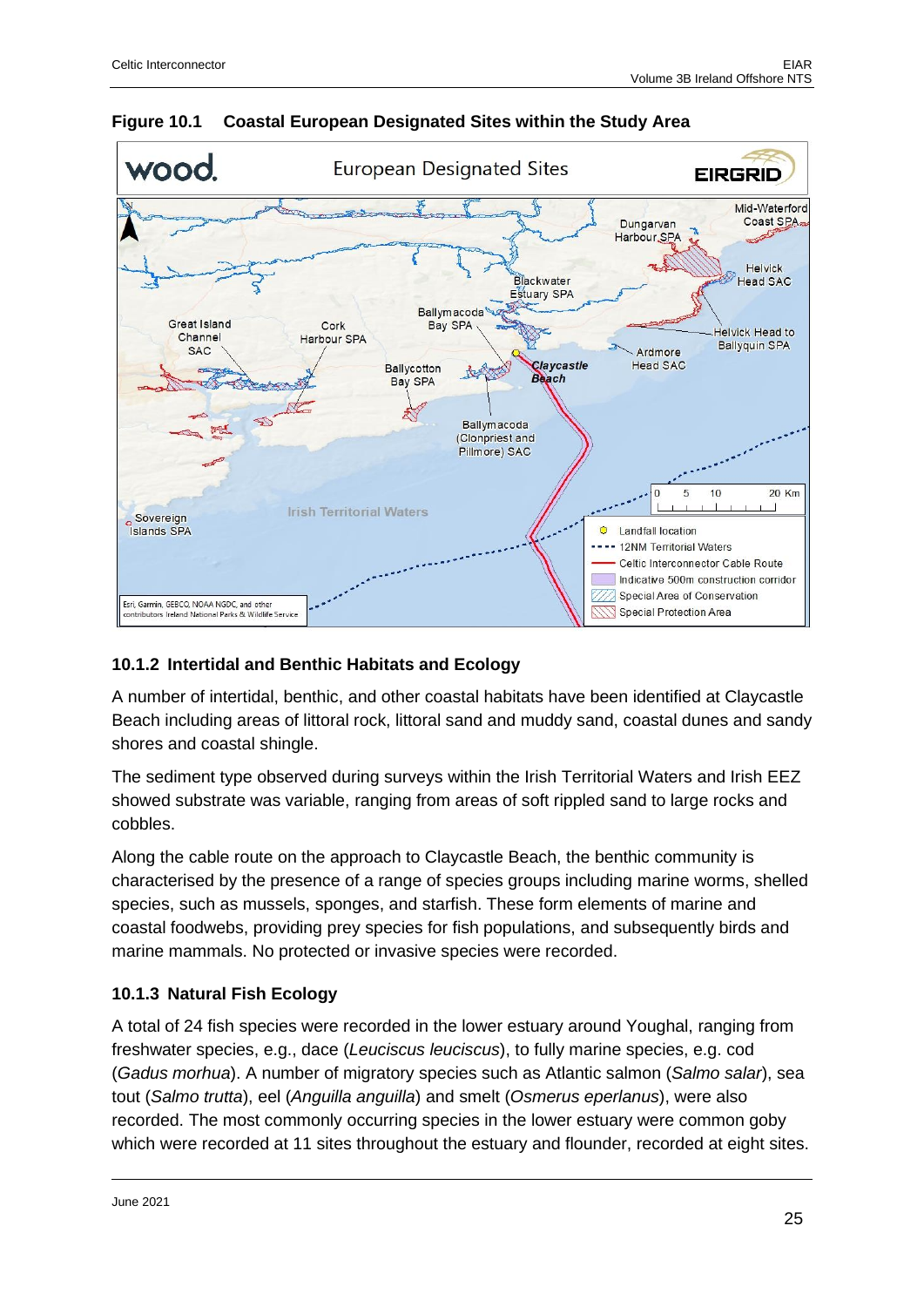A number of commercial species of fish use areas of Irish Territorial Waters occupied by the proposed interconnector cable route for both spawning and nursery grounds. Such species include Atlantic herring, whiting, and haddock who spawn within Irish Territorial Waters throughout the year.

The sensitivity of spawning grounds has been assessed as low as although eggs present on the seabed at the time of ground preparation and cable installation would be removed or destroyed, populations are considered tolerant of this singular, localised event that will not result in a significant effect to the spawning stock biomass.

## <span id="page-25-0"></span>**10.1.4 Ornithology**

Wetland bird surveys undertaken in 2019, 2020 and 2021 within the intertidal areas and adjoining fields at Redbarn – Claycastle Beach identified a total of 22 species. The working area at the landfall point at Claycastle is approximately 20m wide, and therefore occupies only a small proportion of the survey area.

Overall, the data gathered from the Wetland Bird Survey shows that six of the 22 species were seen on a single occasion, only in very small numbers within the intertidal area or in fields behind the beach (mute swan (*Cygnus olor*), mallard (*Anas platyrhynchos*), eider (*Somateria mollissima*), water rail (*Rallus aquaticus*), grey plover (*Pluvialis squatarola*) and great black-backed gull (*Larus marinus*). A further seven species occurred, at peak, in numbers less than 0.1% of the all-Ireland totals - teal (*Anas crecca*), cormorant (*Phalacrocorax carbo*), grey heron (*Ardea cinerea*), oystercatcher (*Haematopus ostralegus*), turnstone (*Arenaria interpres*), dunlin (*Calidris alpina*) and redshank (*Tringa totanu*s).

The species of birds assessed do not occur in significant numbers (with the exception of sanderling) within the vicinity of the Proposed Development so are therefore not predicted to be significantly impacted by the Celtic Interconnector.

#### <span id="page-25-1"></span>**10.1.5 Marine Mammals and Reptiles**

The Celtic and Irish Seas support a variety of marine mammals, including cetaceans and seals. A total of twenty-four cetacean species have been recorded in Irish waters, with the most commonly recorded of these being common dolphin (*Delphinus delphis*), bottlenose dolphin (*Tursiops truncatus*) and harbour porpoise (*Phocoena phocoena*), with populations present year-round. Other species recorded include minke whale (*Balaenoptera acutorostrata*) and humpback whale (*Megaptera novaeangliae*). The Irish Whale and Dolphin Group (IWDG) collates records of sightings and strandings within Irish waters. Recent coastal sightings have included a fin whale and a pod of 20 unidentified dolphins off Helvick Head, Co. Waterford.

Both grey and common seals are also present in Irish waters, with the majority of the populations being present along the western coast. Grey seals (*Halichoerus grypus*) resident off the Cork coast comprise part of the North-east Atlantic population, approximately 100,000 individuals, 80% of which are located around the shores of Ireland and Britain. For common harbour seals (*Phoca vitulina),* there are an estimated 30,000 in Irish and UK waters. Seals in the vicinity of the Celtic Interconnector, whether at the landfall or along the cable route,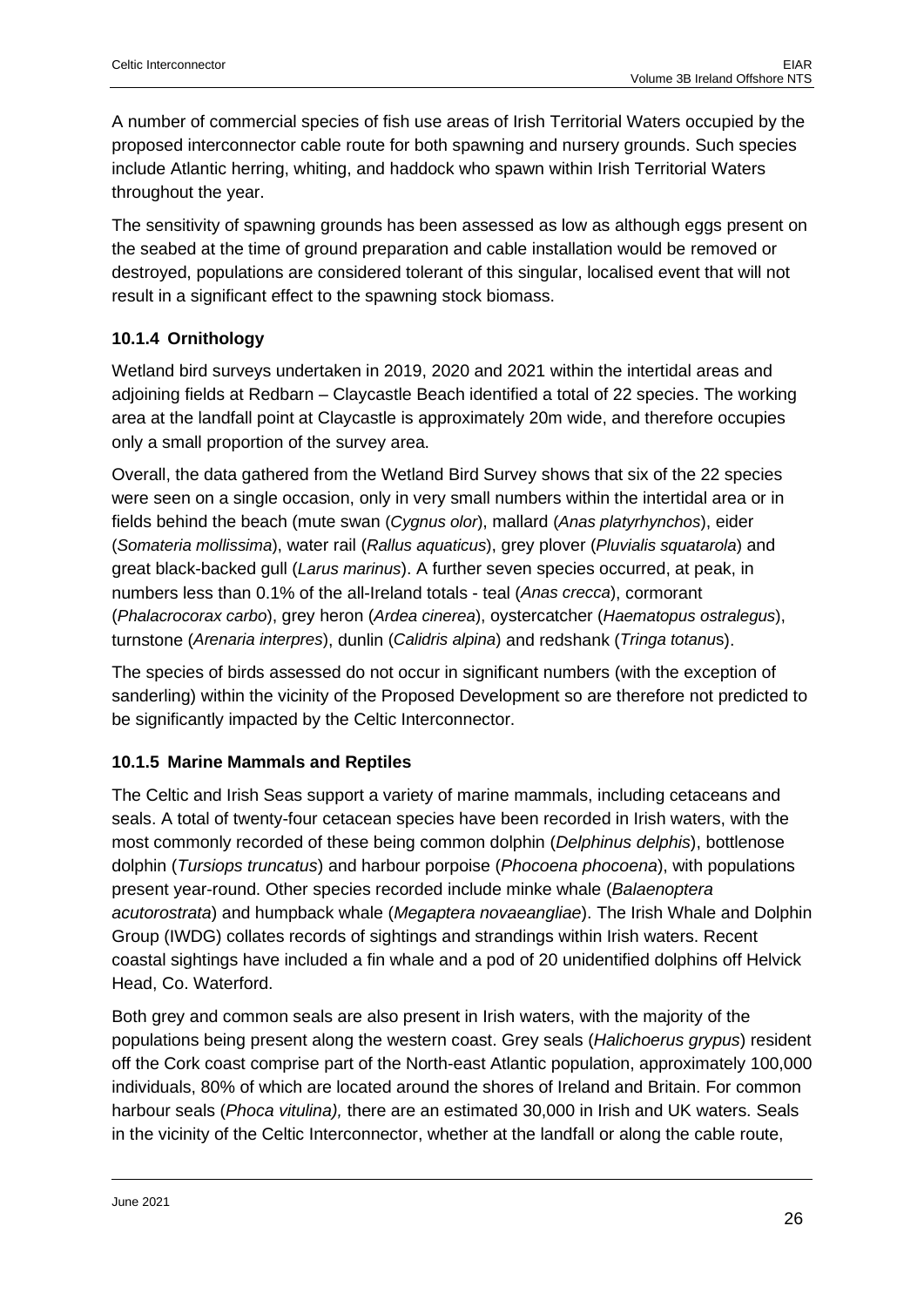are not linked to European sites, based on consideration of foraging ranges, and the nearest sites designated for these species.

Due to their similar wide-ranging nature, sea turtles have been included within this section, although the likelihood of encountering them during works on the Proposed Development are low. Of a total of 682 records of leatherback turtles (*Dermochelys coriacea)* between 1960 and 2004 in Irish and UK waters, 161 were from Irish waters. Other turtle species recorded in Irish waters have included the green turtle (*Chelonia* mydas), hawksbill turtle (*Eretmochelys imbricata*), Kemp's Ridley turtle (*Lepidochelys kempii*) and loggerhead turtle (*Caretta caretta*).

## <span id="page-26-0"></span>**10.2 Installation Phase**

During all works at sea and in the intertidal zone, there is limited potential for loss of chemicals, fuels, or other pollutants as a result of accidental spills from installation vessels and other associated heavy plant. This can result in both direct toxic effects on individuals in the water column and on the seabed, and subsequent effects on other species in the foodweb, including predator species such as seabirds and marine mammals.

Underwater noise and disturbance effects on marine mammals in the intertidal zone (seals) and subtidal zone (all groups) are possible during the installation phase. Particularly, as a result of underwater noise from piling, to create and remove the cofferdam (causing potential disturbance, hearing loss/injury and/or direct mortality), subsea survey and monitoring equipment (causing potential disturbance, hearing loss/injury and/or direct mortality) and increased vessel movements (causing seal injury from ducted propellers).

The Proposed Development has the potential to cause disturbance to seabirds due to installation works, temporary habitat loss from installation works including due to increases in suspended sediment and pollution events reducing habitat quality or having direct toxic effects.

Installation of the cable will result in the mortality of any fish and shellfish trapped by the cofferdam, and not displaced by site disruption and noise. Cryptic species such as juvenile flatfish, and sessile species such as razor shell species, are more at risk than mobile and pelagic species of fish and crustacean. These mobile species have more potential to relocate to alternative habitat nearby during installation and may return once the temporary works are complete.

## <span id="page-26-1"></span>**10.3 Operational Phase**

Underwater noise and disturbance effects on marine turtles are possible during the operational phase. Particularly, as a result of subsea survey and monitoring equipment (causing disturbance, low frequency masking, possible hearing loss/injury and/or direct mortality).

Underwater noise from subsea survey and monitoring equipment (causing disturbance, low frequency masking, possible hearing loss/injury and/or direct mortality) is a short-term impact. Embedded mitigation is predicted to be sufficient in reducing the significance of this impact, as well as its short term, temporary nature.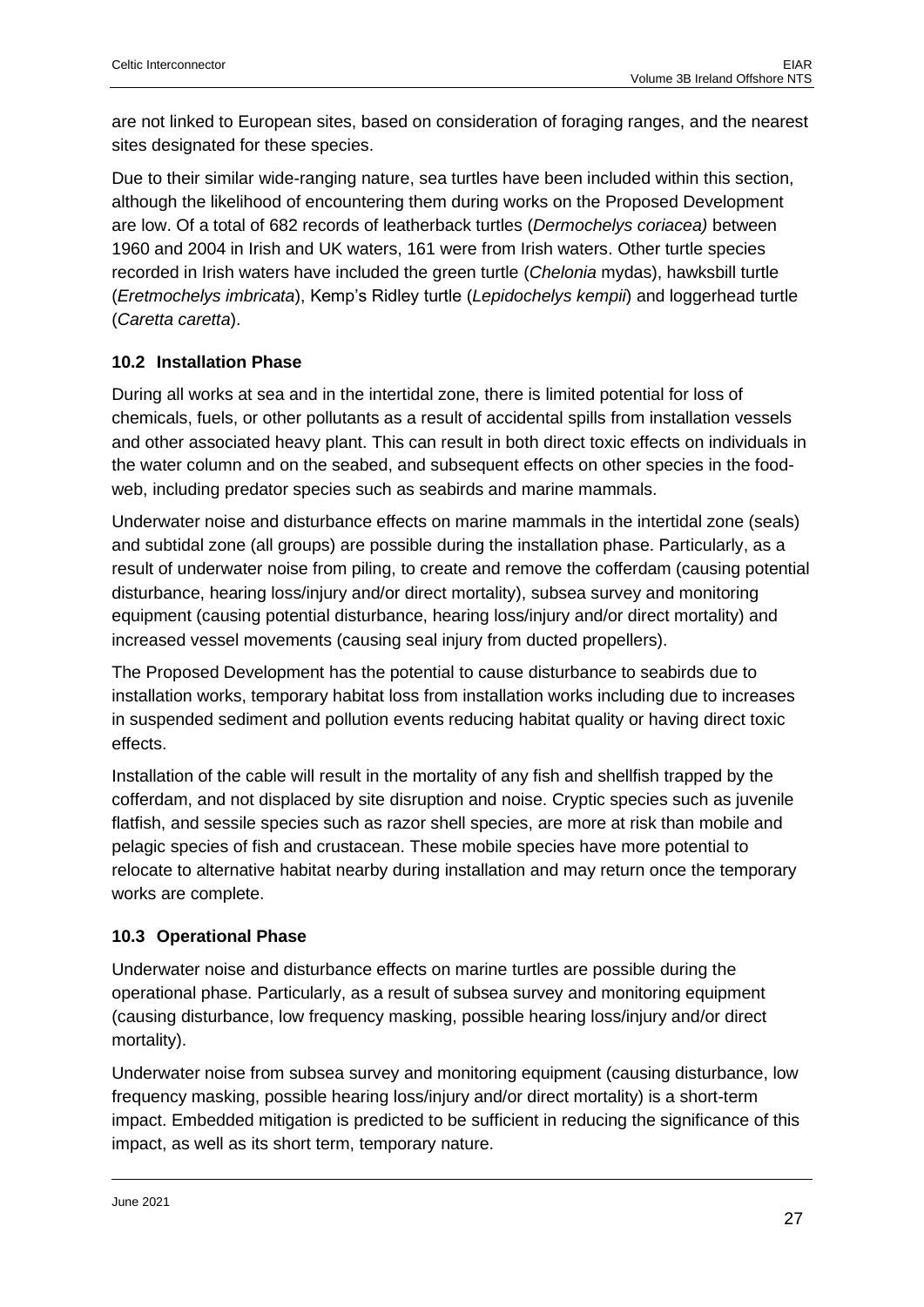## <span id="page-27-0"></span>**10.4 Decommissioning**

The operational life of the equipment and apparatus of the Celtic Interconnector is expected to be 40 years. Thereafter, as presented within Volume 3D Part 1 – Introductory Chapters, it is assumed that the equipment will be decommissioned and replaced with new equipment.

Decommissioning impacts have been considered within the impact assessment, with such effects likely to be of a similar or lesser magnitude than those described and assessed for the construction of the Proposed Development.

## <span id="page-27-1"></span>**10.5 Mitigation**

Throughout works to install both the cable itself, and associated external rock protection, a number of embedded mitigation works have been incorporated into project design. Mitigation specific to biodiversity aspects of the assessment, unless otherwise agreed with the NPWS and/or the Foreshore Unit includes:

- Project-related vessels to be operated in line with IMO Guidelines for the reduction of underwater noise to address adverse impacts on marine life;
- Operations in the Irish marine environment to be undertaken in line with the 'Guidance to manage the risk to marine mammals from man-made sound sources in Irish waters', as published by DAHG (2014). This guidance recommends the use of MMOs for pre-start monitoring, ramp up procedure, breaks (>30 mins) in sound output and reporting;
- For the Proposed Development, different development activities have been assessed, including piling, geophysical acoustic surveys (not seismic), high frequency (>200kHz) bathymetric surveys, using multibeam and singlebeam echosounders, cable laying and cable protection. From these, and to be in line with this assessment and guidance (i.e. mitigation required >180dB and a ramp up procedure >170dB), an MMO (dedicated) is only required for piling and the geophysical acoustic surveys (not seismic). High frequency (>200kHz) bathymetric surveys, using multibeam and singlebeam echosounders, are above the low-mid hearing frequency ranges of marine mammals, basking shark, marine turtles and fish. Cable laying and cable protection have been assessed as being below level that would require mitigation (<180dB). Also, the sound pressure levels are expected to be in the same range, as those from the installation vessels;
- DAHG (2014) guidance outlines operational requirements concerning MMOs. These requirements require MMOs to be familiar with the Irish regulatory procedures, be provided with full details of all licence/consent conditions, be dedicated to and engaged solely in monitoring development activities and conducting survey effort for marine mammals in accordance with the guidance. The use of a crew member or team member with other responsibilities is not considered to be satisfactory. A sufficient number of MMO personnel must be assigned to ensure that the role is performed effectively and to avoid observer fatigue. General conditions for effective visual monitoring by MMOs are: (1) during daylight hours; (2) in good visibility extending 1km or more beyond the limits of the assigned Monitored Zone (1,000m for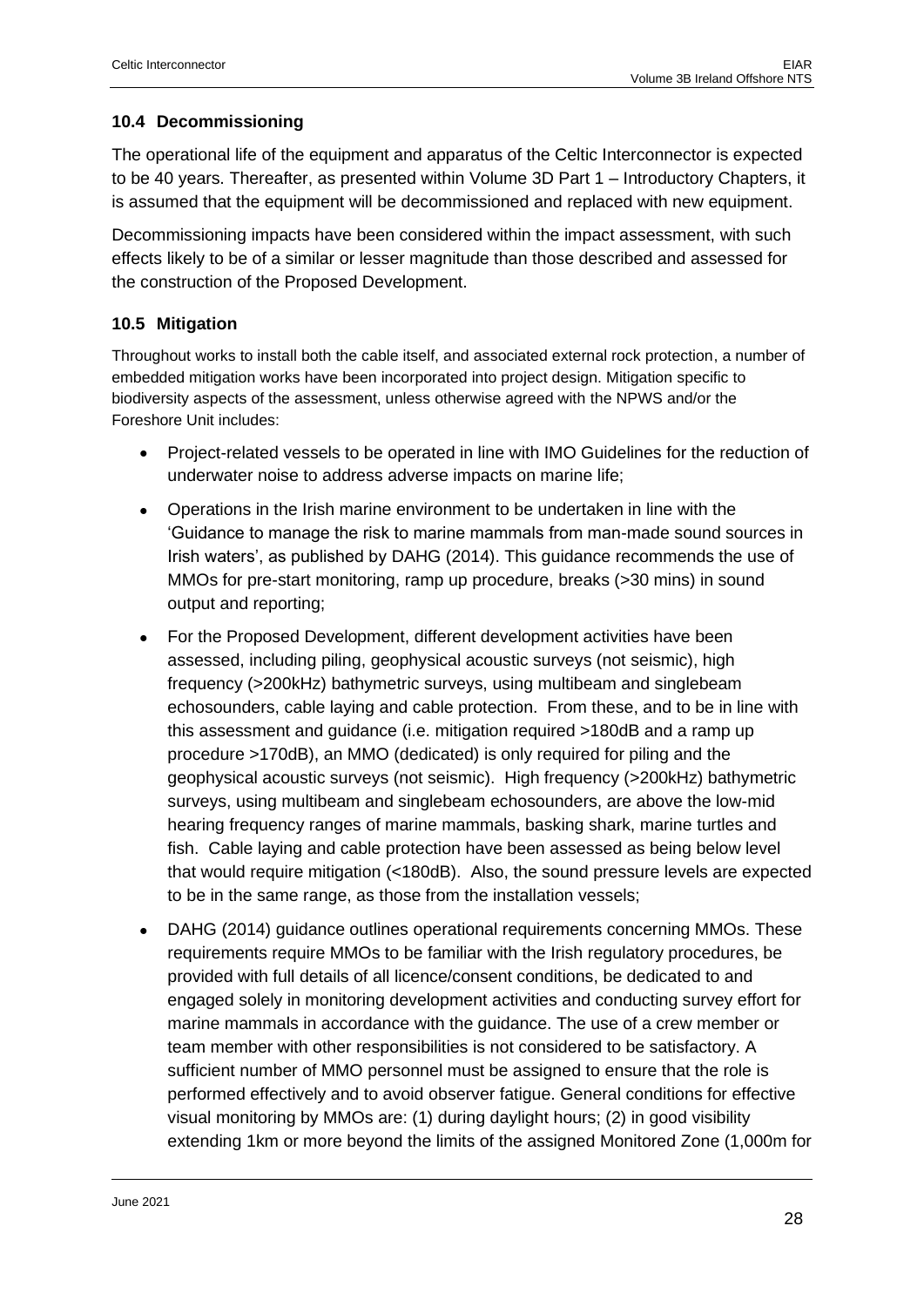piling and 500m for geophysical acoustic surveys, not seismic); and (3) sea conditions WMO Sea State 4 (*Beaufort Force 4*) or less. Efficacy in the visual detection of marine mammal species improves considerably below Sea State 3 (*Beaufort Force 3*);

- Unless otherwise agreed with the NPWS and/or the Foreshore Unit, MMOs must be located on an appropriate elevated platform from which the entire Monitored Zone (1,000m for piling and 500m for geophysical acoustic surveys, not seismic) can be effectively covered without any obstruction of view. For geophysical acoustic surveys and other moving platforms from which sound-producing activity is taking place, MMOs must be located on the source vessel;
- DAHG (2014) guidance also recommends that, in some cases involving the persistent significant risk of injury to marine mammals in Ireland, the supplementary use of passive acoustic monitoring (PAM) may be recommended, or required, as part of the licence/consent conditions, in order to optimise marine mammal detection around the site of a plan or project. It is also indicated that PAM has/should not be regarded as the primary or sole monitoring approach for risk management purpose. It was identified that for PAM be effective, animals are required to vocalise and their detection depends on the range capability of the technology. It should also be recognised that this was related to the method/technology that was available back in 2014;
- Use of noise-attenuation fencing, solid hoarding or other acoustic barriers to reduce in-air noise propagation and to conceal human activity. The barrier material shall have a mass per unit area exceeding  $7$ kg/m<sup>2</sup> in accordance with the recommendations of BS 5228 Part 1:2009+A1:2014 Part B.4;
- Use of piling types and techniques that limit noise propagation: namely vibratory sheet piling installation and piling at low tide;
- Use of ramp up/soft start procedures for piling and geo acoustic survey techniques to prevent receptors from being startled e.g. birds, marine mammals, marine turtles and fish (inc. basking shark);
- Project-related vessels will adhere to international best practise regarding pollution control, including the MARPOL convention; and
- Ensure appropriate burial depths and heat shielding from cable burial and rock placement (where applicable). This will indirectly reduce effects from heat emissions and electro-magnetic fields (EMF).

## <span id="page-28-0"></span>**10.6 Conclusion**

Due to the mitigation described above, it is predicted that the Celtic Interconnector Project will not have any significant adverse effects on biodiversity in the vicinity of the Proposed Development.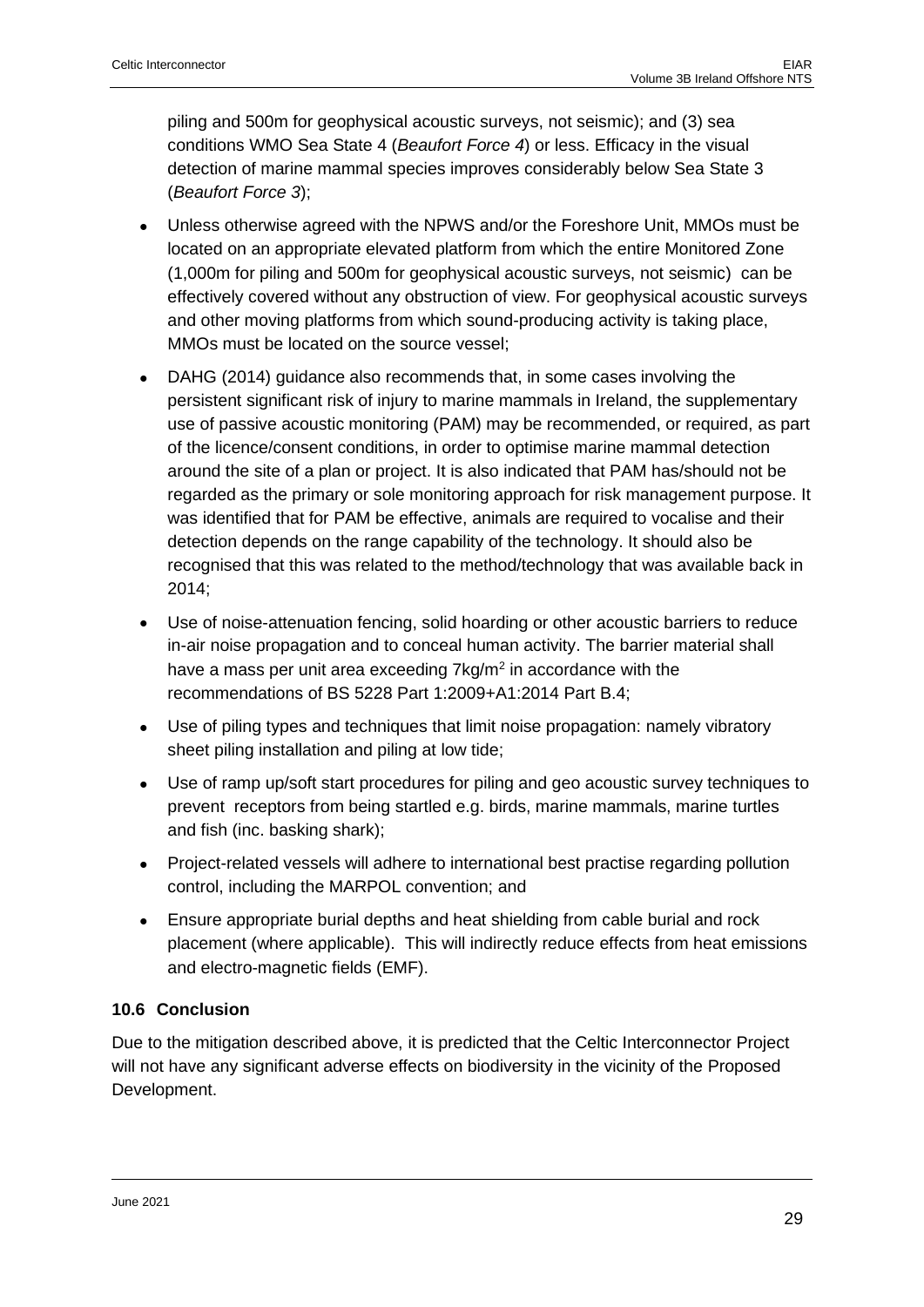## <span id="page-29-0"></span>**11 Seascape and landscape**

## <span id="page-29-1"></span>**11.1 Introduction**

This section summarises the likely significant effects of the Celtic Interconnector Project within Irish Territorial Waters and the Irish (EEZ) with regard to the seascape and landscape. The full assessment is described in Volume 3D Part 2 EIAR for Ireland Offshore (Technical Chapters) - Chapter 14: Seascape and Landscape.

Landscape is defined by the European Landscape Convention (ELC) as "*an area, as perceived by people, whose character is the result of the action and interaction of natural and/or human factors*". It includes land, inland water, and marine areas. It concerns landscapes that might be considered outstanding as well as every day or degraded landscapes.

A desktop review of legislation, guidance documents, and current best practices in EIA was carried out to inform the assessment. Surveys of Claycastle Beach were also undertaken in 2017/2018, with a follow-up walkover survey carried out in late 2020. The walkover survey did not note any changes to the general beach environment since the initial survey conducted in 2018, with the exception of the introduction of a wooden boardwalk that is currently under construction to connect the eastern end of the car park with Beach Promenade.

The Cork County Draft Landscape Strategy identifies Claycastle Beach as being within Landscape Character Type (LCT) 2: Broad Bay Coast and more specifically with Landscape Character Area (LCA) 35 - Youghal Bay. This LCT "*stretches along the coast from the mouth of Cork Harbour in the west to the eastern boundary of County Cork at Youghal*" and features the following key characteristics:

- Land use, field, boundaries, trees, and wildlife:
	- o The coastline sweeps in broad bays flanked by low promontories, terminating along the shore with low cliffs, and a combination of rocky shores and long crescent shaped bays.
	- o Inland, moderately sized fertile fields bounded by low broadleaf hedgerows, are used mostly for dairy pasture but also some tillage.
- Built Environment:
	- Isolated cottages, two-storey houses and farmsteads are scattered across the landscape.
- Socio Economic:
	- o Towns and villages include Youghal, Shanagarry, and Ballycotton.
- Ecology:
	- The freshwater marsh at Ballyvergan is Ireland's largest coastal freshwater marsh and is important for a number of breeding species including the Reed Warbler, and non-breeding birds including wintering raptors.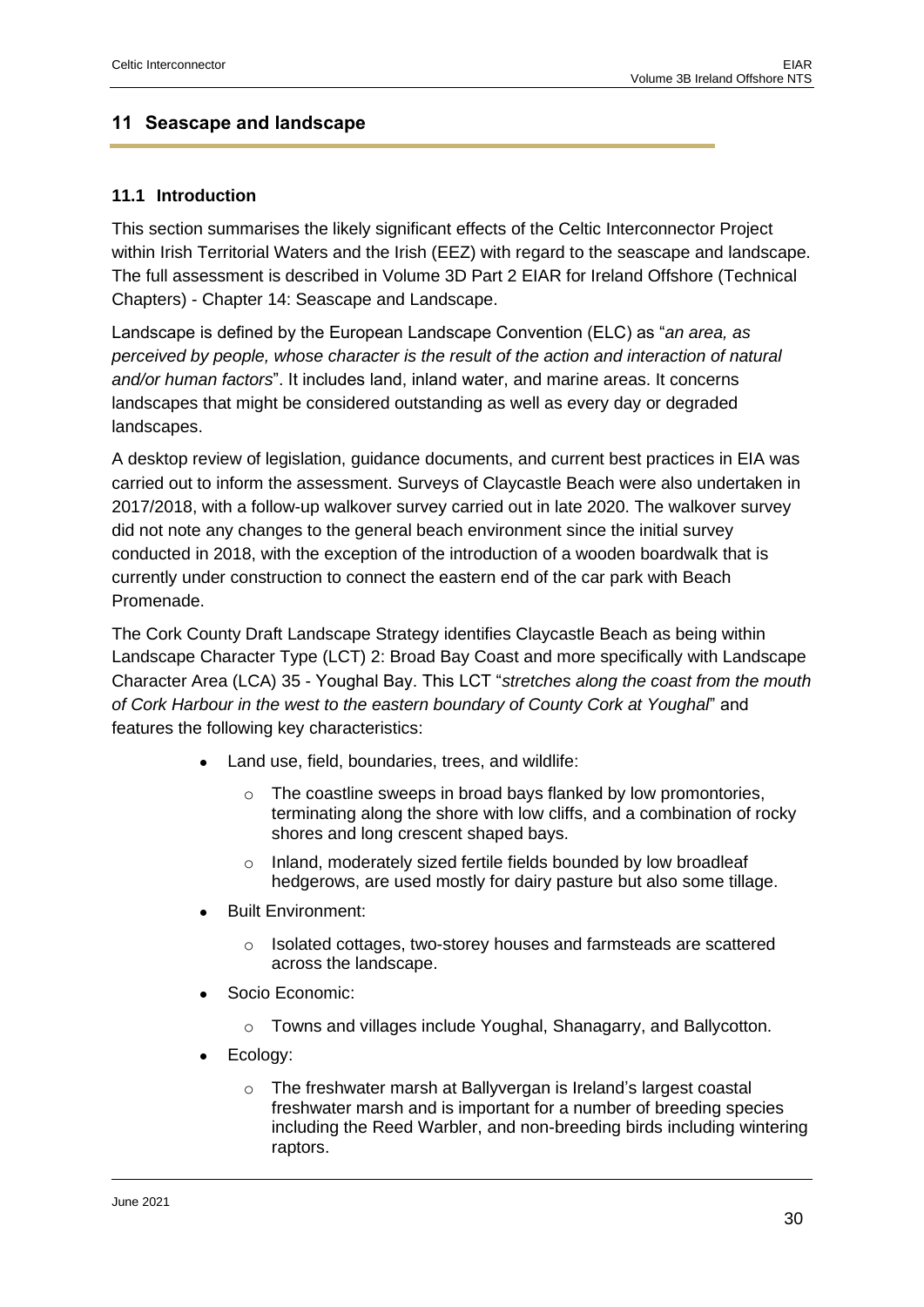- o Cliffs and offshore islands are important for breeding seabirds including cormorants, black guillemots, gulls and fulmar. Other coastal and estuarine habitats are important and support significant numbers of wintering birds.
- o The Blackwater River and its associated woodlands and other habitats are the most noteworthy inland habitats within this area."

## <span id="page-30-0"></span>**11.2 Conclusion**

An assessment of landscape and seascape effects has been scoped out of the EIAR on the basis that significant effects are considered unlikely to occur.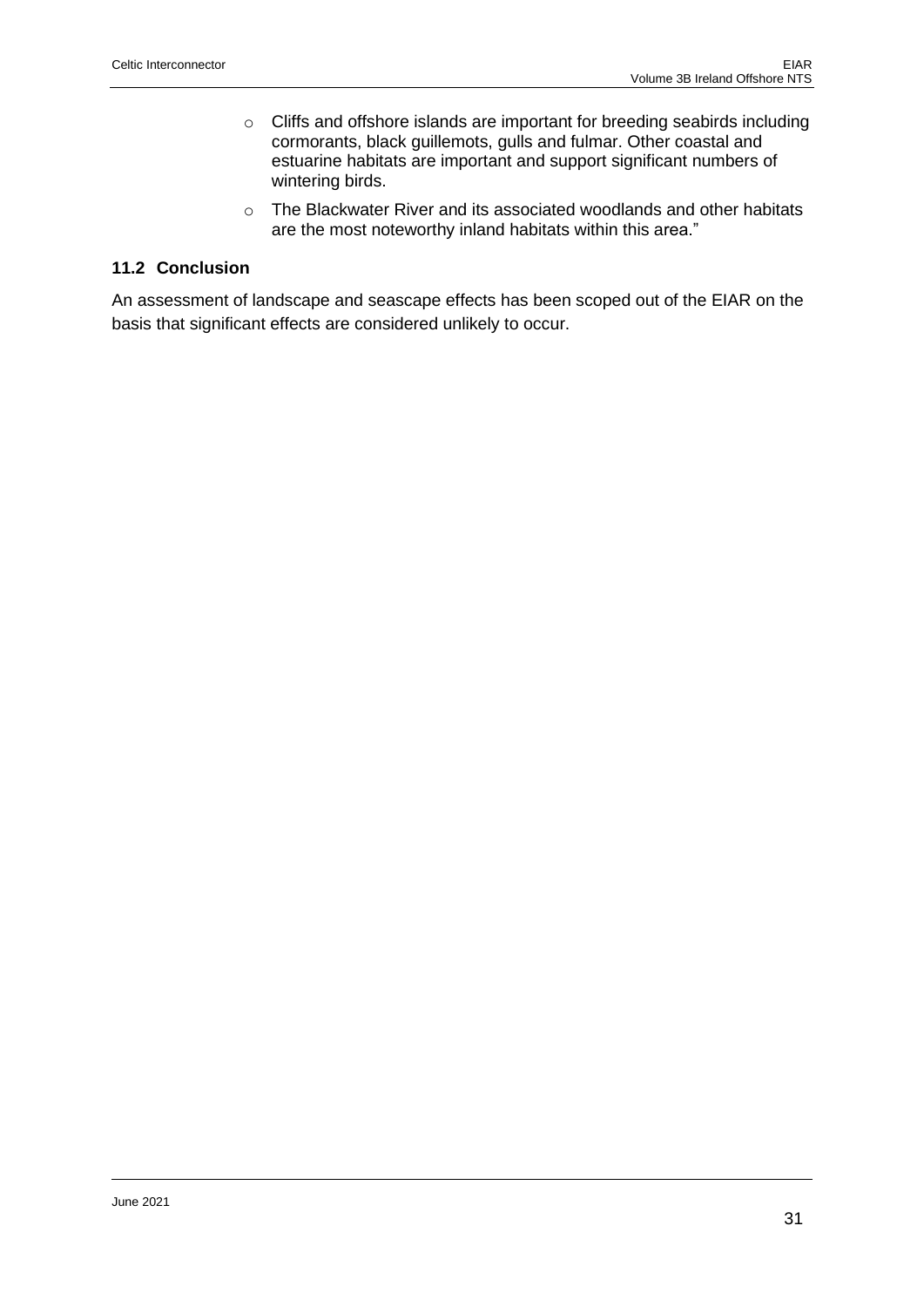## <span id="page-31-0"></span>**12 Archaeology and cultural heritage**

## <span id="page-31-1"></span>**12.1 Introduction**

This section summarises the likely significant effects of the Proposed Development with respect to the marine historic environment within Irish Territorial Waters and the Irish EEZ. The full assessment is described in Volume 3D Part 2 EIAR for Ireland Offshore (Technical Chapters) - Chapter 15: Archaeology and Cultural Heritage.

Archaeological assessments of the entire route were undertaken in 2014 and 2015, including a desk-based assessment (DBA), and assessment of marine geophysical survey data for the entire route and two landfall location options in Ireland. Subsequent archaeological assessments were then completed on the new / revised routes.

The Celtic Sea is an area used historically for access to the Atlantic ports of Ireland, England, Wales, and France, and while recorded and potential wrecks and obstructions are more sparsely distributed, the potential that such features may be affected will remain.

Initial studies identified a number of recorded known ship losses within the cable study corridor (CSC), and subsequent analysis of marine geophysical survey has identified further potential wrecks. There are no formally designated wrecks within the CSC or wider study area, and a single recorded wreck is recorded within the CSC.

## <span id="page-31-2"></span>**12.2 Installation Phase**

Offshore deposits of geoarchaeological interest would be directly disturbed during the installation of the marine cable where the cable is buried by jetting or ploughing. These deposits are not present in areas where rock-cutting would be used.

The anticipated depth of burial of the cable would be sufficient to remove or disturb deposits of geoarchaeological interest in areas of the cable route where these remains have been observed to survive. However, these deposits also appear to be relatively extensive features and potential disturbance would be limited to small areas of these wider deposit sequences. There is the potential for disturbance of preserved silt and peat deposits within the intertidal zone; however, this would affect a relatively small part of a much larger heritage asset, the majority of which would remain undisturbed.

Preparation and clearance of the proposed route has the potential to give rise to disturbance of archaeological material on the seabed, while cable installation would primarily affect material buried under marine sediments. However, routeing has been undertaken to avoid all known archaeological features, any features identified during seabed surveys for the cable design have also been avoided and so the potential to cause significant impacts is low. Given the extent of preparation required in advance of cabling and disturbance arising from cabling, it is also considered that placement of cable protection would not give rise to disturbance of archaeological remains.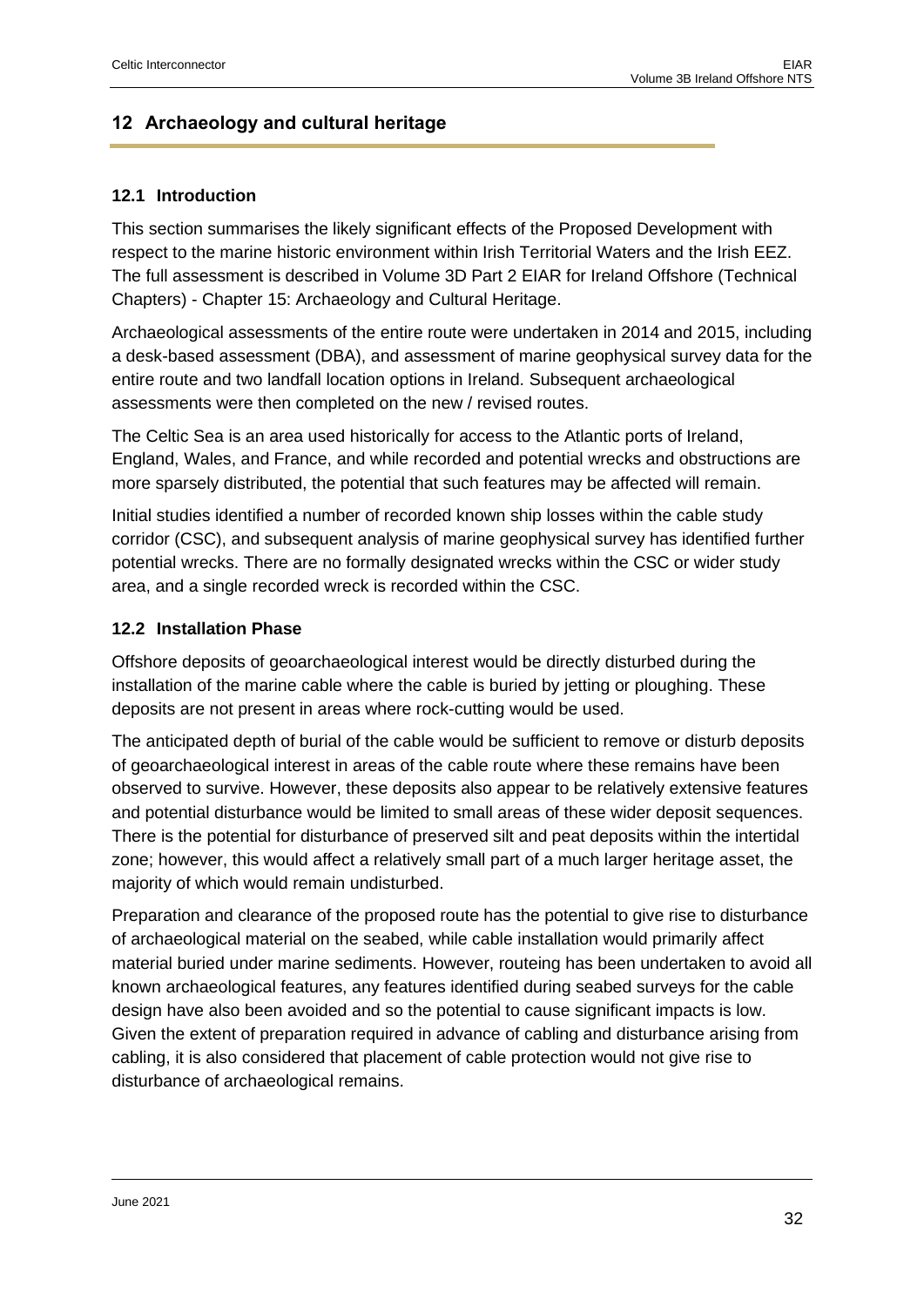## <span id="page-32-0"></span>**12.3 Operational Phase**

Adverse effects would only arise during the operational phase of the Proposed Development where the installed cable protection altered local marine and coastal processes to induce or accelerate scour or differential deposition of marine sediments, affecting archaeological remains on the seabed. This would be anticipated in more dynamic environments, primarily in shallow water near shore, where localised high points caused by installation of cable protection could interact with tidal currents, potentially give rise to disturbance of marine archaeological remains. However, a requirement for cable protection is not predicted in the shallow nearshore environment due to the soft nature of the sediment in this area and any effect, if arising, would be very localised. Any cable protection would be designed to have regard to the need to minimise change to soils and processes and as a result, no significant adverse effect is predicted.

## <span id="page-32-1"></span>**12.4 Decommissioning**

The operational life of the equipment and apparatus of the Celtic Interconnector is expected to be 40 years. Thereafter, as presented within Volume 3D Part 1 – Introductory Chapters, it is assumed that the equipment will be decommissioned and replaced with new equipment.

Decommissioning impacts have been considered within the impact assessment, with such effects likely to be of a similar or lesser magnitude than those described and assessed for the construction of the Proposed Development.

## <span id="page-32-2"></span>**12.5 Mitigation**

Mitigation of the disturbance of offshore deposits of geoarchaeological interest would be achieved by an agreed programme of further archaeological investigation and recordings, combined with analysis of archaeological material already recovered and appropriate publication/dissemination of the results.

Archaeological exclusion zones will be established round the sites of known and potential wrecks. These exclusion zones would be 100m from the recorded location or location of any high potential sites, and 50m from the location of any medium potential sites and would be used to minimise the potential for disturbance of wreck sites.

#### <span id="page-32-3"></span>**12.6 Conclusion**

It is predicted that there would be no disturbance of known remains, either during cabling or installation of cable protection. There is however a limited potential for inadvertent disturbance of remains that have not yet been identified during installation of cabling and installation of cable protection.

Therefore, it is predicted that the Celtic Interconnector Project will not have a significant effect on the archaeology and cultural heritage within the area due to the mitigation measures described above.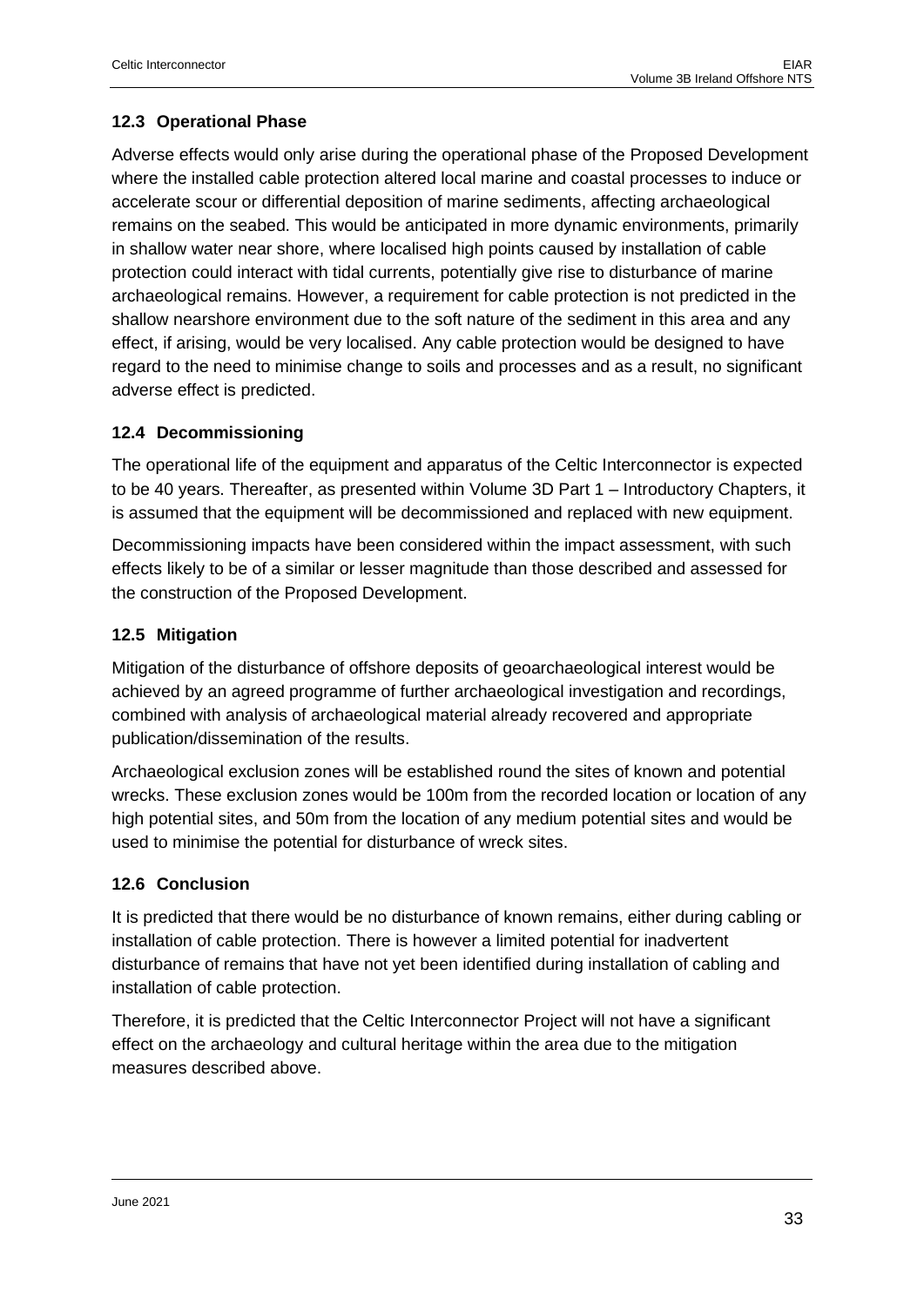## <span id="page-33-0"></span>**13 Material assets**

## <span id="page-33-1"></span>**13.1 Introduction**

This section summarises the likely significant effects of the Celtic Interconnector Project relating to or potentially interacting with material assets in Irish Territorial Waters and in the Irish EEZ. Material assets are defined as built services and infrastructure that have an economic or otherwise material value. These include those that may be operational or out of service. The full assessment is described in Volume 3D Part 2 EIAR for Ireland Offshore (Technical Chapters) - Chapter 16: Material assets.

Magnetometer surveys were completed along the length of the cable route in UK waters, which have informed this chapter notably through the identification of existing subsea cables.

## <span id="page-33-2"></span>**13.2 Installation Phase**

## <span id="page-33-3"></span>**13.2.1 Proposed Offshore Renewables Project Sites**

Approximately 3.1km of the Celtic Interconnector Project cable route runs through an area designated for the Inis Ealga Marine Park. As the Inis Ealga Marine Energy Park is a floating wind proposal, it can be anticipated that a large number of mooring lines will be positioned across the site, anchored as appropriate depending on the local seabed geology. As the Celtic Interconnector Project will be developed before the wind farm Inis Ealga scheme will need to be micro-sited to avoid the Celtic Interconnector Project, and Cable Crossing Agreements put in place with the Project Promoters where necessary.

## <span id="page-33-4"></span>**13.2.2 Marine Aggregate Resources**

In 2008, the Irish Sea Marine Aggregate Initiative (IMAGIN) undertook an analysis of marine aggregate extraction potential in the Irish Sea, that included waters between 20-60nm from the coast at Claycastle Beach. Approximately 8km of the Celtic Interconnector Project cable route within Irish Territorial Waters intersects an area identified as having potential for the extraction of sand.

While the data available suggest that the sand deposit indicated has potential to be suitable for aggregate extraction, this is not an area currently licenced for this activity. There are additional, larger areas of similar deposit in the wider area, so installation of the Proposed Development is unlikely to restrict any future licensing of marine aggregate extraction.

## <span id="page-33-5"></span>**13.2.3 Existing Cables**

The routes of existing subsea cables have been identified from the previously mentioned subsea surveys undertaken for the Proposed Development. The interconnector cable route intersects with 10 existing in-service cable routes, which include several trans-Atlantic cables. Cable Crossing Agreements will be put in place where necessary.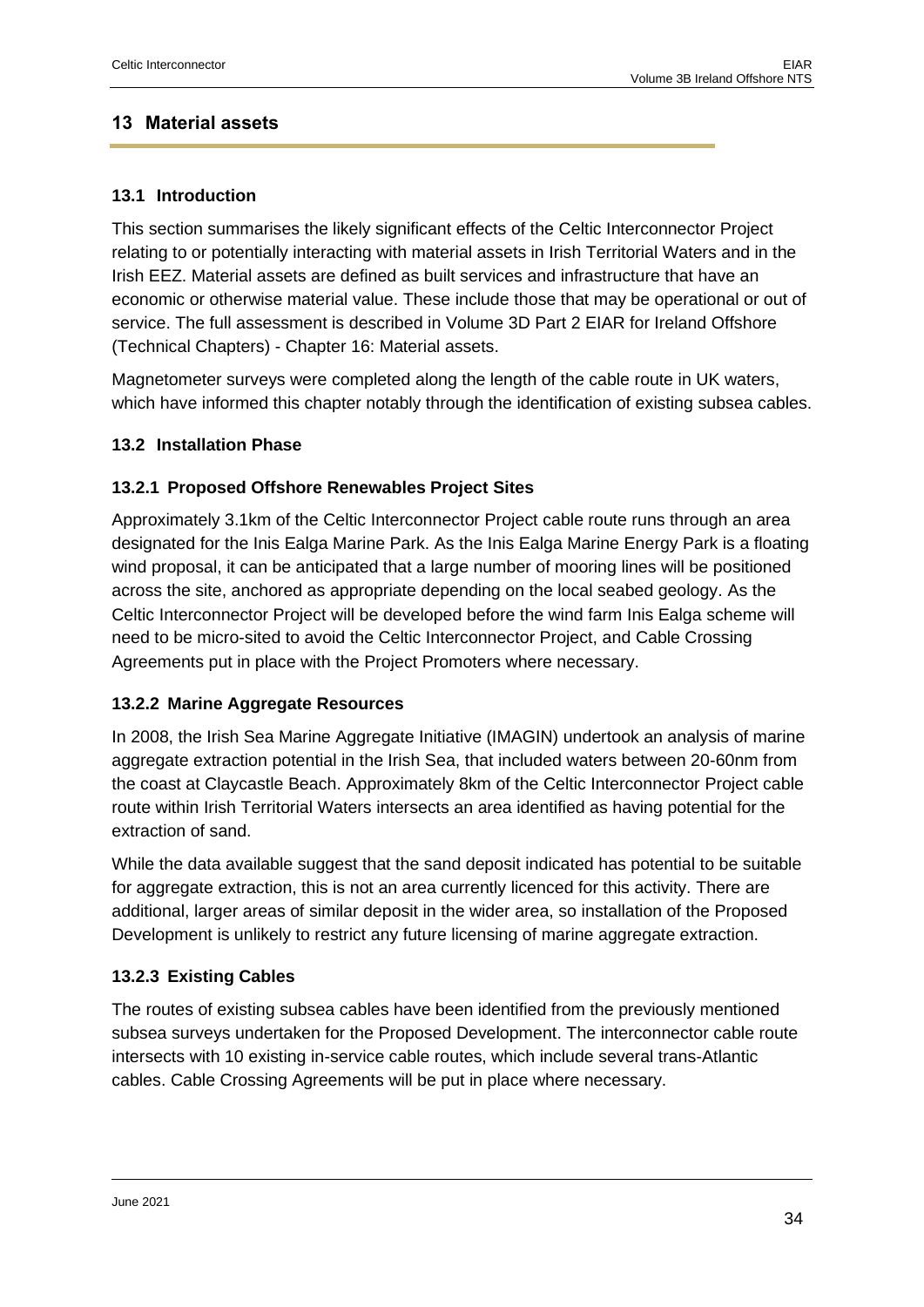## <span id="page-34-0"></span>**13.3 Operational Phase**

The intersection of the Celtic Interconnector Project cable route and indicative installation corridor with the area designated for the Inis Ealga Marine Park has the potential to sterilise the area designated for offshore wind development as penetrative construction methods will not be permitted to occur over or in proximity to the Proposed Development. As the Inis Ealga Marine Energy Park is a floating wind proposal, it can be anticipated that a large number of floating turbine mooring lines will need to be positioned across the site. These are typically anchored via a variety of possible engineering solutions depending on the local seabed geology, and that typically penetrate the seabed to variable depths. This infrastructure will need to be micro-sited to avoid the Proposed Development, and Cable Crossing Agreements will need to be put in place with the Project Promoters where necessary.

The length of cable that intersects the Inis Ealga Marine Energy Park is 3.1km. Assuming a worst-case whereby the 500m indicative cable corridor is maintained during the operational phase of the Proposed Development as an exclusion zone to further development, this would result in the sterilisation of 0.17 % of the seabed available for the Inis Ealga Marine Energy Park. Given the overall size of the Inis Ealga Marine Energy Park, the magnitude of this impact as a restriction to development is low.

## <span id="page-34-1"></span>**13.4 Decommissioning**

The operational life of the equipment and apparatus of the Celtic Interconnector is expected to be 40 years. Thereafter, as presented within Volume 3D Part 1 – Introductory Chapters, it is assumed that the equipment will be decommissioned and replaced with new equipment.

Decommissioning impacts have been considered within the impact assessment, with such effects likely to be of a similar or lesser magnitude than those described and assessed for the construction of the Proposed Development.

## <span id="page-34-2"></span>**13.5 Mitigation**

Mitigation measures that will be embedded in the Proposed Development includes consultation with existing cable operators, use of crossing-specific cable protection specifications, and approval of Cable Crossing Agreements prior to works.

Consultation with the Inis Ealga Marine Park developers will be undertaken to determine the likelihood of the offshore windfarm proceeding in this location, the level of risk associated with the cable location and the cable installation methods including cable protection.

## <span id="page-34-3"></span>**13.6 Conclusion**

No significant impact was predicted to the proposed Inis Ealga Marine Park site due to the scale of the interaction. A slight adverse impact has been identified in relation to existing cables due to the high economic value of these material assets. However, the mitigation embedded into the Proposed Development through the design of each cable crossing and application of Cable Crossing Agreements, will ensure that this is limited to as low as reasonably practicable.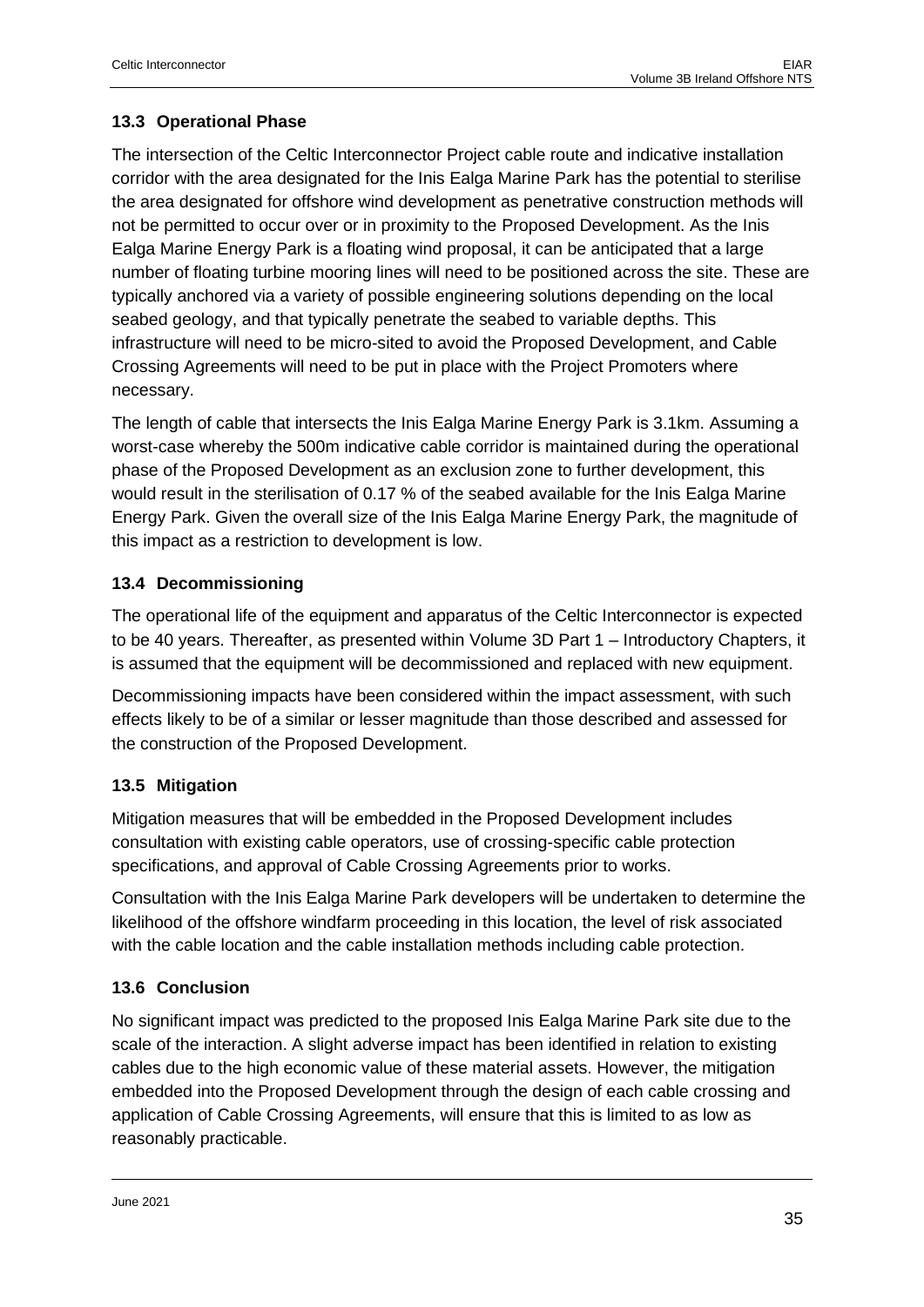Therefore, it is predicted that the Proposed Development will not have any significant effect on material assets.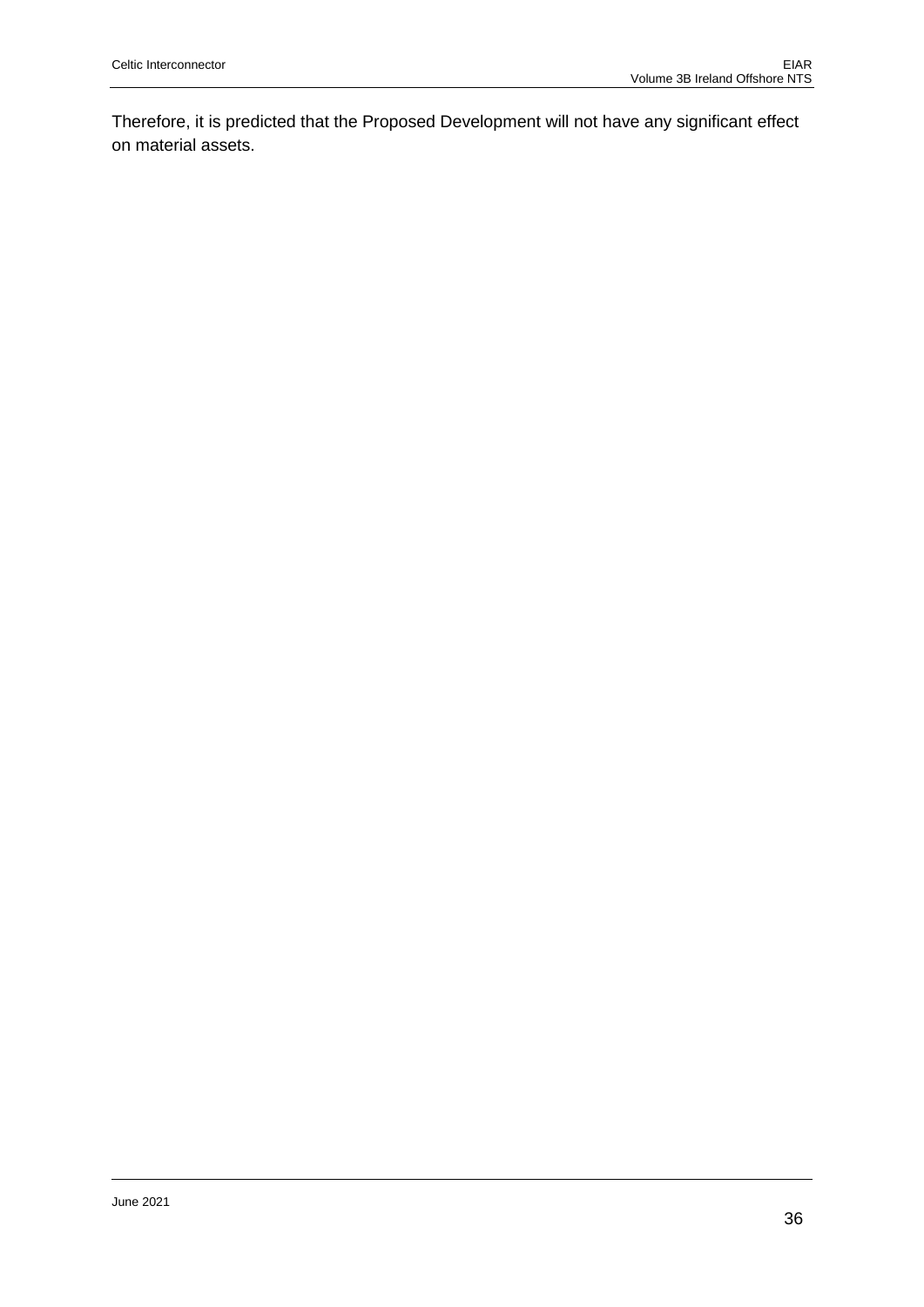## <span id="page-36-0"></span>**14 Noise and vibration**

## <span id="page-36-1"></span>**14.1 Introduction**

This section assesses the likely significant effects of the Celtic Interconnector Project within Irish Territorial Waters and the Irish Exclusive Economic Zone (EEZ) with regard to noise and vibration. The full assessment is described in Volume 3D Part 2 EIAR for Ireland Offshore (Technical Chapters) - Chapter 17: Noise and Vibration.

Certain marine species use sound for communication, navigation, and the identification of prey. Sound sources exist naturally in the marine environment, and marine fauna is typically adapted to these. The installation of the Celtic Interconnector Project cable has the potential to introduce sound sources to the marine environment that could be above the ambient sound levels of the receiving environment and have a detrimental impact on marine life within the vicinity of the Proposed Development.

No project-specific surveys of in-air or underwater ambient noise conditions were undertaken during the planning and design phases of the Proposed Development, so a desk study has been carried out.

## <span id="page-36-2"></span>**14.2 Installation Phase**

Underwater sound will be produced during the installation of the cable as a result of vessels, equipment and machinery, seabed preparation activities, cable laying, and the installation of cable protection.

Previous studies of rock deployment found that the noise of rock placement from vessels could not be detected by monitoring equipment above the vessel noise, with no clear difference between the vessel's noise levels when placing and not placing rock protection.

Installation vessels primarily generate underwater noise from their engines, propellers, navigation systems, dynamic positioning systems, and on-board machinery. These types of sounds will be propagated during the installation of the cable and cable protection, as well as during maintenance activities during the operational phase. There is potential for these sound sources to influence the behaviour of cetaceans and pinnipeds and their use of sound for navigation, communication and for the identification of prey.

## <span id="page-36-3"></span>**14.3 Operational Phase**

The use of vessels deploying subsea survey and monitoring equipment for completion of periodic operational maintenance surveys will use similar equipment and methods to those described during installation. During the operational phase, this will typically occur over more limited and focused areas than during installation.

## <span id="page-36-4"></span>**14.4 Decommissioning**

The operational life of the equipment and apparatus of the Celtic Interconnector is expected to be 40 years. Thereafter, as presented within Volume 3D Part 1 – Introductory Chapters, it is assumed that the equipment will be decommissioned and replaced with new equipment.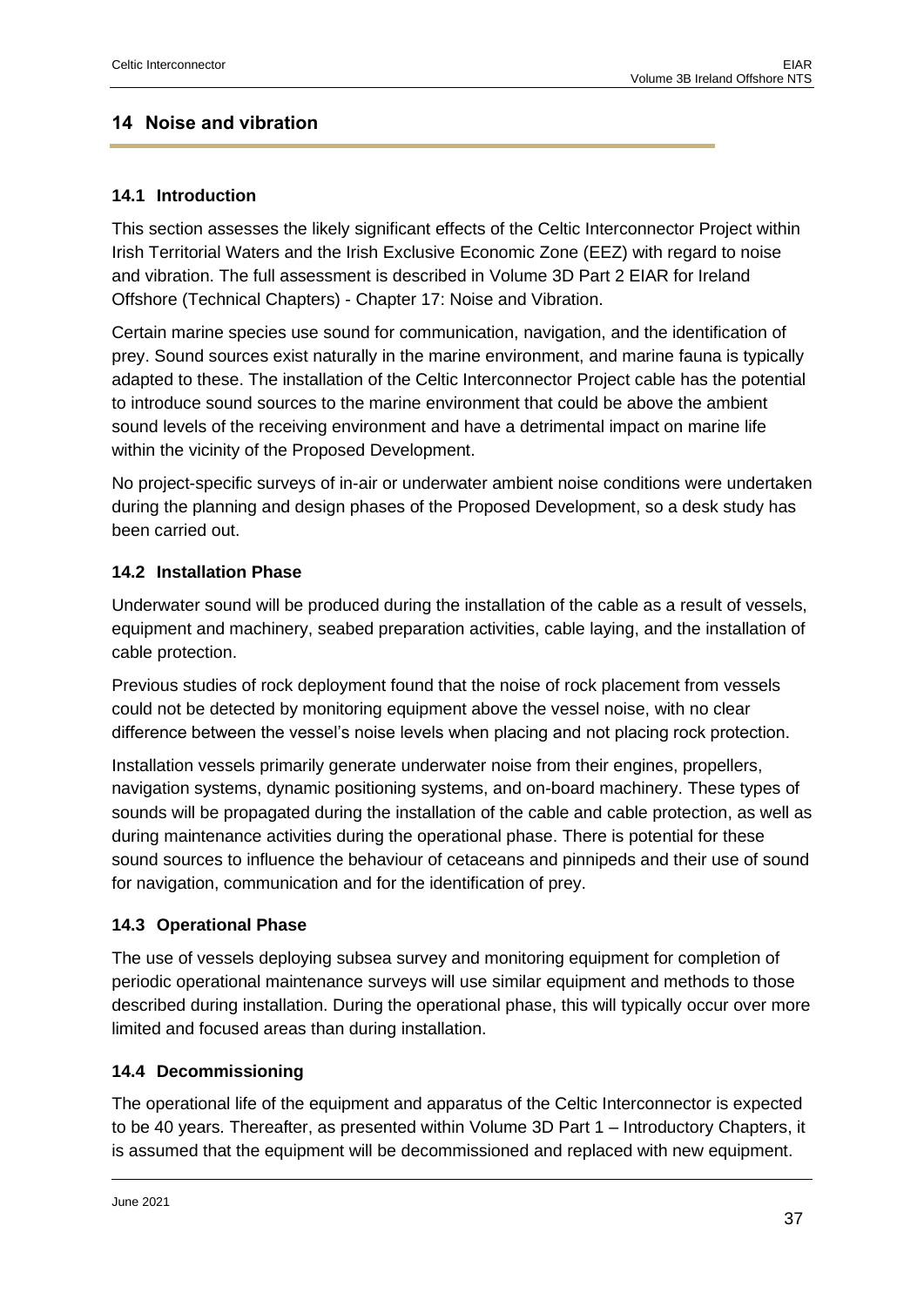Decommissioning impacts have been considered within the impact assessment, with such effects likely to be of a similar or lesser magnitude than those described and assessed for the construction of the Proposed Development.

## <span id="page-37-0"></span>**14.5 Mitigation**

Vessels used by the Proposed Development will be operated and maintained in line with International Maritime Organisation (IMO) Guidelines for the reduction of underwater noise from commercial shipping to address adverse impacts on marine life (MEPC.1/Circ.833) (IMO, 2014). Relevant design considerations from these guidelines will include:

- Propeller design to reduce cavitation (i.e. the formation and implosion of water vapour cavities caused by the decrease and increase in pressure as water moves across the propeller blade);
- Selection of onboard machinery and engines with in-built noise reduction technology and/or appropriate vibration control measures;
- Proper location of equipment in the hull;
- Optimisation of foundation structures such as vibration isolation mounts that may contribute to reducing underwater radiated noise; and
- Effective maintenance to reduce noise and vibration.

#### <span id="page-37-1"></span>**14.6 Conclusion**

It is concluded that no significant effects on noise and vibration will arise from the Celtic Interconnector Project.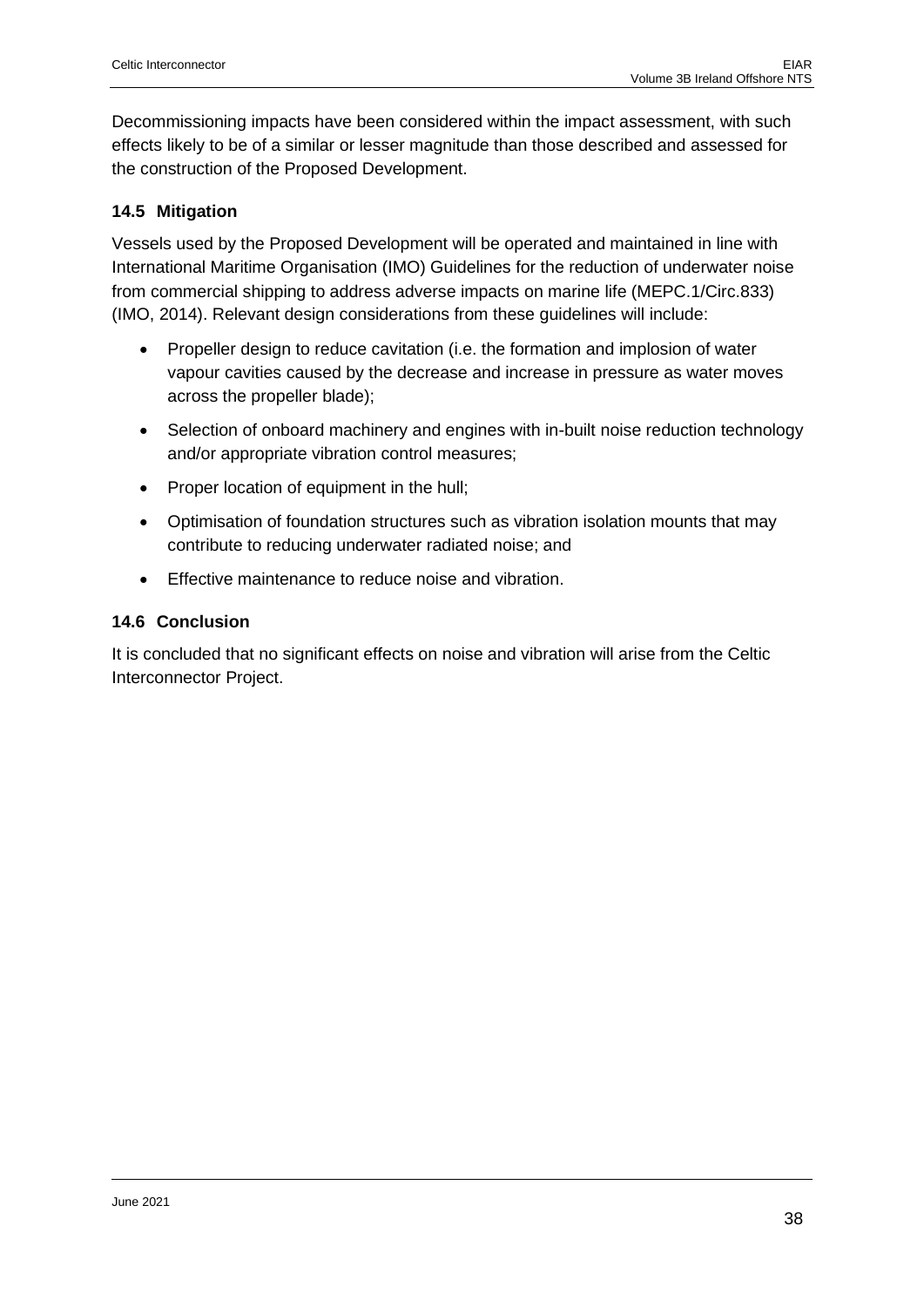## <span id="page-38-0"></span>**15 Shipping and navigation**

#### <span id="page-38-1"></span>**15.1 Introduction**

This chapter summarises the potential for effects to arise on the navigation of vessels within Irish Territorial Waters or the Irish EEZ, as a result of installation and subsequence presence of the proposed Celtic Interconnector. The full assessment is described in Volume 3D Part 2 EIAR for Ireland Offshore (Technical Chapters) - Chapter 18: Shipping and navigation.

In 2013 a high-level review of shipping and navigational features in the vicinity of four potential cable routes being examined between Ireland and France was undertaken to aid in cable routeing. Subsequently EirGrid and RTE commissioned a more detailed shipping and fishing assessment for the preferred cable route west of the Scilly Isles, reported in 2016.

#### <span id="page-38-2"></span>**15.1.1 Vessel traffic**

The principal shipping activity crossing or approaching the cable route in Irish waters is highlighted in Figure 15.1. These comprise principally shipping between Cork Harbour and the English Channel, the Bristol Channel and the Irish Sea, whose routes show up as three distinct corridors. In addition, there are lower levels of shipping following the Irish south coast to and from the west, destined for Waterford, the Irish Sea and Bristol Channel.



#### **Figure 15.1 Marine traffic density in the vicinity of the Irish Coast**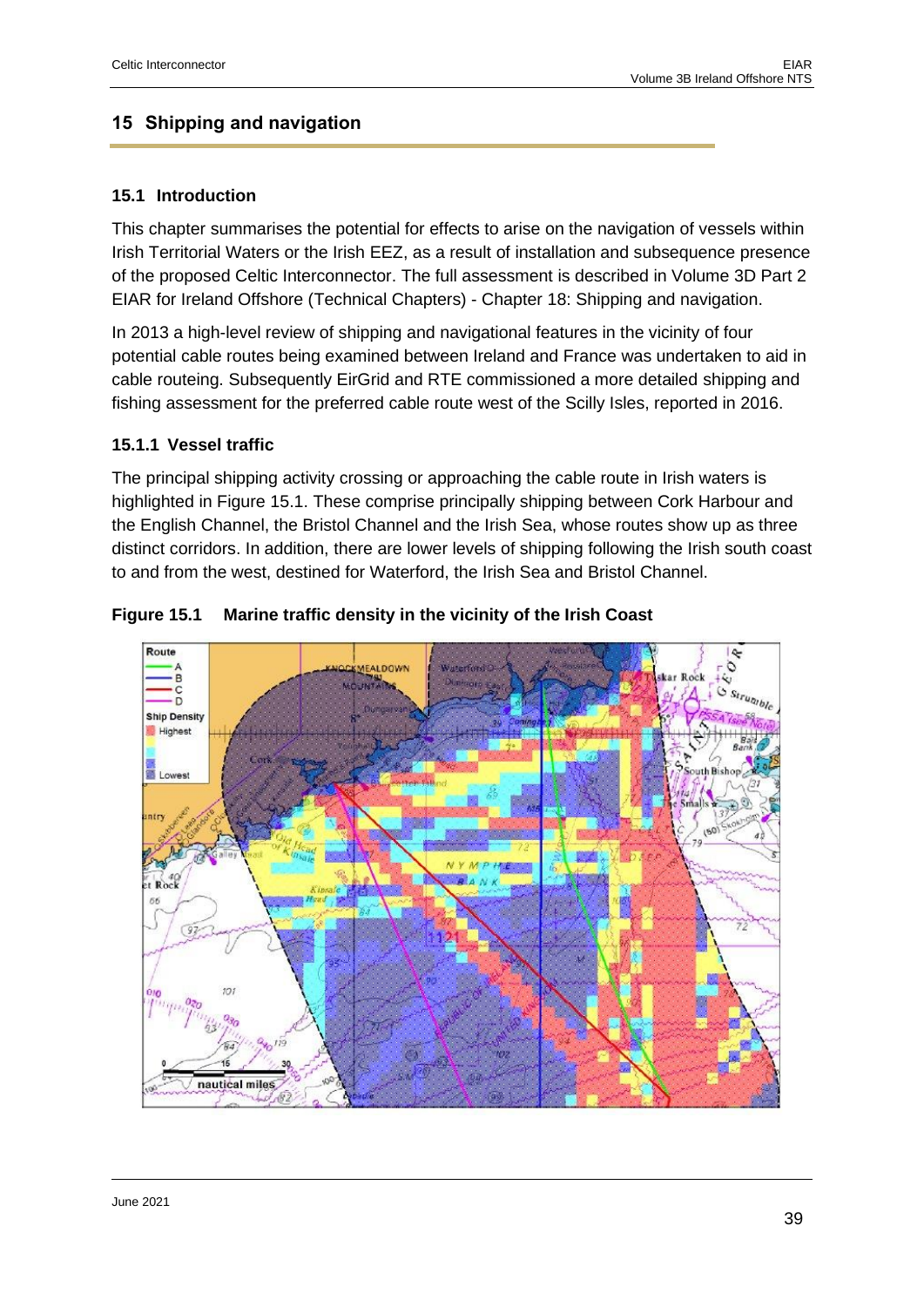Vessel operation may present risks to the interconnector cables, for example through damage from ships' anchors, ships grounding or foundering or interaction with fishing gear.

## <span id="page-39-0"></span>**15.2 Installation Phase**

The cable installation process will involve one or more vessels classed as restricted in their ability to manoeuvre while cable laying or operating other underwater equipment. As required by the Convention on the International Regulations for Preventing Collisions at Sea (COLREGs), these vessels will display appropriate lights and shapes to indicate this status and, in restricted visibility, emit the required sound signals. Other vessels will have a duty to keep a safe distance from these vessels, in accordance with regulations.

Installation of the cable landfall at Claycastle will involve construction of a temporary cofferdam and causeway down the beach. This will involve only land-based equipment, and its location means that the only potential interaction with navigation activity will be a temporary restriction on use of part of the beach, which may affect users of beach-launched craft, such as personal watercraft, kite surf boards, etc. The works affecting the beach are proposed to occur during winter to minimise effects on beach users and are estimated to take 10 weeks.

## <span id="page-39-1"></span>**15.3 Operational Phase**

For most of the cable route, the cable will be buried to the target depth, and the seabed restored to its original profile, resulting in no change to the bathymetry. However, a potential need has been identified to install rock armouring along up to 3km of the cable route in Irish Territorial Waters, and up to 30km of the route in the Irish EEZ.

As the need for rock armouring is only anticipated in water depths exceeding 60m, well in excess of the draught of any ship, the presence of the cable will present no risk of grounding. The adverse effects are therefore assessed as negligible and not significant.

The cable route does not pass through any designated anchorage areas and the only place where it approaches areas used for anchoring of cargo vessels or other large craft is in Youghal Bay. Within the bay the cable route runs from the landfall at Claycastle, across the west approach channel then southwards between the approach channels, on the opposite sides to the anchorages, so access to the anchorages will be unaffected. Cargo vessels typically anchor in the east approach channel while awaiting the tide to allow them to enter the port, but this does not take place in the shallower west channel. The cable route does not impinge at all on the east channel. Thus the effects of the presence of the cable on availability of anchorages are assessed as negligible and not significant.

## <span id="page-39-2"></span>**15.4 Decommissioning**

The operational life of the equipment and apparatus of the Celtic Interconnector is expected to be 40 years. Thereafter, as presented within Volume 3D Part 1 – Introductory Chapters, it is assumed that the equipment will be decommissioned and replaced with new equipment.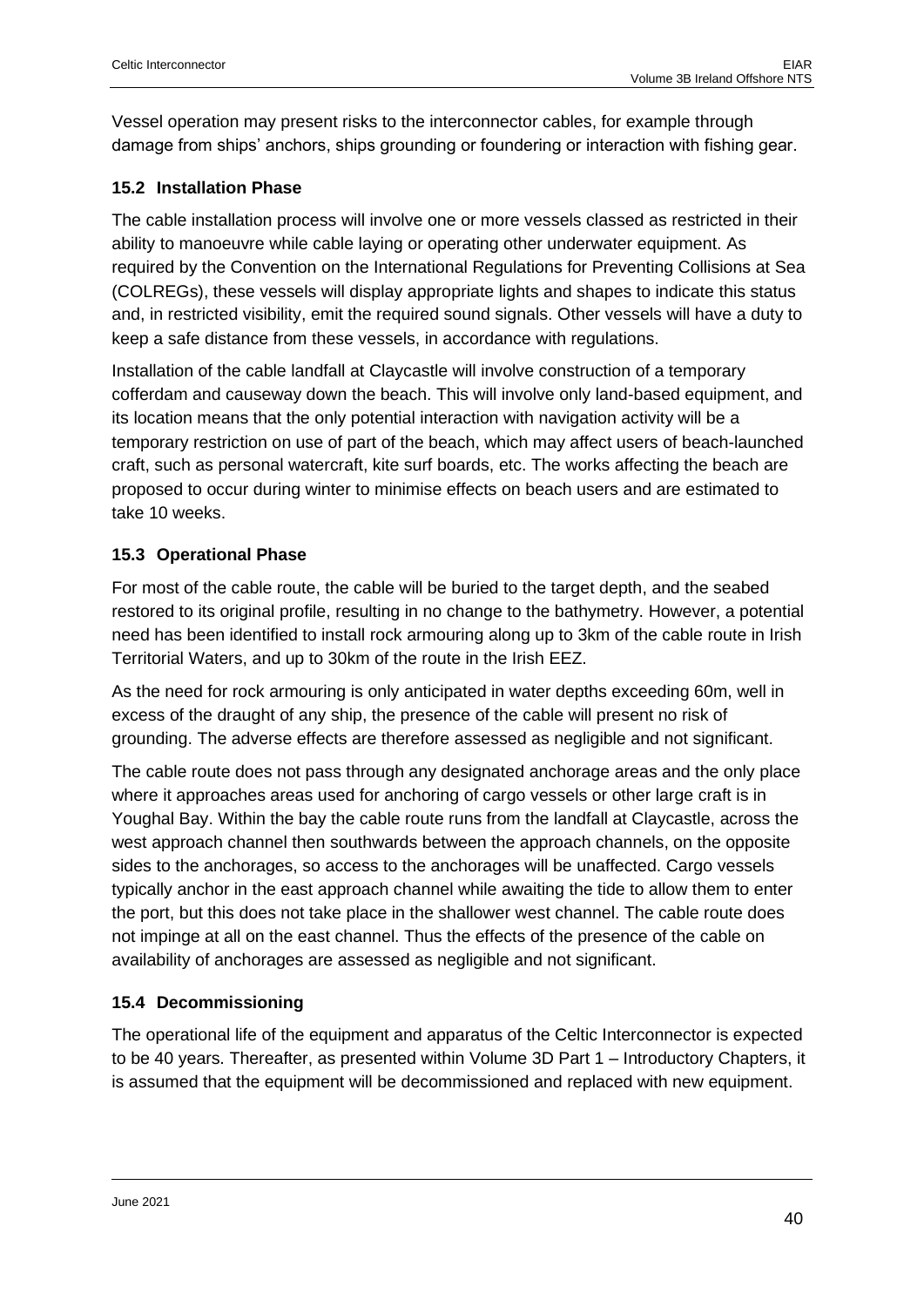Decommissioning impacts have been considered within the impact assessment, with such effects likely to be of a similar or lesser magnitude than those described and assessed for the construction of the Proposed Development.

## <span id="page-40-0"></span>**15.5 Mitigation**

During the construction phase, the key to vessel safety is compliance by both work and passing vessels with the COLREGS. This will be encouraged and facilitated by keeping all sea users fully informed of plans and progress regarding the cable installation and procedures in place to ensure their safety when navigating in the vicinity. This will be achieved through:

- The issuing of Marine Notices through appropriate and agreed channels;
- Radio navigational warnings by local ports and coastguards;
- Radio communication between work vessels and passing vessels;
- Direct contact with local commercial fishing organisations;
- Direct contact with clubs representing local recreational boat users; and
- Notices on the beach regarding landfall works and launching of personal watercraft or kite surf boards.

It is recommended that the cable contractor monitors and maintains records of radio communications with passing craft and reviews these at intervals to ascertain whether any changes or improvements to information dissemination would be appropriate.

#### <span id="page-40-1"></span>**15.6 Conclusion**

No significant effects have been identified in Irish waters, which would result in either transfer of marine traffic from Irish waters to those of another state, or to an increase in hazards to shipping in another state. Therefore, it is concluded that the Celtic Interconnector Project will not have any significant effects on shipping and navigation.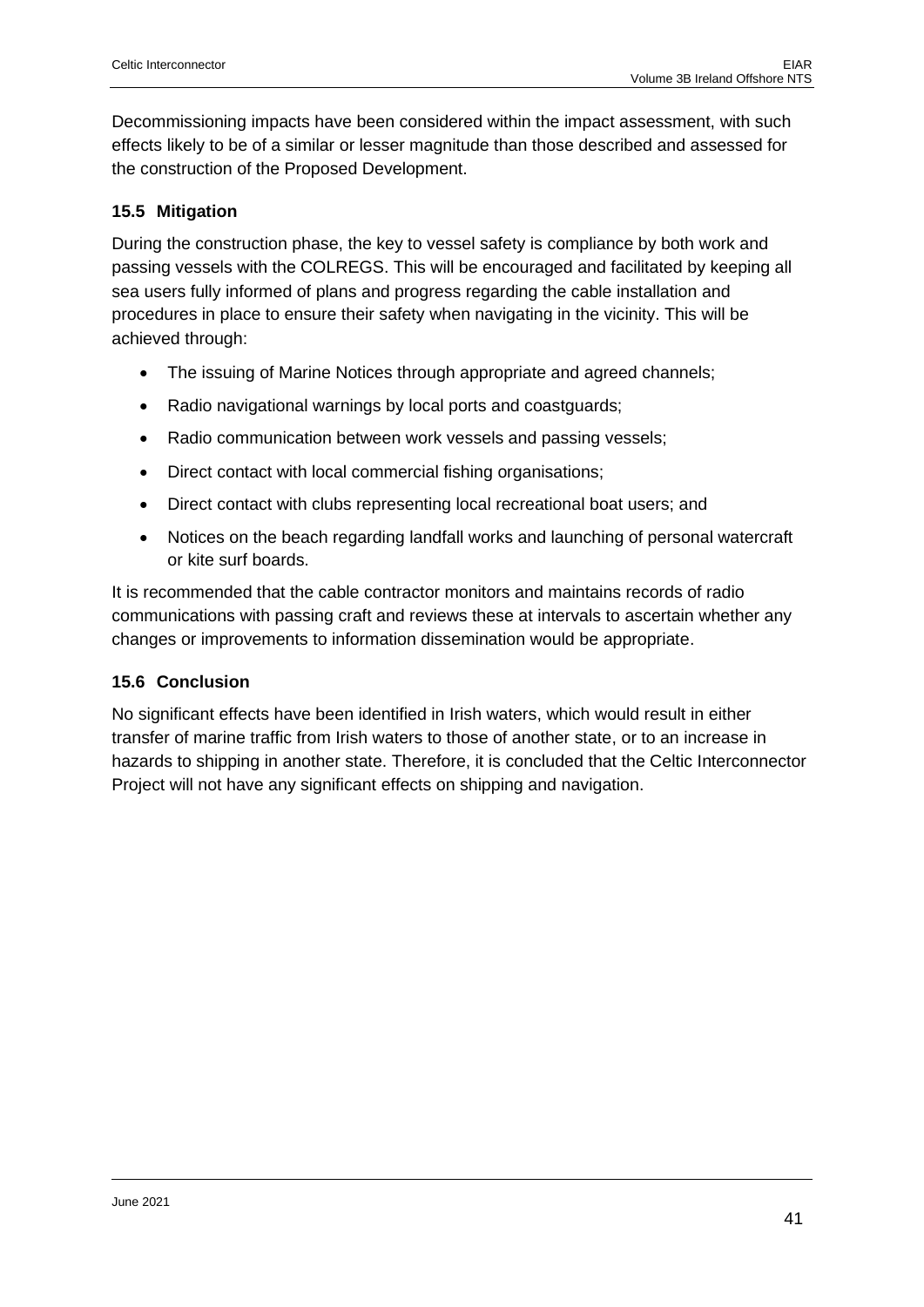## <span id="page-41-0"></span>**16 Commercial fisheries**

## <span id="page-41-1"></span>**16.1 Introduction**

This chapter summarises the likely significant effects that the installation and operation of the proposed marine cable may have on commercial fisheries and has been informed through a desktop study. The full assessment is described in Volume 3D Part 2 EIAR for Ireland Offshore (Technical Chapters) - Chapter 19: Commercial Fisheries.

Fishing within the Irish Territorial Waters and EEZ is predominantly undertaken by Irish vessels using a diverse array of gear. Hand gathering of periwinkles occurs along rocky shores adjacent to the proposed landfall, whilst small vessels (<10m) operate inshore, typically targeting shellfish with static gear or demersal fish with trawls.

#### <span id="page-41-2"></span>**16.2 Installation Phase**

## <span id="page-41-3"></span>**16.2.1 Damage / Disturbance to Fishing Grounds during Installation**

Cable burial will result in temporary disruption of the seabed during trenching operations along the length of the cable corridor (34km). Following installation, a small scar may be present but not likely to be an obstruction to commercial fishing interests.

Seabed preparation prior to cable laying is not currently anticipated within Irish Territorial Waters, however if required, this may result in disturbance over a wider corridor up to 15m in width. Disturbance may be as a result of sand wave sweeping and or boulder removal to minimise the subsequent risk of cable exposure from snagging by e.g., fishing gear.

## <span id="page-41-4"></span>**16.2.2 Displacement of Fishing Activity by Cable Installation Activities**

The proposed landfall installation method across the foreshore at Claycastle Beach requires a trench to be excavated across the intertidal foreshore. Fishing with static gear within the footprint of the cable lay corridor will not be possible during the period of installation and cable lay will result in short-term exclusion from the fishing grounds.

Similarly, trawl gear such as otter and beam trawls and dredges will also require to be excluded from a 500m safety zone around the cable lay operation and from any unprotected or temporary unburied sections of the cable.

It is estimated that trench excavation will be restricted to small areas of the cable route at any given time and the cable laying schedule will be designed to minimise exclusion periods. The proposed cable route avoids the principal *Nephrops* fisheries located to the east and south west of the cable route. The fisheries are assessed as having high recoverability following disturbance. Once installation is complete, static and trawl gear can be re-deployed in the area if desired. Therefore, no significant effects are predicted to occur.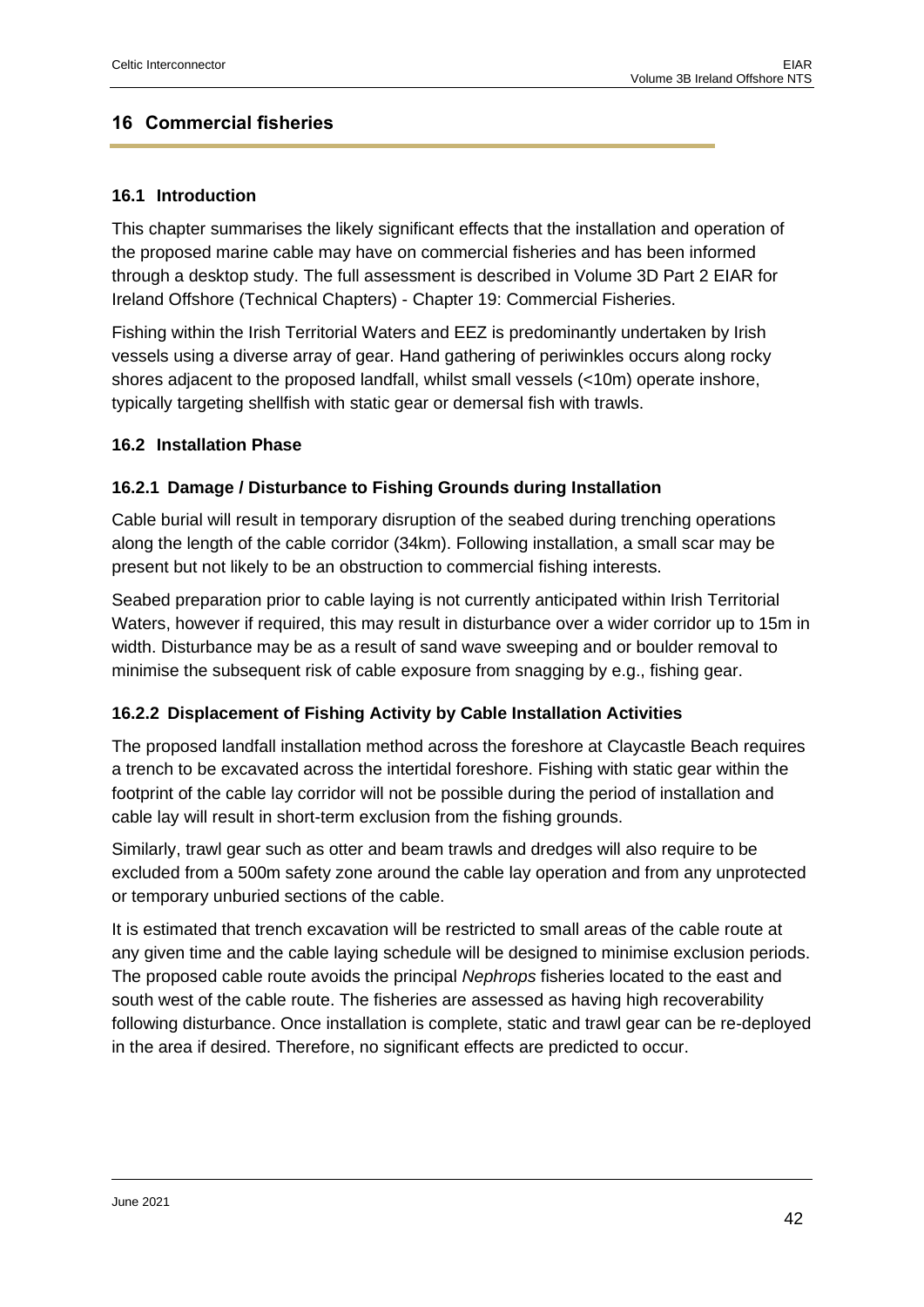## <span id="page-42-0"></span>**16.3 Operational Phase**

## <span id="page-42-1"></span>**16.3.1 Seabed Obstructions (Cables on the Seabed)**

Structures on the seabed represent potential snagging points for fishing gear and could lead to damage to, or loss of, fishing gear.

Rock placement as a means of primary cable protection is not envisaged along the section of the cable route within Irish Territorial Waters. However, it is possible that some secondary rock protection may be required where the target depth of cable lay is not fully achieved.

Once cable burial is complete or external cable protection installed, static and trawl gear can be re-deployed in the area (noting the need for periodic monitoring, to ensure the cable remains buried). Given the localised and temporary nature (up to 8 weeks) of the impact, along with the proposed design mitigation, the magnitude of this potential effect has been assessed as not significant.

## <span id="page-42-2"></span>**16.3.2 Disruption of Fishing Activity from Repairs / Maintenance Work**

The life expectancy for the cable is estimated to be 40 years; however, during the operational life there may be requirement for cable repair. Where a cable has been lifted from the seabed for repair there is the potential for a bight to form in the cable where it has been mended. Once the cable has been lowered back into position, the bight may stand proud of the seabed presenting a hazard to fishing activities e.g., potential for fouling by trawl doors.

The impact resulting from maintenance work along the offshore cable route is predicted to be of local spatial extent and of short-term duration. Disruption caused by maintenance works has been assessed as low, as seasonal fishing cannot be avoided if maintenance work becomes necessary, however the works would be temporary.

## <span id="page-42-3"></span>**16.4 Decommissioning**

The operational life of the equipment and apparatus of the Celtic Interconnector is expected to be 40 years. Thereafter, as presented within Volume 3D Part 1 – Introductory Chapters, it is assumed that the equipment will be decommissioned and replaced with new equipment.

Decommissioning impacts have been considered within the impact assessment, with such effects likely to be of a similar or lesser magnitude than those described and assessed for the construction of the Proposed Development.

## <span id="page-42-4"></span>**16.5 Mitigation**

The impact resulting from maintenance work to the offshore cable route is predicted to be of local spatial extent and of short-term duration. Routine monitoring and maintenance of the cable corridor during the operational phase, in line with good practice, should ensure the integrity of the cable is maintained, thus minimising snagging risk.

The developer will maintain the appointment of a Fisheries Liaison Officer (FLO) during the Proposed Development who will maintain communication with fisheries representatives and organisations throughout construction and installation in accordance with good practice.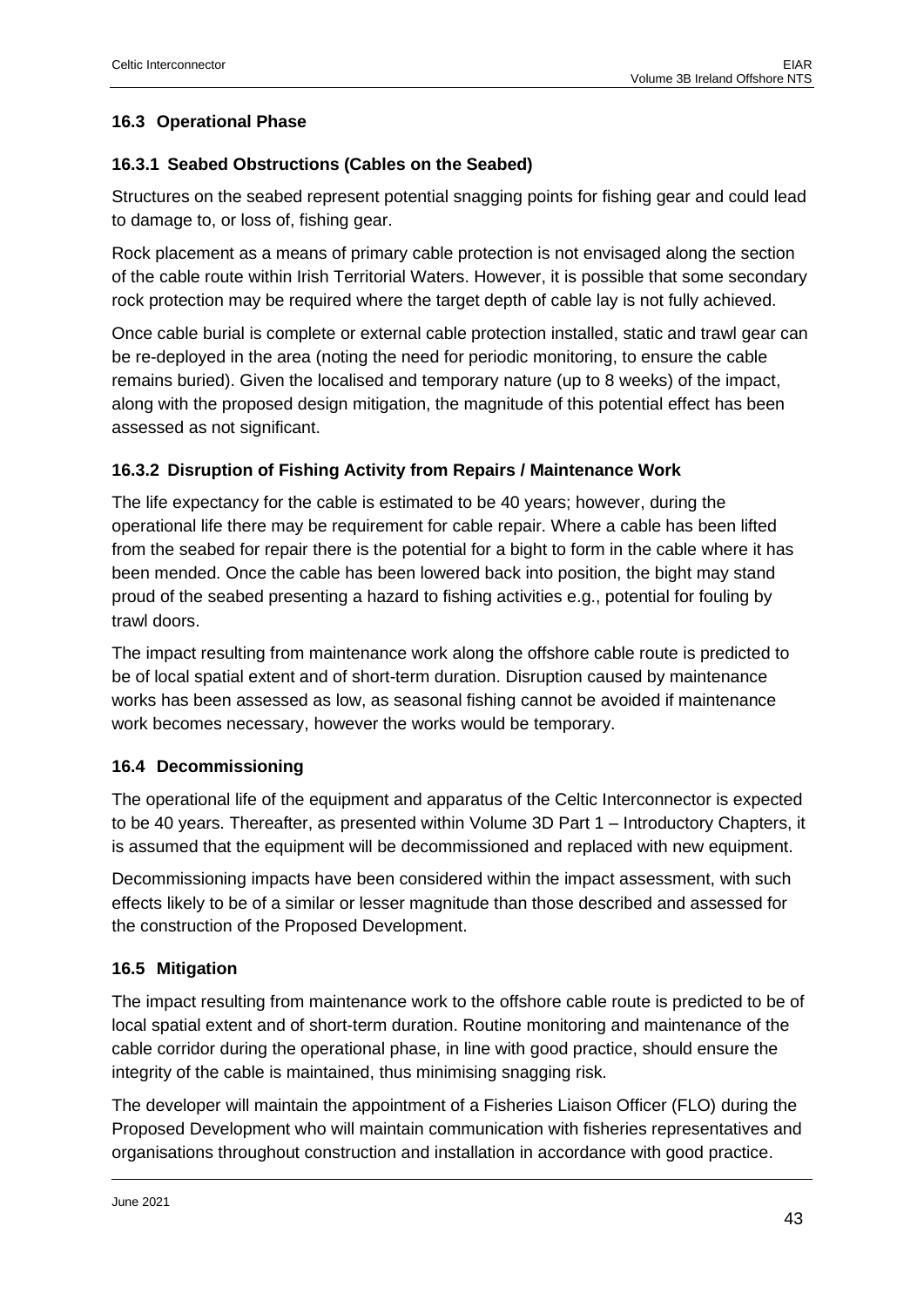Advanced warning and accurate location details of construction operation and associated mobile safety zones will be given to vessels within the vicinity. Safety zones to be brought to the attention of mariners with as much advance warning as possible via frequent notice to Mariners and other means e.g., the Kingfisher Bulletin, VHF radio broadcasts etc. and through direct communications via the Fisheries Liaison Officer.

## <span id="page-43-0"></span>**16.6 Conclusion**

The sensitivity of commercial fisheries to displacement has been assessed as low. It is estimated that will be restricted to small areas of the cable route at any given time, and the cable laying schedule will be designed to minimise exclusion periods. The fisheries are assessed as having high recoverability following disturbance. Once installation is complete, static and trawl gear can be re-deployed in the area if desired.

Therefore, it is predicted that the Celtic Interconnector Project will not have any significant adverse effects on commercial fisheries in the vicinity of the Proposed Development.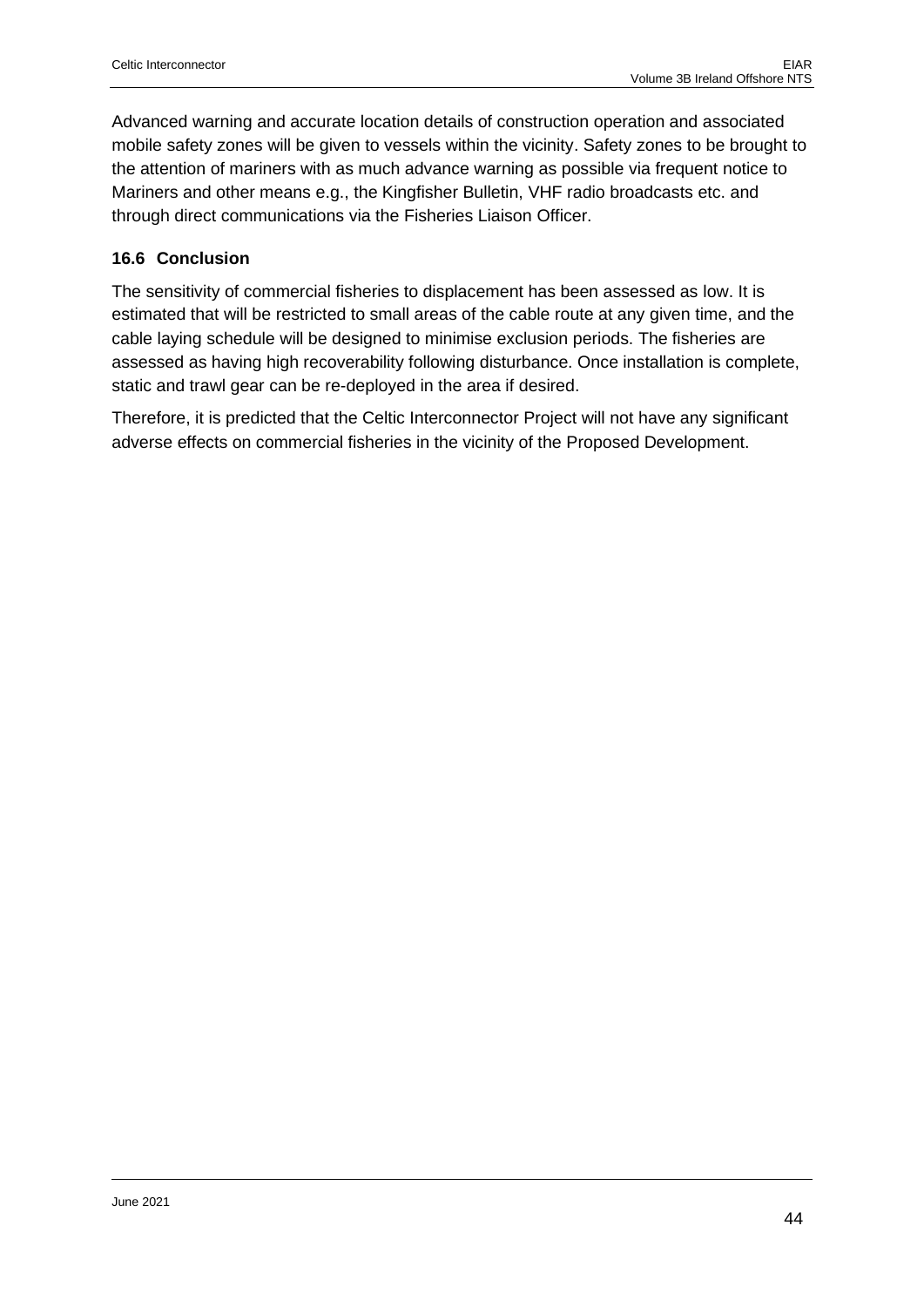## <span id="page-44-0"></span>**17 Major accidents and disasters**

## <span id="page-44-1"></span>**17.1 Introduction**

This chapter assesses the risk of major accidents and disasters in the marine environment as a result of the Proposed Development. It has been informed by a desktop study undertaken during the scoping phase and the outcomes of the relevant technical assessments. The full assessment is described in Volume 3D Part 2 EIAR for Ireland Offshore (Technical Chapters) - Offshore - Chapter 20: Major accidents and disasters.

Major accidents are defined as an occurrence resulting from an uncontrolled event caused by a man-made activity or asset leading to serious damage on receptors. Possible examples may include industrial or mechanical failures resulting in fire, explosions, or the accidental release of pollutants; accidents caused by the improper storage, transport or use of materials or substances and transport-related accidents such as vessel collisions.

## <span id="page-44-2"></span>**17.2 Installation Phase**

The movement of cable installation vessels during offshore cable installation works, notably the cable laying activities in the offshore environment has the potential to create a navigational hazard that could result in vessel collisions.

While the likelihood of the risk is low given that safe navigational practices will be a Proposed Development requirement, vessel collisions have the potential to result in injury and fatality to other sea users and the offshore Proposed Development workforce.

The use of plant and machinery during the installation of the Proposed Development creates a risk of accidental spills of fuel and lubricants in the foreshore or marine environment with the potential for direct effects on localised water quality.

The use of plant and machinery on and near the foreshore creates a risk of accidental spills of fuel and lubricants in the foreshore or marine environment with the potential for effects on coastal species, habitats, and nature conservation designations.

## <span id="page-44-3"></span>**17.3 Operational Phase**

During the operational phase, periodic vessel movements will occur to enable the integrity of the cable burial and any cable protection to be monitored. This has the potential to create a navigational hazard that could result in the risk of a vessel collision. The frequency of this monitoring will be confirmed but is anticipated to be at a frequency of every 3-5 years.

## <span id="page-44-4"></span>**17.4 Decommissioning**

The operational life of the equipment and apparatus of the Celtic Interconnector is expected to be 40 years. Thereafter, as presented within Volume 3D Part 1 – Introductory Chapters, it is assumed that the equipment will be decommissioned and replaced with new equipment.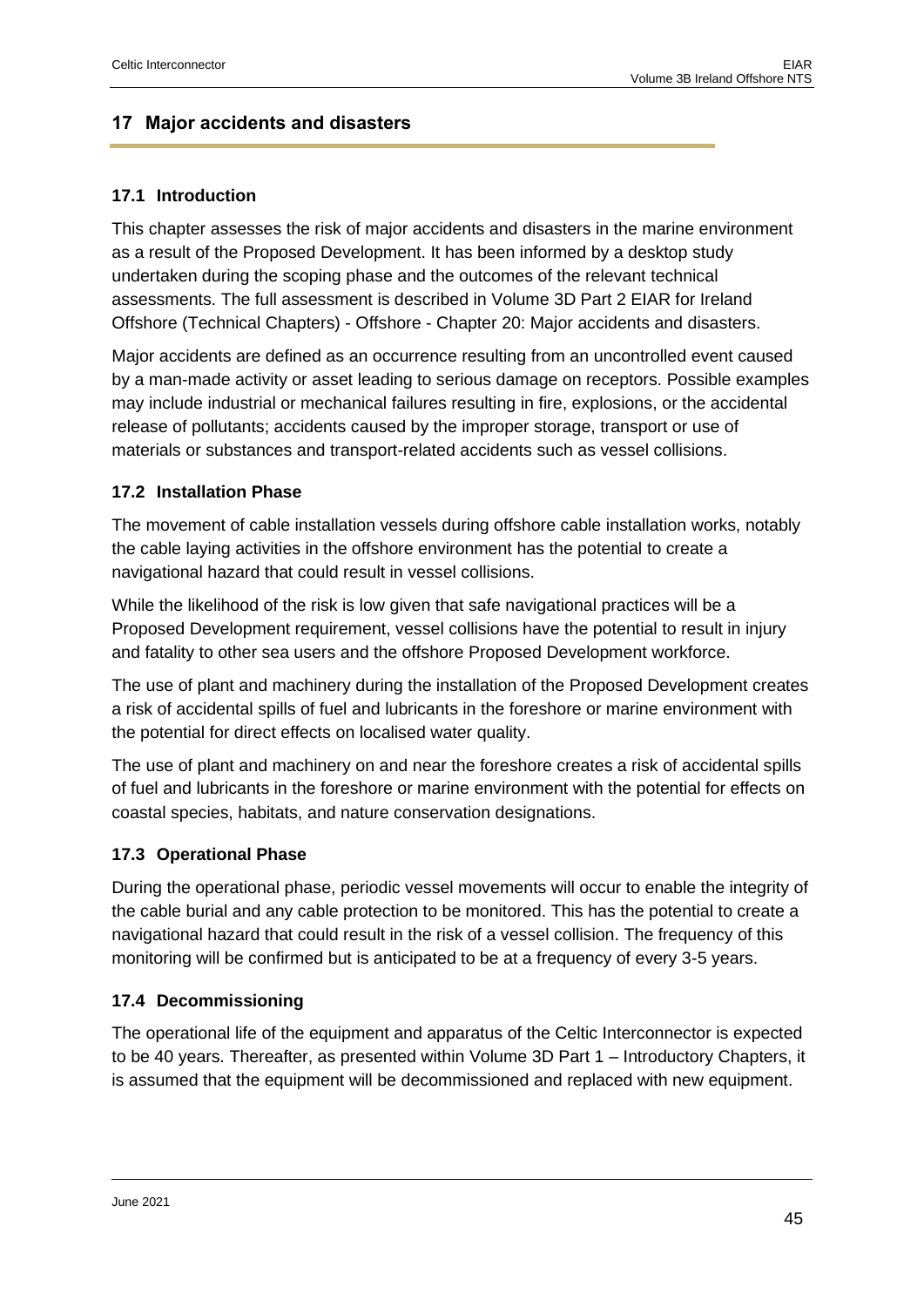Decommissioning impacts have been considered within the impact assessment, with such effects likely to be of a similar or lesser magnitude than those described and assessed for the construction of the Proposed Development.

## <span id="page-45-0"></span>**17.5 Mitigation**

Mitigation in place relates to the effective management of navigational safety as well as through emergency planning and the on-site and on-board management of leaks and spills. Risk to workers from on-site accidents such as slips, trips, and falls as well as from exposure to chemicals such as fuels and lubricants is reduced to as low as reasonably possible through a Project-wide requirement for all on-site and on-board personnel to be supplied with and to wear the appropriate PPE in line with standard requirements and regulations. Risk to the marine environment and to the public from exposure to contaminants is reduced to as low as reasonably possible through the prevention of leaks and spills being released into the environment. This is achieved through on-site and on-board good practice in line with The Control of Major Accident Hazards (COMAH) Regulations and the International Convention for the Prevention of Pollution from Ships (MARPOL) Convention.

## <span id="page-45-1"></span>**17.6 Conclusion**

The risk of major accidents and disasters from the Celtic Interconnector Project in the Irish marine environment is reduced to as low as reasonably possible. It is therefore concluded that there are no significant impacts predicted to arise in relation to major accidents and disasters.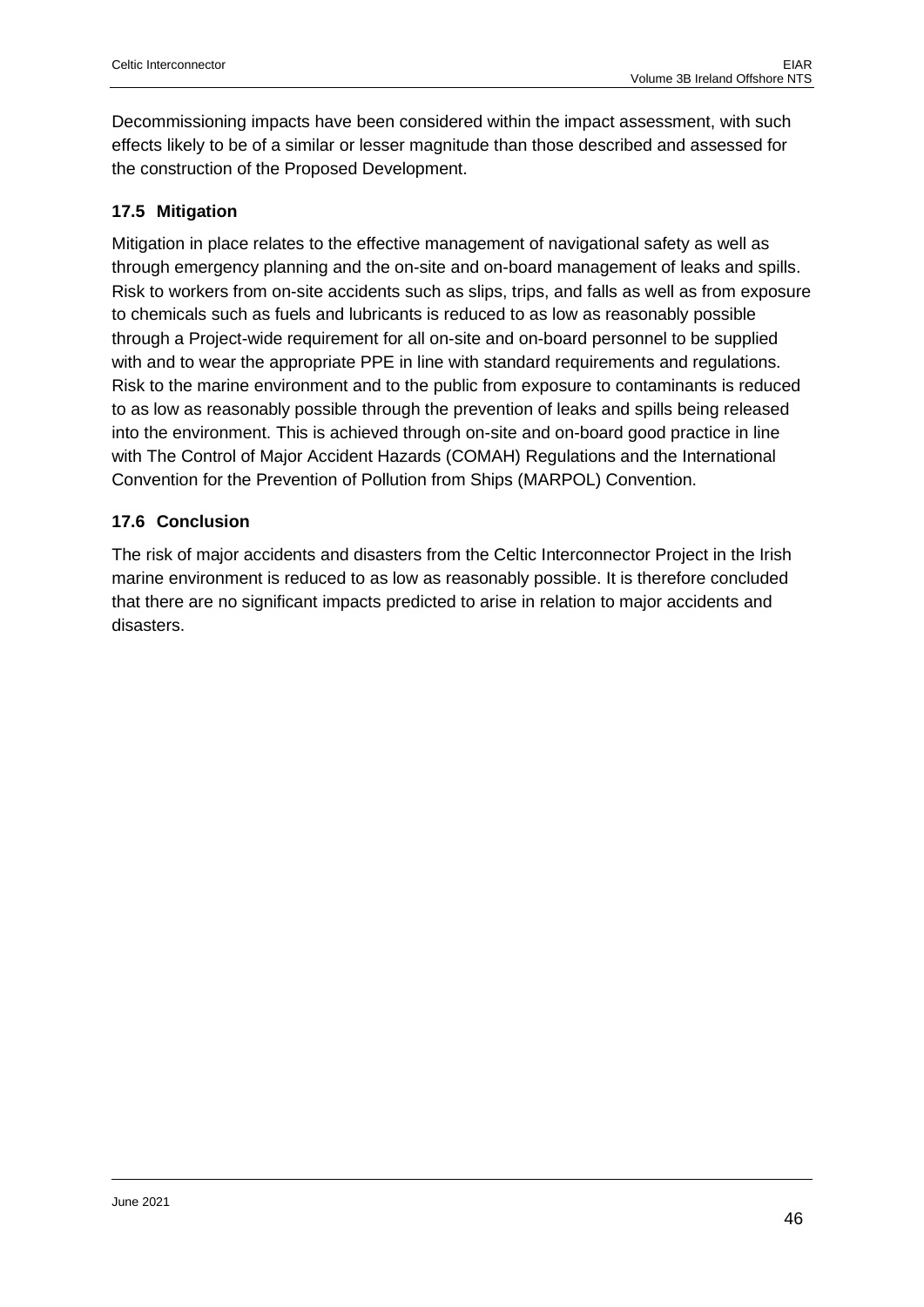## <span id="page-46-0"></span>**18 Cumulative and Transboundary effects**

#### <span id="page-46-1"></span>**18.1 Introduction**

This section presents the cumulative and transboundary effects that may arise as a result of the installation and operation of the Celtic Interconnector Project.

## <span id="page-46-2"></span>**18.2 Cumulative effects**

The cumulative effects assessment has focussed on the inter-project effects that arise as a result of the Proposed Development in combination with the Inis Ealga Marine Park. This is because there are no other developments that have been identified in the vicinity of either the landfall, or interconnector cable route in Irish waters (either in construction or in planning) that have the potential to give rise to significant cumulative effects.

Furthermore, the assessments carried out have not identified any intra-project effects that would occur as a result of two or more impacts from the Proposed Development acting together (i.e.) combined, to result in a new or changed effects on a single receptor.

The potential effects in combination with the Inis Ealga Marine Park are summarised below.

## <span id="page-46-3"></span>**18.2.1 Inter-project effects**

Section 13, Material Assets, describes the location of the Inis Ealga Marine Park off the coast of County Cork and County Waterford. As the Inis Ealga Marine Park is a floating wind proposal, it is likely that the Proposed Development will propagate underwater noise and vibration over an as yet undetermined period of time during the installation of mooring lines for each floating turbine. Given their early stage of planning, it is likely that the installation of the Celtic Interconnector Project will be complete by the time these possible offshore wind sites are under development. Therefore, any underwater noise considerations and assessments will be responsibility of the offshore wind developers and decision-makers at that time.

There is some potential for a cumulative increase in navigational risk as a result of the activities that may be planned to occur in relation to the Inis Ealga Marine Park. Given the paucity of data relating to the location and scheduling of any vessel-related activities for the Inis Ealga Marine Park, it is not possible to draw a clear conclusion in relation to the likelihood of this risk. It is anticipated that installation works for the Celtic Interconnector Project will be complete before the installation works of the Inis Ealga Marine Park. It will therefore be the duty of the Inis Ealga Marine Park developers to consult with the Celtic Interconnector Project promoters in relation to navigational safety concerns.

No other developments are currently planned at the foreshore of Claycastle so the nearshore peat deposits at Claycastle are not predicted to be affected by other developments such that any cumulative effect might arise. Similarly, the relatively limited spatial extent of marine archaeological remains means that cumulative effects are not predicted to arise.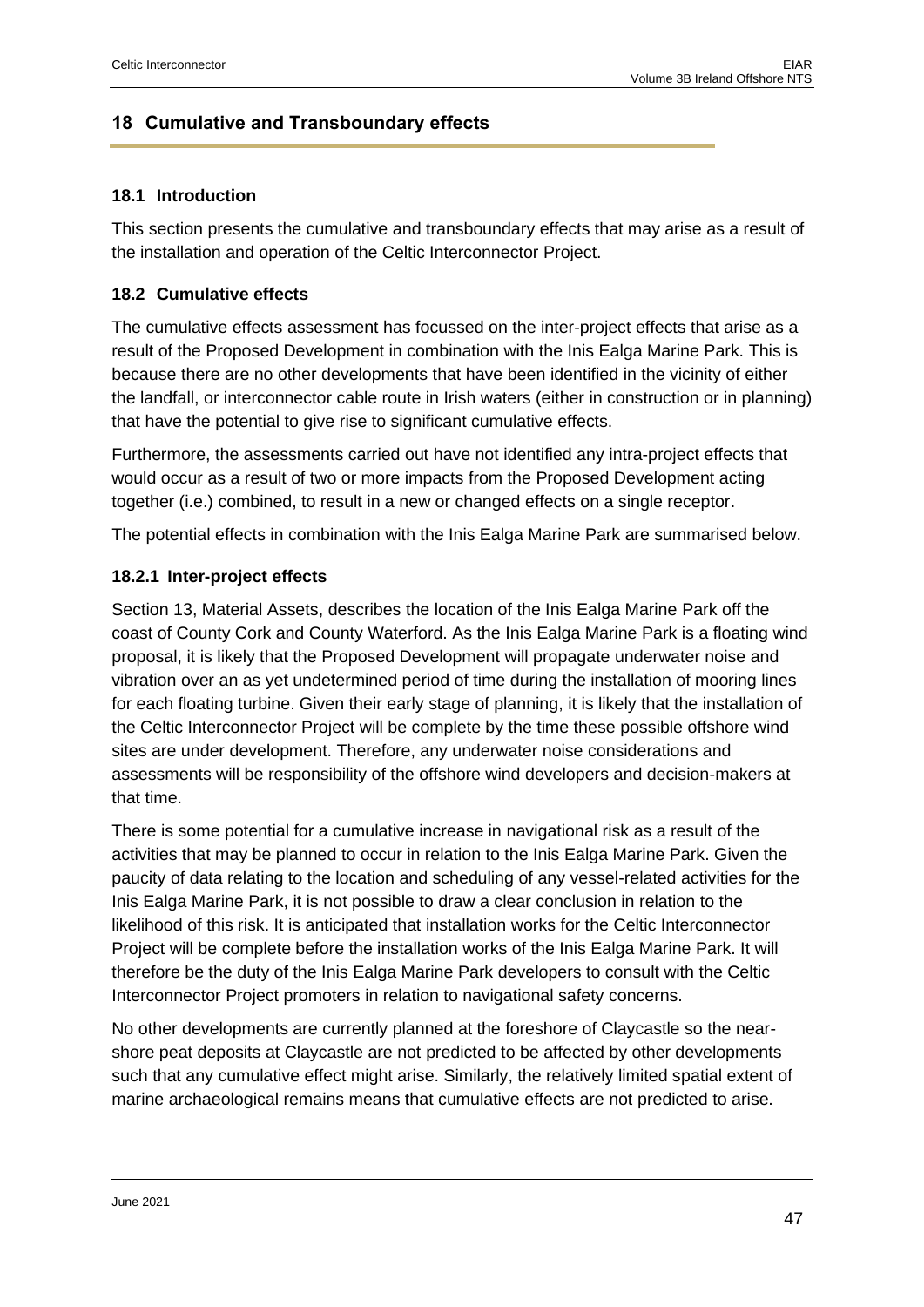## <span id="page-47-0"></span>**18.2.2 Intra-project effects**

In addition to potential effects arising as a result of the Proposed Development and other plans / projects, as described above, potential effects arising as a result of interactions with other elements of the Proposed Development were also considered. This focused particularly on the interaction between the onshore and offshore elements of the Proposed Development.

No significant intra-project effects were identified.

## <span id="page-47-1"></span>**18.3 Transboundary effects**

The need to consider transboundary effects has been enshrined in the United Nations Economic Commission for Europe (UNECE) Convention on Environmental Impact Assessment in a Transboundary Context, adopted in 1991 (the Espoo Convention). The Espoo Convention has been ratified by the European Union, Ireland and the United Kingdom of Great Britain and Northern Ireland. Where a project's effects transcend the territory of a Member State the amended EIA Directive requires that its likely significant effects must be described. These are detailed in Volume 3D Part 2 Chapter 21 of this EIAR.

All activities associated with the construction, operation, and decommissioning of the Proposed Development were assessed for the likely significant transboundary effects and these are detailed in Part 2 Chapter 21 of this EIAR.

| <b>Topic</b>                   | Transboundary effects                                                                                                                                                                                                                                                                                                                                                               | <b>Cumulative Effects</b>                                                                                                                                                                                                                                                                                                                                                       |
|--------------------------------|-------------------------------------------------------------------------------------------------------------------------------------------------------------------------------------------------------------------------------------------------------------------------------------------------------------------------------------------------------------------------------------|---------------------------------------------------------------------------------------------------------------------------------------------------------------------------------------------------------------------------------------------------------------------------------------------------------------------------------------------------------------------------------|
| Population and<br>Human Health | No significant residual adverse<br>effects on population and human<br>health, including those of a<br>transboundary nature, are<br>anticipated.                                                                                                                                                                                                                                     | There are no known other<br>developments which could lead to<br>cumulative effects on population<br>and human health, in particular<br>no other projects have been<br>identified involving construction<br>activity or new seabed<br>installations on the open coast in<br>the vicinity in the cable route.                                                                     |
| Air quality and<br>climate     | No significant residual adverse<br>effects on air quality and climate,<br>including those of a<br>transboundary nature, are<br>anticipated. There will be a<br>positive transboundary impact on<br>air quality and climate change<br>associated with providing a high<br>capacity electricity transmission<br>line between Ireland and France.<br>This will arise from the Proposed | The receptor for CO2e emissions<br>is the global climate and the<br>impacts will be global and<br>cumulative in nature. It is the<br>cumulative effect of all CO2e<br>emissions that contribute to<br>climate change rather than the<br>impacts of one specific project or<br>indeed one country. Therefore,<br>both the air quality and GHG<br>assessments in this chapter can |

**Table 18.1 Summary of transboundary and cumulative effects**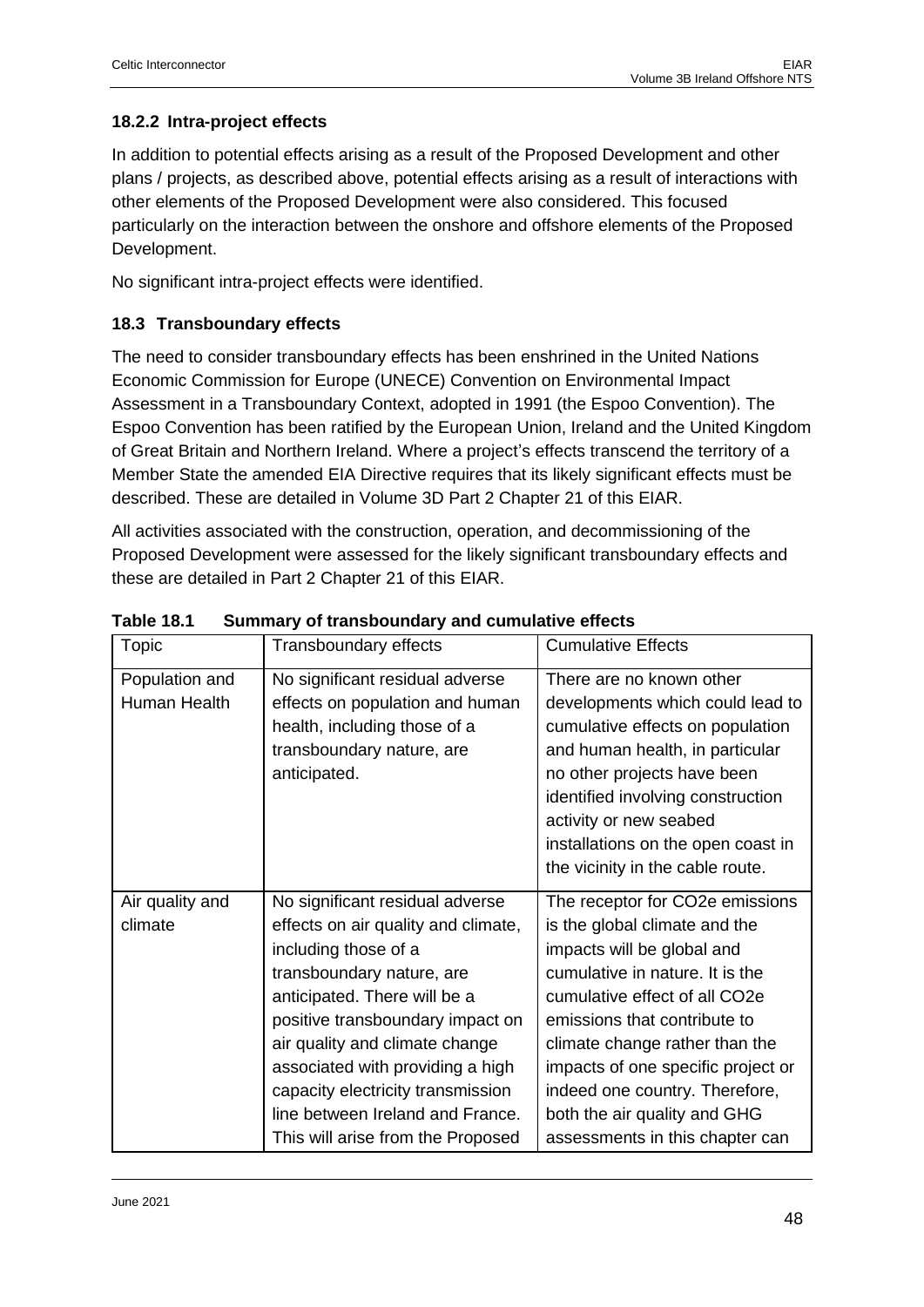| Topic                        | Transboundary effects                                                                                                                         | <b>Cumulative Effects</b>                                                                                                                                                                                                                                                                                                                                                                                                                                                                        |
|------------------------------|-----------------------------------------------------------------------------------------------------------------------------------------------|--------------------------------------------------------------------------------------------------------------------------------------------------------------------------------------------------------------------------------------------------------------------------------------------------------------------------------------------------------------------------------------------------------------------------------------------------------------------------------------------------|
|                              | Development allowing more<br>renewable energy to be<br>generated in Ireland and<br>connected to the transmission<br>network in France.        | be regarded as a cumulative<br>assessment of the impacts of<br>NOx, SOx and CO2e emissions<br>on the global climate. No further<br>assessment has therefore been<br>undertaken.                                                                                                                                                                                                                                                                                                                  |
| Marine<br>sediments quality  | No significant residual adverse<br>effects on marine sediment<br>quality, including those of a<br>transboundary nature, are<br>anticipated.   | Currently at the pre-planning<br>stage, DP Energy Ireland (DP<br>Energy) is investigating the<br>feasibility of developing an<br>offshore floating wind energy<br>prospect off the south coast of<br>Ireland, the Inis Ealga Marine<br>Energy Park (IEMEP).                                                                                                                                                                                                                                      |
|                              |                                                                                                                                               | As part of the IEMEP project,<br>there are likely to be activities<br>which will impact marine<br>sediments and sediment quality,<br>for example cable installation and<br>construction of landfall<br>infrastructure. However, given<br>that the effects of the Celtic<br>Interconnector Project Proposed<br>Development on sediment quality<br>are predicted to be both non-<br>significant and temporary, no in-<br>cumulative combination effects<br>with the IEMEP project are<br>expected. |
| Marine physical<br>processes | No significant residual adverse<br>effects on marine physical<br>processes, including those of a<br>transboundary nature, are<br>anticipated. | There are no activities from the<br>construction, operation, and<br>decommissioning of the Ireland<br>Onshore cable elements of the<br>Celtic Interconnector Project that<br>would have an effect on marine<br>physical processes. It is therefore<br>unlikely that the Proposed<br>Development could interact with<br>activities associated with the<br>Onshore cable elements to have<br>a likely significant cumulative                                                                       |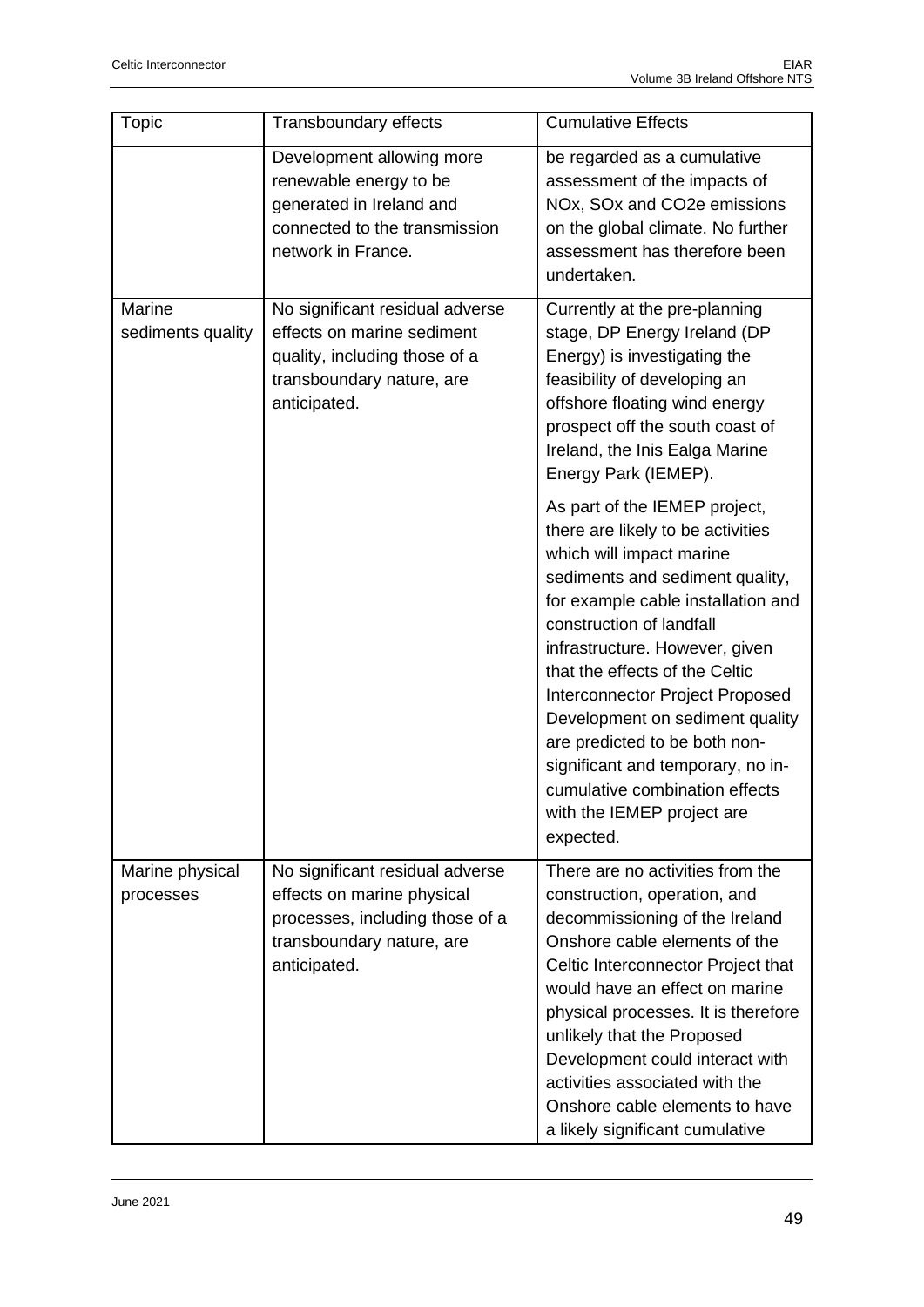| <b>Topic</b>              | Transboundary effects                                                                                                                      | <b>Cumulative Effects</b>                                                                                                                                                                                                                                                                                                                                                                                                                                |
|---------------------------|--------------------------------------------------------------------------------------------------------------------------------------------|----------------------------------------------------------------------------------------------------------------------------------------------------------------------------------------------------------------------------------------------------------------------------------------------------------------------------------------------------------------------------------------------------------------------------------------------------------|
|                           |                                                                                                                                            | effect on marine physical<br>processes.                                                                                                                                                                                                                                                                                                                                                                                                                  |
| Marine water<br>quality   | No significant residual adverse<br>effects on marine water quality,<br>including those of a<br>transboundary nature, are<br>anticipated.   | There are no activities from the<br>construction, operation, and<br>decommissioning of the Ireland<br>Onshore cable elements of the<br>Celtic Interconnector Project that<br>would have an effect on marine<br>water quality. It is therefore<br>unlikely that the Proposed<br>Development could interact with<br>activities associated with the<br>Onshore cable elements to have<br>a likely significant cumulative<br>effect on marine water quality. |
| <b>Biodiversity</b>       | No significant residual adverse<br>effects on biodiversity, including<br>those of a transboundary nature,<br>are anticipated.              | There are no activities from the<br>construction, operation, and<br>decommissioning of the Ireland<br>Onshore cable elements of the<br>Celtic Interconnector Project that<br>would have an effect on<br>biodiversity. It is therefore unlikely<br>that the Proposed Development<br>could interact with activities<br>associated with the Onshore<br>cable elements to have a likely<br>significant cumulative effect on<br>biodiversity.                 |
| Seascape and<br>Landscape | No significant residual adverse<br>effects on seascape and<br>landscape, including those of a<br>transboundary nature, are<br>anticipated. | There are no activities from the<br>construction, operation and<br>decommissioning of the Ireland<br>Onshore cable elements of the<br>Celtic Interconnector Project that<br>would have an effect on<br>landscape and seascape<br>characteristics. It is therefore<br>unlikely that the Proposed<br>Development could interact with<br>activities associated with the<br>onshore cable elements to have a<br>significant cumulative effect on             |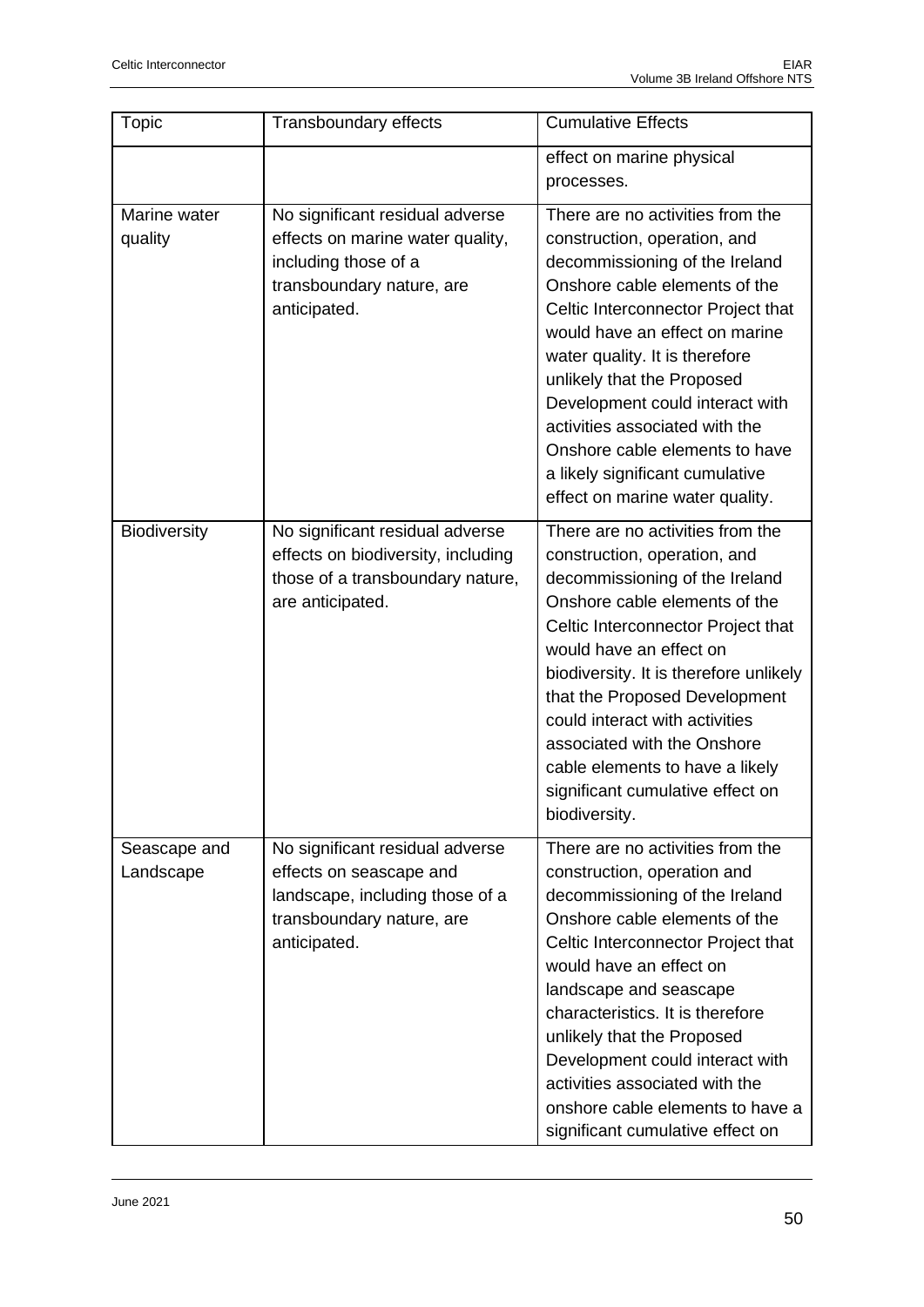| Topic                                | Transboundary effects                                                                                                                                                                                                                                                                                                                                                                                                                                                                                                                                                                                                                                        | <b>Cumulative Effects</b>                                                                                                                                                                                                                                                                                                                                                                                                                                               |
|--------------------------------------|--------------------------------------------------------------------------------------------------------------------------------------------------------------------------------------------------------------------------------------------------------------------------------------------------------------------------------------------------------------------------------------------------------------------------------------------------------------------------------------------------------------------------------------------------------------------------------------------------------------------------------------------------------------|-------------------------------------------------------------------------------------------------------------------------------------------------------------------------------------------------------------------------------------------------------------------------------------------------------------------------------------------------------------------------------------------------------------------------------------------------------------------------|
|                                      |                                                                                                                                                                                                                                                                                                                                                                                                                                                                                                                                                                                                                                                              | the landscape and seascape<br>environment.                                                                                                                                                                                                                                                                                                                                                                                                                              |
| Archaeology and<br>cultural heritage | The deposit sequences of<br>geoarchaeological interest are<br>present over an extensive area,<br>and could potentially be affected<br>by other developments, which<br>presents a potential for<br>cumulative effects. These<br>deposits also extend into the UK<br>EEZ, although it is not considered<br>that a transboundary effect would<br>arise as disturbance of these<br>deposits in the UK EEZ would be<br>caused only by works carried out<br>within the UK EEZ, which are<br>assessed in their own right in<br>Volume 4 UK ER. No significant<br>residual adverse effects on<br>archaeology and cultural<br>heritage.                               | No other developments are<br>currently planned at the foreshore<br>of Claycastle so the near-shore<br>peat deposits at Claycastle are<br>not anticipated to be affected by<br>other developments such that any<br>cumulative effect might arise.<br>Similarly, the relatively limited<br>spatial extent of marine<br>archaeological remains means<br>that cumulative effects are not<br>anticipated to arise.                                                           |
| <b>Material assets</b>               | No significant residual adverse<br>effects on seascape and<br>landscapem, however, it is likely<br>that the Project will have a<br>positive transboundary impact on<br>material assets associated with<br>providing a high capacity<br>electricity transmission line<br>between Ireland and France. The<br>wider need for the Celtic<br>Interconnector Project and its<br>benefits in terms of market<br>integration, sustainability, and<br>security of supply are described<br>in Chapter 2 of the EIAR Volume<br>3D Part 1: Ireland Offshore. The<br>Proposed Development will<br>facilitate an increase in the use of<br>renewable energy in Ireland and | The Inis Ealga Marine Energy<br>Park is the only project identified<br>as relevant to the cumulative<br>assessment.<br>The Inis Ealga Marine Energy<br>Park does not intersect with the<br>existing subsea cables<br>considered in this chapter as<br>those crossed by the Celtic<br><b>Interconnector Proposed</b><br>Development are all located<br>further offshore. There is<br>therefore no potential for<br>cumulative impacts in relation to<br>these receptors. |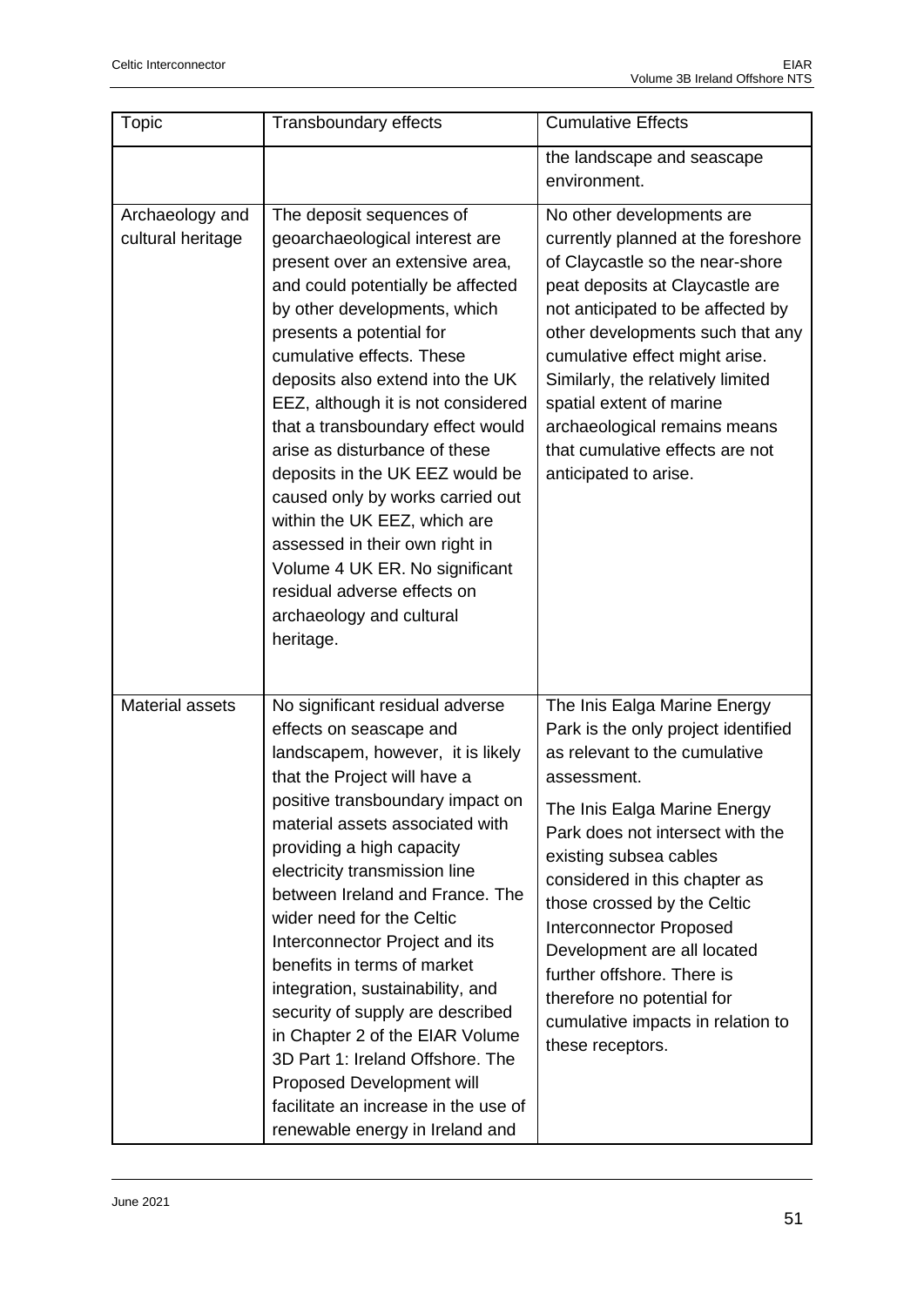| Topic                            | Transboundary effects                                                                                                                                                                                                                                                                                                                          | <b>Cumulative Effects</b>                                                                                                                                                                                                                                                                                              |
|----------------------------------|------------------------------------------------------------------------------------------------------------------------------------------------------------------------------------------------------------------------------------------------------------------------------------------------------------------------------------------------|------------------------------------------------------------------------------------------------------------------------------------------------------------------------------------------------------------------------------------------------------------------------------------------------------------------------|
|                                  | France and support the<br>development of a more.<br>sustainable electricity mix on the<br>transmission networks in Ireland<br>and France, which is widely<br>perceived to be a benefit to both<br>nations as well as to the EU more<br>widely.                                                                                                 |                                                                                                                                                                                                                                                                                                                        |
| Noise and<br>vibration           | No significant residual adverse<br>effects arising from noise and<br>vibration, including those of a<br>transboundary nature, are<br>anticipated.                                                                                                                                                                                              | There are no further<br>developments in the vicinity of the<br>landfall or interconnector cable<br>route in Irish Territorial waters of<br>the Irish EEZ (either in<br>construction or in planning) that<br>have the potential to give rise to<br>significant cumulative effects in<br>terms of noise                  |
| Shipping and<br>navigation       | No significant residual adverse<br>effects have been identified in<br>Irish waters which would result in<br>transfer of marine traffic from Irish<br>waters to those of another state<br>(notably the UK) or an increase in<br>hazards to shipping in another<br>state. Transboundary effects are<br>therefore determined to be<br>negligible. | No other projects have been<br>identified involving construction<br>activity or new seabed<br>installations on the open coast in<br>the vicinity in the cable route, so<br>no potential cumulative effects<br>are predicted.                                                                                           |
| Commercial<br>fisheries          | No significant residual adverse<br>effects on commercial fisheries,<br>including those of a<br>transboundary nature, are<br>anticipated.                                                                                                                                                                                                       | None identified.                                                                                                                                                                                                                                                                                                       |
| Major accidents<br>and disasters | No significant residual adverse<br>effects arising from major<br>accidents and disasters, including<br>those of a transboundary nature,<br>are anticipated.                                                                                                                                                                                    | There is some potential for a<br>cumulative increase in<br>navigational risk as a result of the<br>activities that may be planned to<br>occur in relation to the Inis Ealga<br>Marine Energy Park. Given the<br>paucity of data relating to the<br>location and scheduling of any<br>vessel-related activities for the |